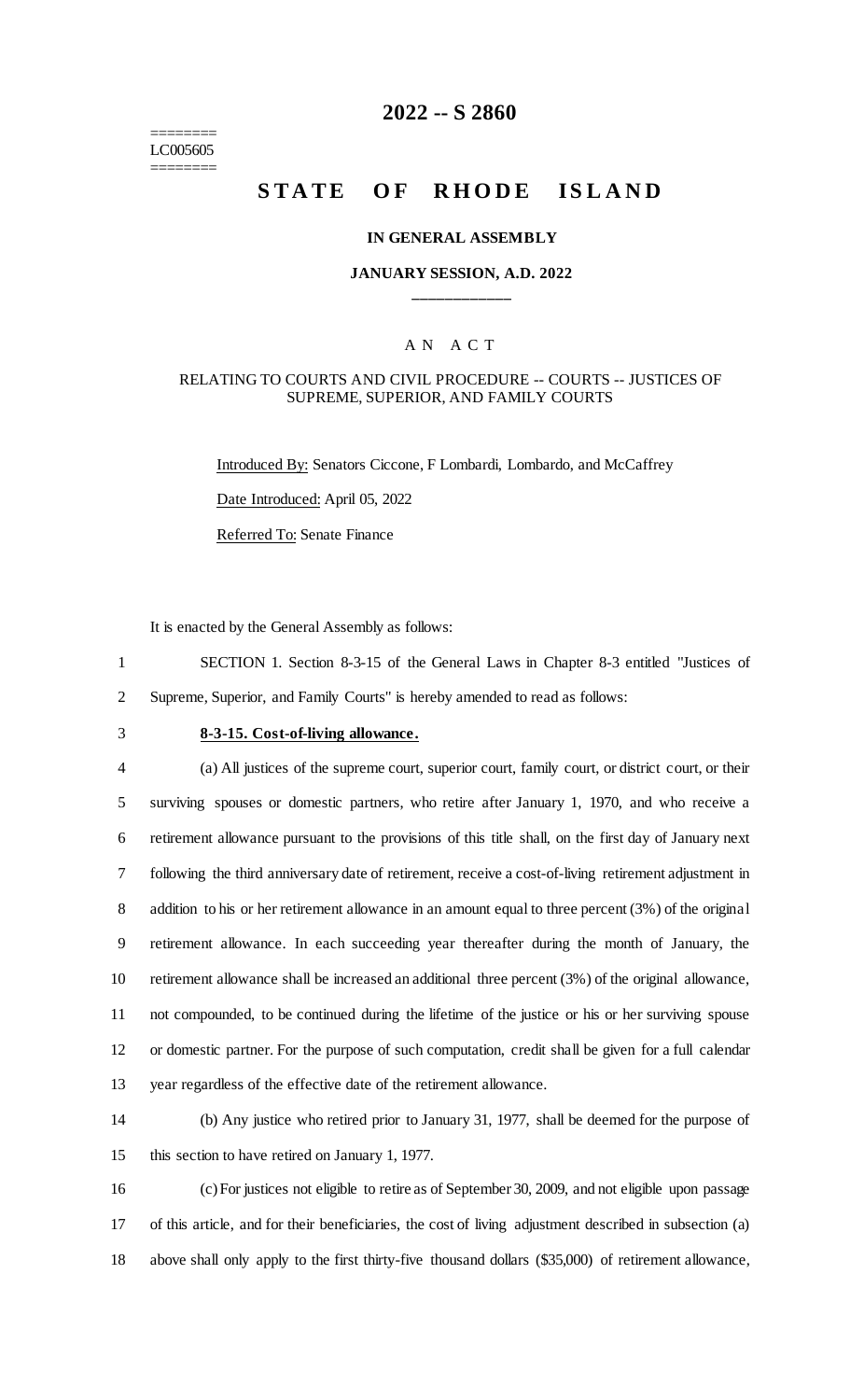indexed annually, and shall commence upon the third (3rd) anniversary of the date of retirement or when the retiree reaches age sixty-five (65), whichever is later. The thirty-five thousand dollar (\$35,000) limit shall increase annually by the percentage increase in the Consumer Price Index for all Urban Consumer (CPI-U) as published by the United States Department of Labor Statistics determined as of September 30 of the prior calendar year or three percent (3%), whichever is less. The first thirty-five thousand dollars (\$35,000), as indexed, of retirement allowance shall be multiplied by the percentage of increase in the Consumer Price Index for all Urban Consumers (CPI-U) as published by the United States Department of Labor Statistics determined as of September 30 of the prior calendar year or three percent (3%), whichever is less, on the month following the anniversary date of each succeeding year. For justices eligible to retire as of September 30, 2009, or eligible upon passage of this article, and for their beneficiaries, the provisions of this subsection (c) shall not apply.

(d) This subsection (d) shall be effective for the period July 1, 2012, through June 30, 2015.

 (1) Notwithstanding the prior paragraphs of this section, and subject to paragraph (d)(2) below, for all present and former justices, active and retired justices, and beneficiaries receiving any retirement, disability, or death allowance or benefit of any kind, whether provided for or on behalf of justices engaged on or prior to December 31, 1989, as a non-contributory justice or engaged after December 31, 1989, as a contributory justice, the annual benefit adjustment provided in any calendar year under this section shall be equal to (A) multiplied by (B) where (A) is equal to the percentage determined by subtracting five and one-half percent (5.5%) (the "subtrahend") from the Five-Year Average Investment Return of the retirement system determined as of the last day of the plan year preceding the calendar year in which the adjustment is granted, said percentage not to exceed four percent (4%) and not to be less than zero percent (0%), and (B) is equal to the lesser of the justice's retirement allowance or the first twenty-five thousand dollars (\$25,000) of retirement allowance, such twenty-five thousand dollars (\$25,000) amount to be indexed annually 26 in the same percentage as determined under  $(d)(1)(A)$  above. The "Five-Year Average Investment" Return" shall mean the average of the investment return of the most recent five (5) plan years as determined by the retirement board. Subject to paragraph (d)(2) below, the benefit adjustment provided by this paragraph shall commence upon the third (3rd) anniversary of the date of retirement or the date on which the retiree reaches his or her Social Security retirement age, whichever is later. In the event the retirement board adjusts the actuarially assumed rate of return for the system, either upward or downward, the subtrahend shall be adjusted either upward or downward in the same amount.



(2) Except as provided in paragraph (d)(3), the benefit adjustments under this section for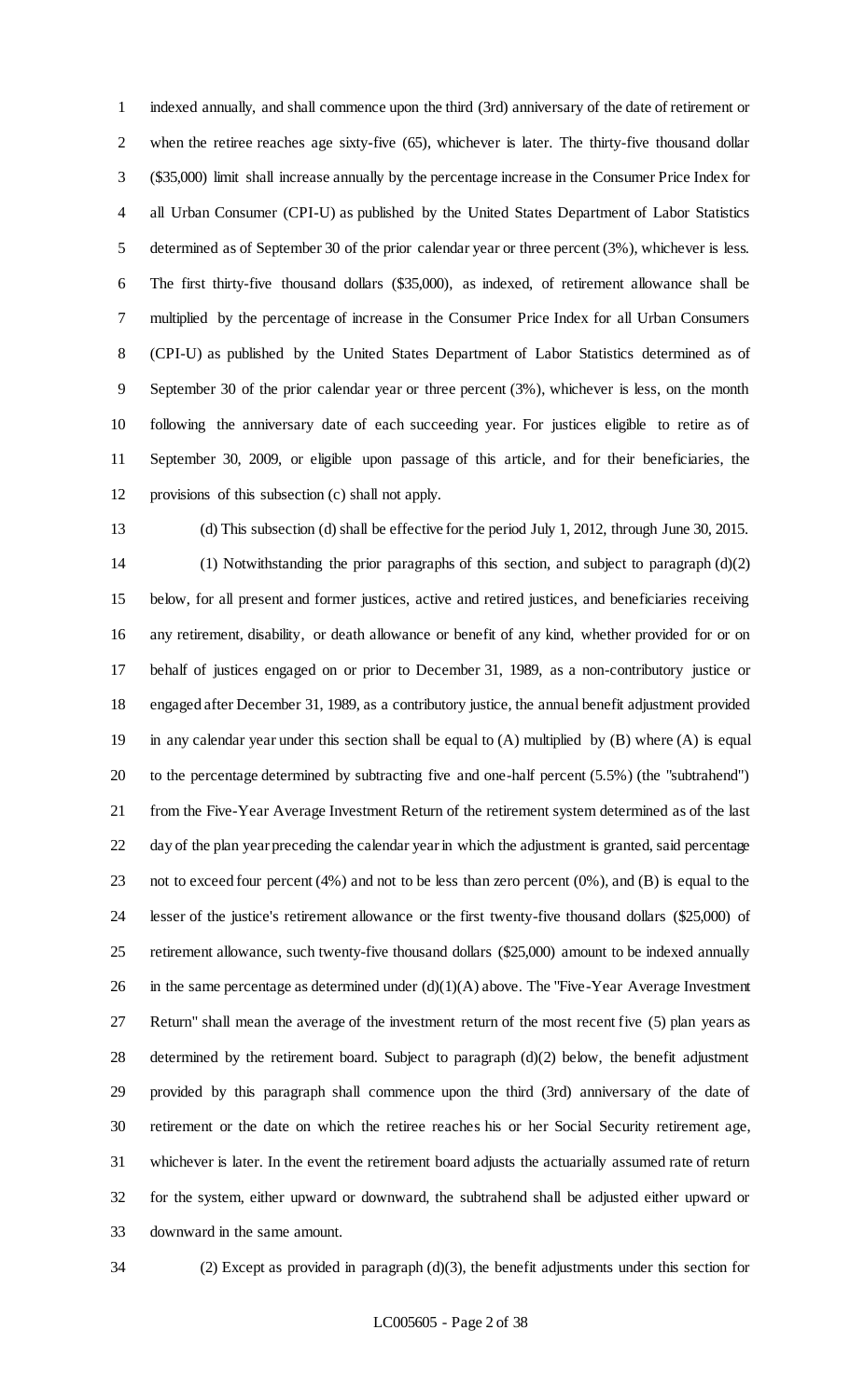any plan year shall be suspended in their entirety unless the Funded Ratio of the Employees' Retirement System of Rhode Island, the Judicial Retirement Benefits Trust, and the State Police Retirement Benefits Trust, calculated by the system's actuary on an aggregate basis, exceeds eighty percent (80%) in which event the benefit adjustment will be reinstated for all justices for such plan year.

 In determining whether a funding level under this paragraph (d)(2) has been achieved, the actuary shall calculate the funding percentage after taking into account the reinstatement of any current or future benefit adjustment provided under this section.

 (3) Notwithstanding paragraph (d)(2), in each fifth plan year commencing after June 30, 2012, commencing with the plan year ending June 30, 2017, and subsequently at intervals of five (5) plan years, a benefit adjustment shall be calculated and made in accordance with paragraph (d)(1) above until the Funded Ratio of the Employees' Retirement System of Rhode Island, the Judicial Retirement Benefits Trust, and the State Police Retirement Benefits Trust, calculated by the system's actuary on an aggregate basis, exceeds eighty percent (80%).

 (4) Notwithstanding any other provision of this chapter, the provisions of this paragraph (d) of § 8-3-15 shall become effective July 1, 2012, and shall apply to any benefit adjustment not granted on or prior to June 30, 2012.

(e) This subsection (e) shall become effective July 1, 2015.

 (1)(A) As soon as administratively reasonable following the enactment into law of this subsection (e)(1)(A), a one-time benefit adjustment shall be provided to justices and/or beneficiaries of justices who retired on or before June 30, 2012, in the amount of two percent (2%) of the lesser of either the justice's retirement allowance or the first twenty-five thousand dollars (\$25,000) of the justice's retirement allowance. This one-time benefit adjustment shall be provided without regard to the retiree's age or number of years since retirement.

 (B) Notwithstanding the prior subsections of this section, for all present and former justices, active and retired justices, and beneficiaries receiving any retirement, disability or death allowance or benefit of any kind, whether provided for or on behalf of justices engaged on or prior to December 31, 1989, as a non-contributory justice or engaged after December 31, 1989, as a contributory justice, the annual benefit adjustment provided in any calendar year under this section for adjustments on and after January 1, 2016, and subject to subsection (e)(2) below, shall be equal to (I) multiplied by (II):

 (I) Shall equal the sum of fifty percent (50%) of (i) plus fifty percent (50%) of (ii) where: (i) Is equal to the percentage determined by subtracting five and one-half percent (5.5%) (the "subtrahend") from the five-year average investment return of the retirement system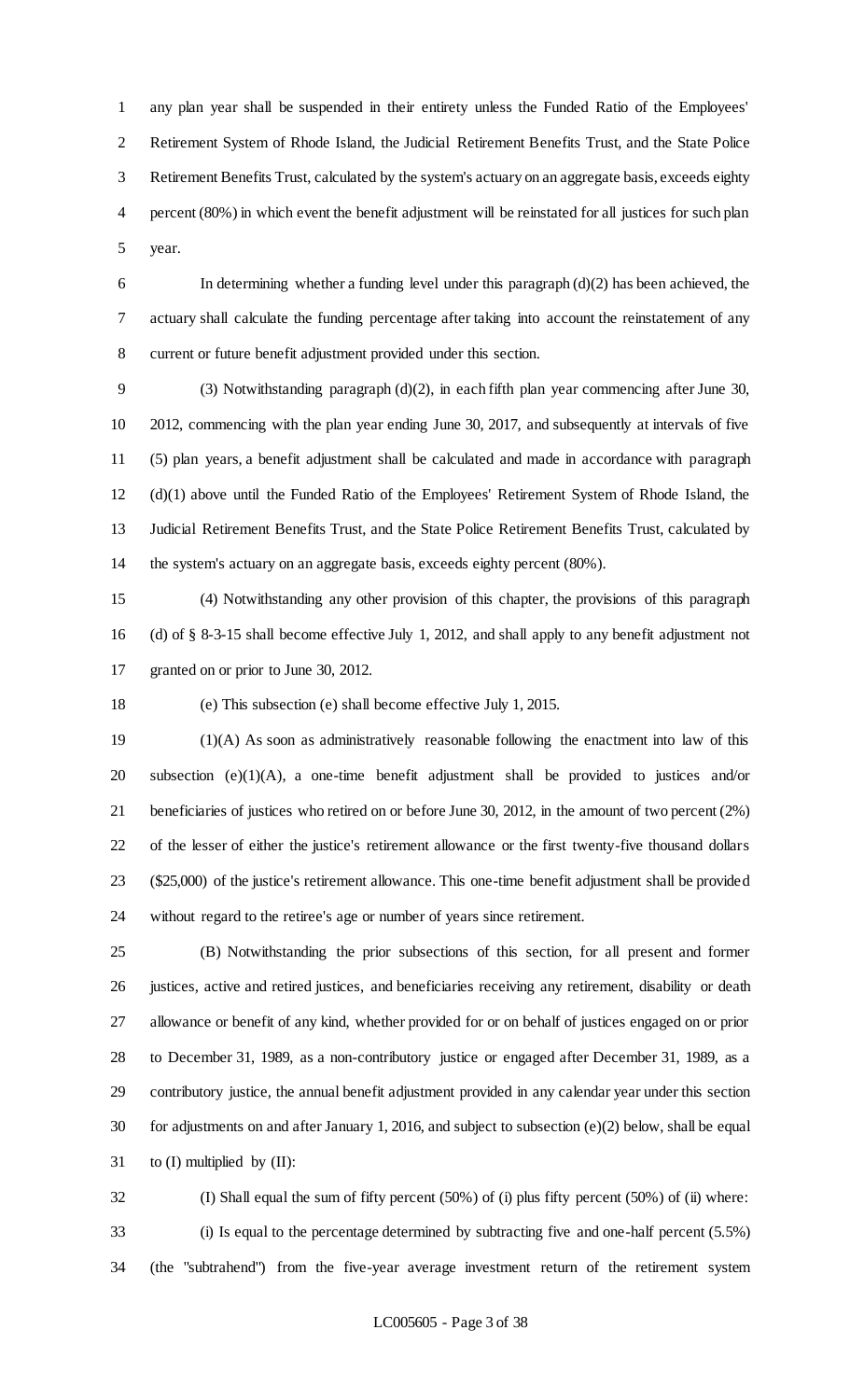determined as of the last day of the plan year preceding the calendar year in which the adjustment is granted, said percentage not to exceed four percent (4%) and not to be less than zero percent (0%). The "five-year average investment return" shall mean the average of the investment returns of the most recent five (5) plan years as determined by the retirement board. In the event the retirement board adjusts the actuarially assumed rate of return for the system, either upward or downward, the subtrahend shall be adjusted either upward or downward in the same amount.

 (ii) Is equal to the lesser of three percent (3%) or the percentage increase in the Consumer Price Index for all Urban Consumers (CPI-U) as published by the U.S. Department of Labor Statistics determined as of September 30 of the prior calendar year. In no event shall the sum of (i) plus (ii) exceed three and one-half percent (3.5%) or be less than zero percent (0%).

 (II) Is equal to the lesser of either the justice's retirement allowance or the first twenty-five thousand eight hundred and fifty-five dollars (\$25,855) of retirement allowance, such amount to be 13 indexed annually in the same percentage as determined under subsection  $(e)(1)(B)(I)$  above.

 The benefit adjustments provided by this subsection (e)(1)(B) shall be provided to all retirees entitled to receive a benefit adjustment as of June 30, 2012, under the law then in effect, and for all other retirees the benefit adjustments shall commence upon the third anniversary of the date of retirement or the date on which the retiree reaches his or her Social Security retirement age, whichever is later.

 (2) Except as provided in subsection (e)(3), the benefit adjustments under subsection (e)(1)(B) for any plan year shall be suspended in their entirety unless the funded ratio of the employees' retirement system of Rhode Island, the judicial retirement benefits trust, and the state police retirement benefits trust, calculated by the system's actuary on an aggregate basis, exceeds eighty percent (80%) in which event the benefit adjustment will be reinstated for all justices for such plan year.

25 In determining whether a funding level under this subsection  $(e)(2)$  has been achieved, the actuary shall calculate the funding percentage after taking into account the reinstatement of any current or future benefit adjustment provided under this section.

 (3) Notwithstanding subsection (e)(2), in each fourth plan year commencing after June 30, 2012, commencing with the plan year ending June 30, 2016, and subsequently at intervals of four plan years: (i) A benefit adjustment shall be calculated and made in accordance with paragraph (e)(1)(B) above; and (ii) Effective for members and/or beneficiaries of members who retired on or 32 before June 30, 2015, the dollar amount in subsection  $(e)(1)(B)(II)$  of twenty-five thousand eight hundred and fifty-five dollars (\$25,855) shall be replaced with thirty-one thousand and twenty-six dollars (\$31,026) until the funded ratio of the employees' retirement system of Rhode Island, the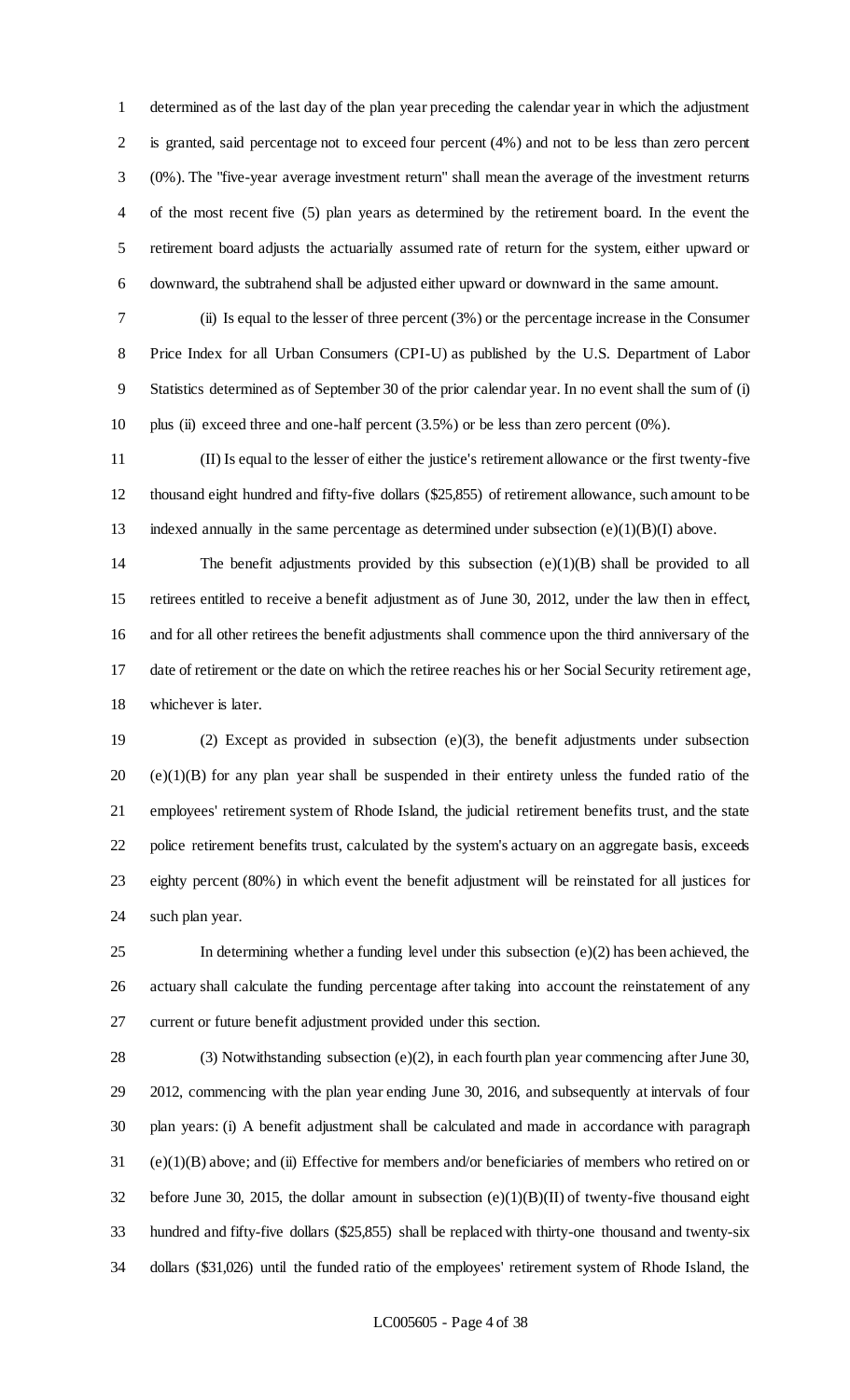judicial retirement benefits trust, and the state police retirement benefits trust, calculated by the system's actuary on an aggregate basis, exceeds eighty percent (80%).

 (A) Effective for members and or beneficiaries of members who have retired on or before July 1, 2015, a one-time stipend of five hundred dollars (\$500) shall be payable within sixty (60) days following the enactment of the legislation implementing this provision, and a second one-time stipend of five hundred dollars (\$500) in the same month of the following year. These stipends shall be payable to all retired members or beneficiaries receiving a benefit as of the applicable payment date and shall not be considered cost of living adjustments under the prior provisions of this § 8-3-15.

 (4) Notwithstanding subsection (e)(2) of this section, for all present and former employees, 11 active and retired members, and beneficiaries receiving any retirement, disability or death allowance or benefit of any kind, a one-time benefit adjustment shall be provided under this section for the calendar year beginning January 1, 2022. The adjustment shall be equal to three percent (3%) and is equal to the lesser of either the member's retirement allowance or the first twenty-five thousand eight hundred and fifty-five dollars (\$25,855) of retirement allowance, indexed by the 16 percentage as determined under subsection  $(e)(l)(B)(I)$  of this section. The three percent (3.0%) benefit adjustment amount for calendar year January 1, 2022, shall not be included in the annual 18 indexed percentage as determined under subsection  $(e)(1)(B)(I)$  of this section. 19 The benefit adjustment shall be subject to subsection (e)(3)(ii) of this section and is not in 20 addition to any other benefit adjustments provided under subsection (e)(2) of this section. The benefit adjustments provided by this subsection shall be provided to all retirees entitled to receive a benefit adjustment as of June 30, 2012, under the law then in effect, and for all other retirees, the benefit adjustments shall commence upon the third anniversary of the date of retirement 24 or the date on which the retiree reaches his or her Social Security retirement age, whichever is later. SECTION 2. Section 8-8.2-12 of the General Laws in Chapter 8-8.2 entitled "Traffic

- Tribunal" is hereby amended to read as follows:
- 

# **8-8.2-12. Additional benefits payable to retired judges and their surviving spouses or**

#### **domestic partners.**

 (a) All judges of the administrative adjudication court and all judges of the administrative adjudication court who have been reassigned to the traffic tribunal, or their surviving spouses or domestic partners, who retire after January 1, 1970 and who receive a retirement allowance pursuant to the provisions of this title, shall, on the first day of January, next following the third anniversary of the retirement, receive a cost of living retirement adjustment in addition to his or her retirement allowance in an amount equal to three percent (3%) of the original retirement allowance.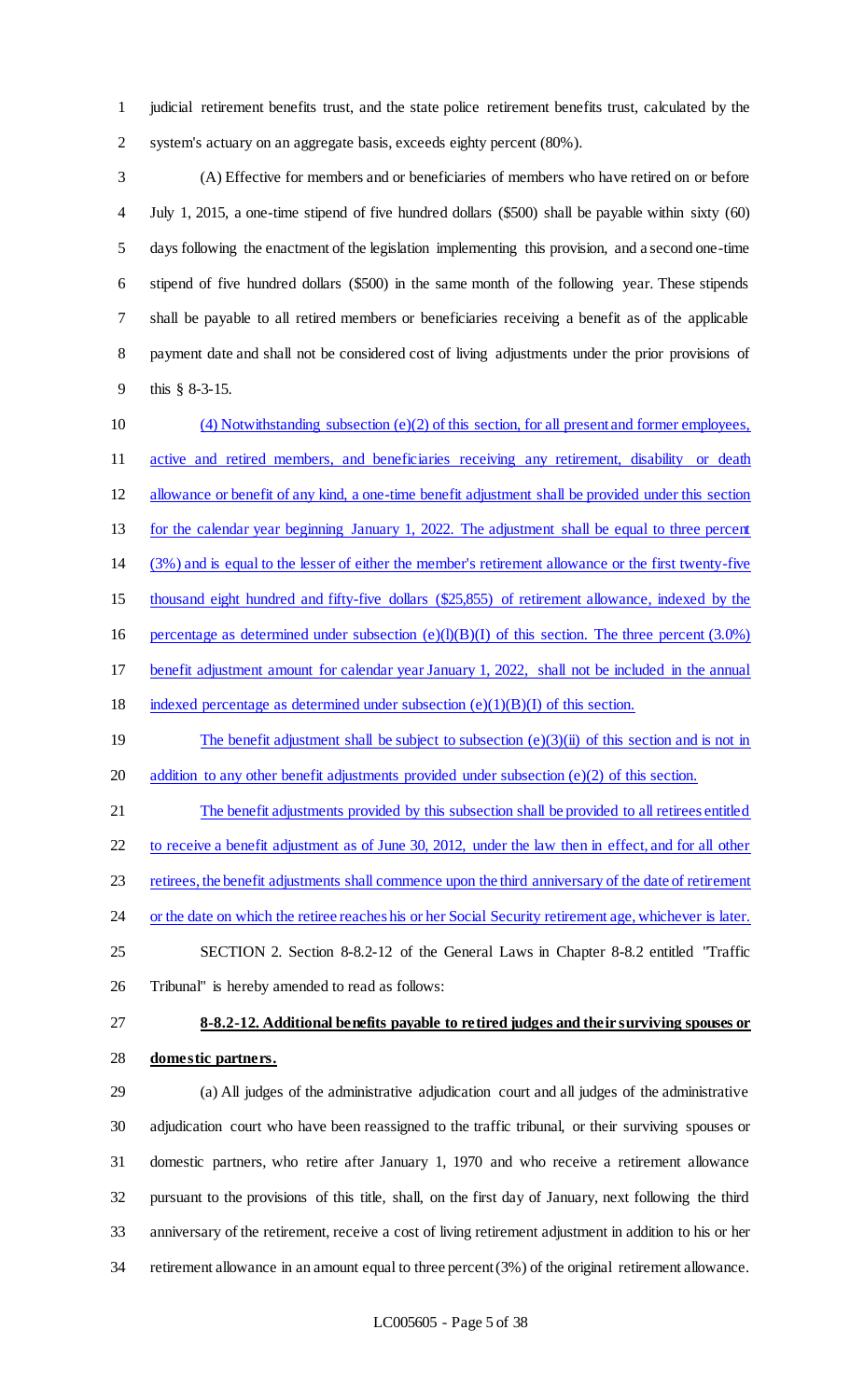In each succeeding year thereafter during the month of January, the retirement allowance shall be increased an additional three percent (3%) of the original allowance, compounded annually from the year cost of living adjustment was first payable to be continued during the lifetime of the judge or his or her surviving spouse or domestic partner. For the purpose of such computation, credit shall be given for a full calendar year regardless of the effective date of the retirement allowance.

 (b) Any judge who retired prior to January 31, 1980, shall be deemed for the purpose of this section to have retired on January 1, 1980.

 (c) For judges not eligible to retire as of September 30, 2009, and not eligible upon passage of this article, and for their beneficiaries, the cost of living adjustment described in subsection (a) above shall only apply to the first thirty-five thousand dollars (\$35,000) of retirement allowance, indexed annually, and shall commence upon the third (3rd) anniversary of the date of retirement or when the retiree reaches age sixty-five (65), whichever is later. The thirty-five thousand dollar (\$35,000) limit shall increase annually by the percentage increase in the Consumer Price Index for all Urban Consumers (CPI-U) as published by the United States Department of Labor Statistics determined as of September 30 of the prior calendar year or three percent (3%), whichever is less. The first thirty-five thousand dollars (\$35,000), as indexed, of retirement allowance shall be multiplied by the percentage of increase in the Consumer Price Index for all Urban Consumers (CPI-U) as published by the United States Department of Labor Statistics determined as of September 30 of the prior calendar year or three percent (3%), whichever is less on the month following the anniversary date of each succeeding year. For judges eligible to retire as of September 30, 2009, or eligible upon passage of this article, and for their beneficiaries, the provisions of this subsection (c) shall not apply.

 (d) This subsection (d) shall be effective for the period July 1, 2012, through June 30, 2015. (d)(1) Notwithstanding the prior paragraphs of this section, and subject to paragraph (d)(2) below, for all present and former justices, active and retired justices, and beneficiaries receiving any retirement, disability or death allowance or benefit of any kind, whether provided for or on behalf of justices engaged on or prior to December 31, 1989 as a non-contributory justice or engaged after December 31, 1989 as a contributory justice, the annual benefit adjustment provided in any calendar year under this section shall be equal to (A) multiplied by (B) where (A) is equal to the percentage determined by subtracting five and one-half percent (5.5%) (the "subtrahend") from the Five-Year Average Investment Return of the retirement system determined as of the last day of the plan year preceding the calendar year in which the adjustment is granted, said percentage not to exceed four percent (4%) and not to be less than zero percent (0%), and (B) is equal to the lesser of the justice's retirement allowance or the first twenty-five thousand dollars (\$25,000) of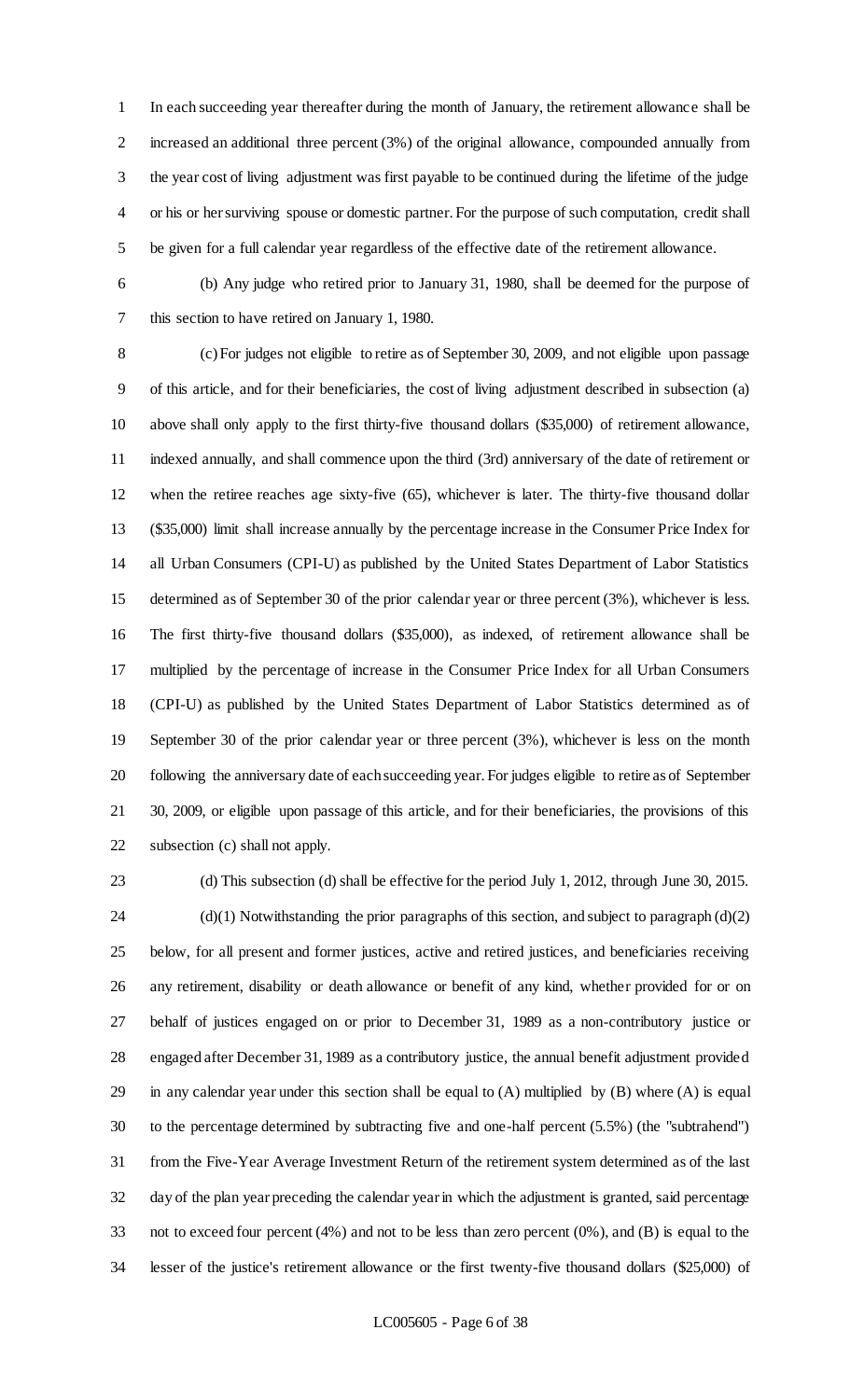retirement allowance, such twenty-five thousand dollars (\$25,000) amount to be indexed annually 2 in the same percentage as determined under  $(d)(1)(A)$  above. The "Five-Year Average Investment" Return" shall mean the average of the investment return of the most recent five (5) plan years as determined by the retirement board. Subject to paragraph (d)(2) below, the benefit adjustment provided by this paragraph shall commence upon the third (3rd) anniversary of the date of retirement or the date on which the retiree reaches his or her Social Security retirement age, whichever is later. In the event the retirement board adjusts the actuarially assumed rate of return for the system, either upward or downward, the subtrahend shall be adjusted either upward or downward in the same amount.

 (2) Except as provided in paragraph (d)(3), the benefit adjustments under this section for any plan year shall be suspended in their entirety unless the Funded Ratio of the Employees' Retirement System of Rhode Island, the Judicial Retirement Benefits Trust, and the State Police Retirements Benefits Trust, calculated by the system's actuary on an aggregate basis, exceeds eighty percent (80%) in which even the benefit adjustment will be reinstated for all justices for such plan year.

16 In determining whether a funding level under this paragraph  $(d)(2)$  has been achieved, the actuary shall calculate the funding percentage after taking into account the reinstatement of any current or future benefit adjustment provided under this section.

 (3) Notwithstanding paragraph (d)(2), in each fifth plan year commencing after June 30, 2012, commencing with the plan year ending June 30, 2017, and subsequently at intervals of five (5) plan years, a benefit adjustment shall be calculated and made in accordance with paragraph (d)(1) above until the Funded Ratio of the Employees' Retirement System of Rhode Island, the Judicial Retirement Benefits Trust, and the State Police Retirement Benefits Trust, calculated by the system's actuary on an aggregate basis, exceeds eighty percent (80%).

 (4) Notwithstanding any other provision of this chapter, the provisions of this paragraph (d) of § 8-8.2-12 shall become effective July 1, 2012, and shall apply to any benefit adjustment not granted on or prior to June 30, 2012.

(e) This subsection (e) shall become effective July 1, 2015.

 (1)(A) As soon as administratively reasonable following the enactment into law of this subsection (e)(1)(A), a one-time benefit adjustment shall be provided to justices and/or beneficiaries of justices who retired on or before June 30, 2012, in the amount of two percent (2%) of the lesser of either the justice's retirement allowance or the first twenty-five thousand dollars (\$25,000) of the justice's retirement allowance. This one-time benefit adjustment shall be provided without regard to the retiree's age or number of years since retirement.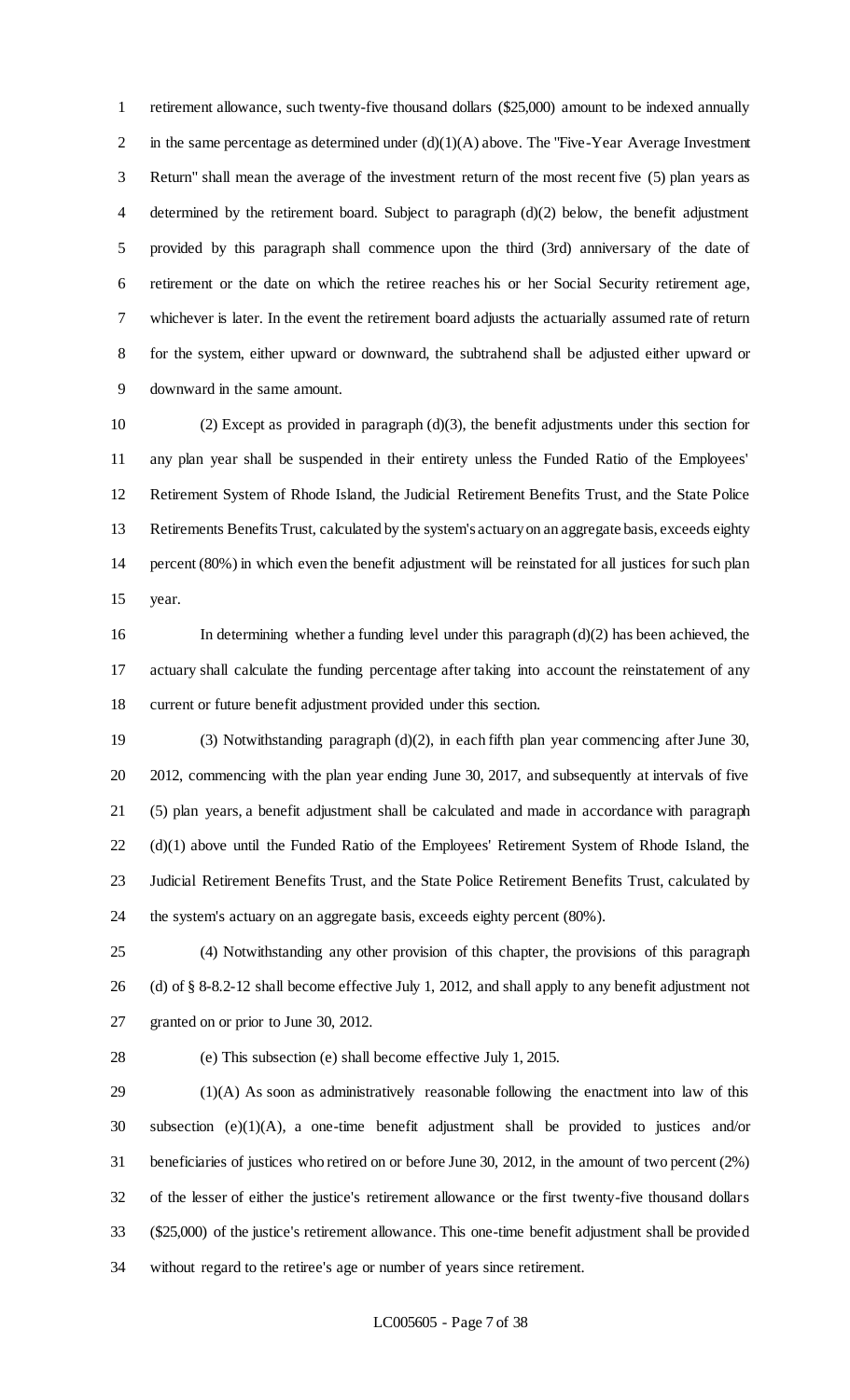(B) Notwithstanding the prior subsections of this section, for all present and former justices, active and retired justices, and beneficiaries receiving any retirement, disability or death allowance or benefit of any kind, whether provided for or on behalf of justices engaged on or prior to December 31,1989 as a non-contributory justice or engaged after December 31, 1989 as a contributory justice, the annual benefit adjustment provided in any calendar year under this section for adjustments on and after January 1, 2016, and subject to subsection (e)(2) below, shall be equal 7 to (I) multiplied by (II):

 (I) Shall equal the sum of fifty percent (50%) of (i) plus fifty percent (50%) of (ii) where: (i) Is equal to the percentage determined by subtracting five and one-half percent (5.5%) (the "subtrahend") from the five-year average investment return of the retirement system determined as of the last day of the plan year preceding the calendar year in which the adjustment is granted, said percentage not to exceed four percent (4%) and not to be less than zero percent (0%). The "five-year average investment return" shall mean the average of the investment returns of the most recent five (5) plan years as determined by the retirement board. In the event the retirement board adjusts the actuarially assumed rate of return for the system, either upward or downward, the subtrahend shall be adjusted either upward or downward in the same amount.

 (ii) Is equal to the lesser of three percent (3%) or the percentage increase in the Consumer Price Index for all Urban Consumers (CPI-U) as published by the U.S. Department of Labor Statistics determined as of September 30 of the prior calendar year.

 In no event shall the sum of (i) plus (ii) exceed three and one-half percent (3.5%) or be less 21 than zero percent  $(0\%)$ .

 (II) Is equal to the lesser of either the justice's retirement allowance or the first twenty-five thousand eight hundred and fifty-five dollars (\$25,855) of retirement allowance, such amount to be 24 indexed annually in the same percentage as determined under subsection  $(e)(1)(B)(I)$  above.

25 The benefit adjustments provided by this subsection  $(e)(1)(B)$  shall be provided to all retirees entitled to receive a benefit adjustment as of June 30, 2012, under the law then in effect, and for all other retirees the benefit adjustments shall commence upon the third anniversary of the date of retirement or the date on which the retiree reaches his or her Social Security retirement age, whichever is later.

 (2) Except as provided in subsection (e)(3), the benefit adjustments under subsection (e)(1)(B) for any plan year shall be suspended in their entirety unless the funded ratio of the employees' retirement system of Rhode Island, the judicial retirement benefits trust, and the state police retirement benefits trust, calculated by the system's actuary on an aggregate basis, exceeds eighty percent (80%) in which event the benefit adjustment will be reinstated for all justices for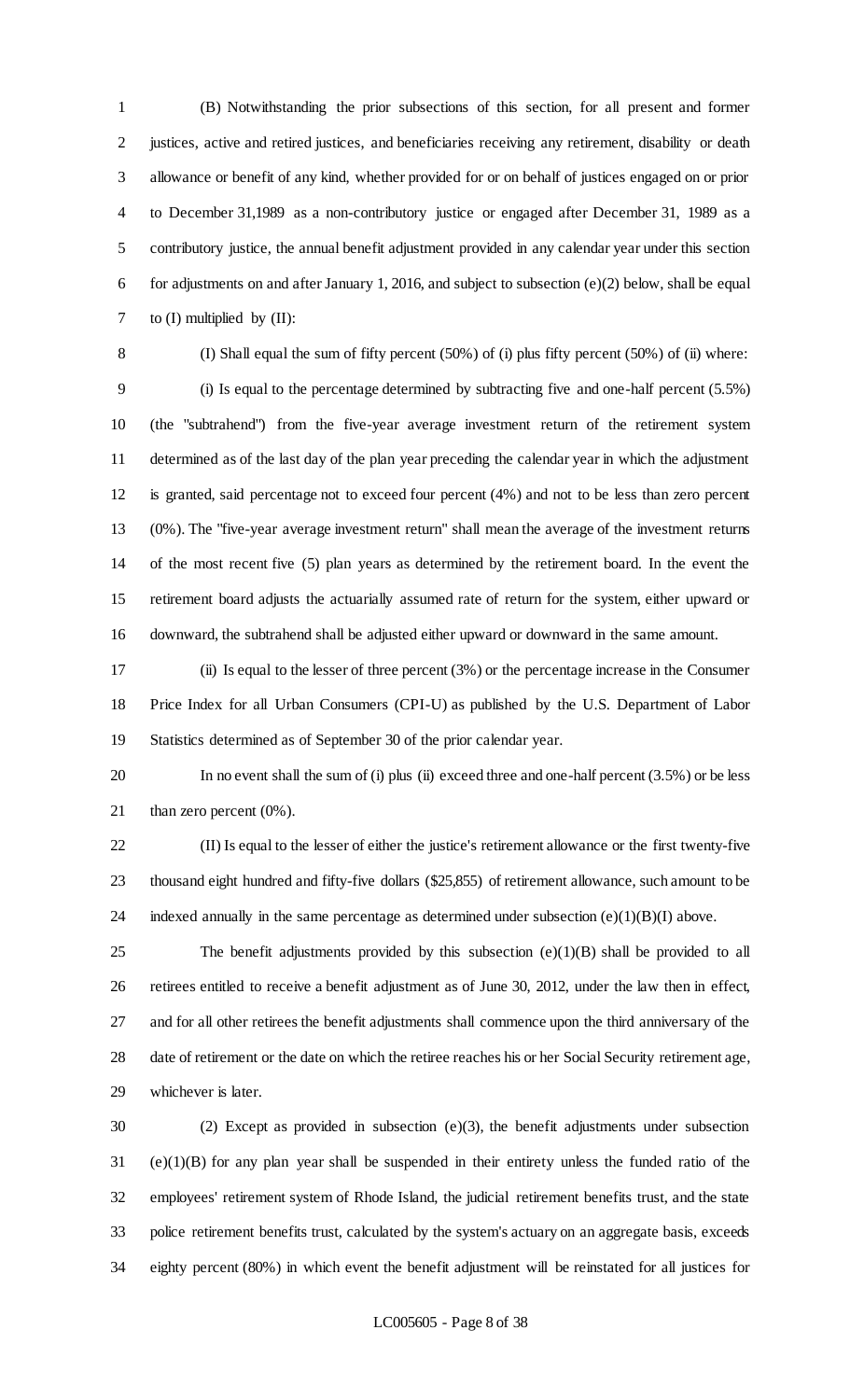such plan year.

 In determining whether a funding level under this subsection (e)(2) has been achieved, the actuary shall calculate the funding percentage after taking into account the reinstatement of any current or future benefit adjustment provided under this section.

 (3) Notwithstanding subsection (e)(2), effective for members and/or beneficiaries of members who retired on or before June 30, 2015, in each fourth plan year commencing after June 30, 2012, commencing with the plan year ending June 30, 2016, and subsequently at intervals of four plan years: (i) A benefit adjustment shall be calculated and made in accordance with subsection 9 (e)(1)(B) above; and (ii) The dollar amount in subsection (e)(1)(B)(II) of twenty-five thousand eight hundred and fifty-five dollars (\$25,855) shall be replaced with thirty-one thousand and twenty-six dollars (\$31,026) until the funded ratio of the employees' retirement system of Rhode Island, the judicial retirement benefits trust, and the state police retirement benefits trust, calculated by the system's actuary on an aggregate basis, exceeds eighty percent (80%).

 (A) Effective for members and or beneficiaries of members who have retired on or before July 1, 2015, a one-time stipend of five hundred dollars (\$500) shall be payable within sixty (60) days following the enactment of the legislation implementing this provision, and a second one-time stipend of five hundred dollars (\$500) in the same month of the following year. These stipends shall be payable to all retired members or beneficiaries receiving a benefit as of the applicable payment date and shall not be considered cost of living adjustments under the prior provisions of this § 8-8.2-12.

 (B) Notwithstanding subsection (e)(2) of this section, for all present and former employees, active and retired members, and beneficiaries receiving any retirement, disability or death allowance or benefit of any kind, a one-time benefit adjustment shall be provided under this section 24 for the calendar year beginning January 1, 2022, the adjustment shall be equal to three percent (3%) and is equal to the lesser of either the member's retirement allowance or the first twenty-five 26 thousand eight hundred and fifty-five dollars (\$25,855) of retirement allowance. indexed by the 27 percentage as determined under subsection  $(e)(l)(B)(I)$  of this section. The three percent (3%) benefit adjustment amount for calendar year January 1, 2022, shall not be included in the annual 29 indexed percentage as determined under subsection  $(e)(l)(B)(I)$  of this section. 30 The benefit adjustment shall be subject to subsection (e)(3)(ii) of this section and is not in 31 addition to any other benefit adjustments provided under subsection (e)(2) of this section.

The benefit adjustments provided by this subsection shall be provided to all retirees entitled

to receive a benefit adjustment as of June 30, 2012, under the law then in effect, and for all other

34 retirees, the benefit adjustments shall commence upon the third anniversary of the date of retirement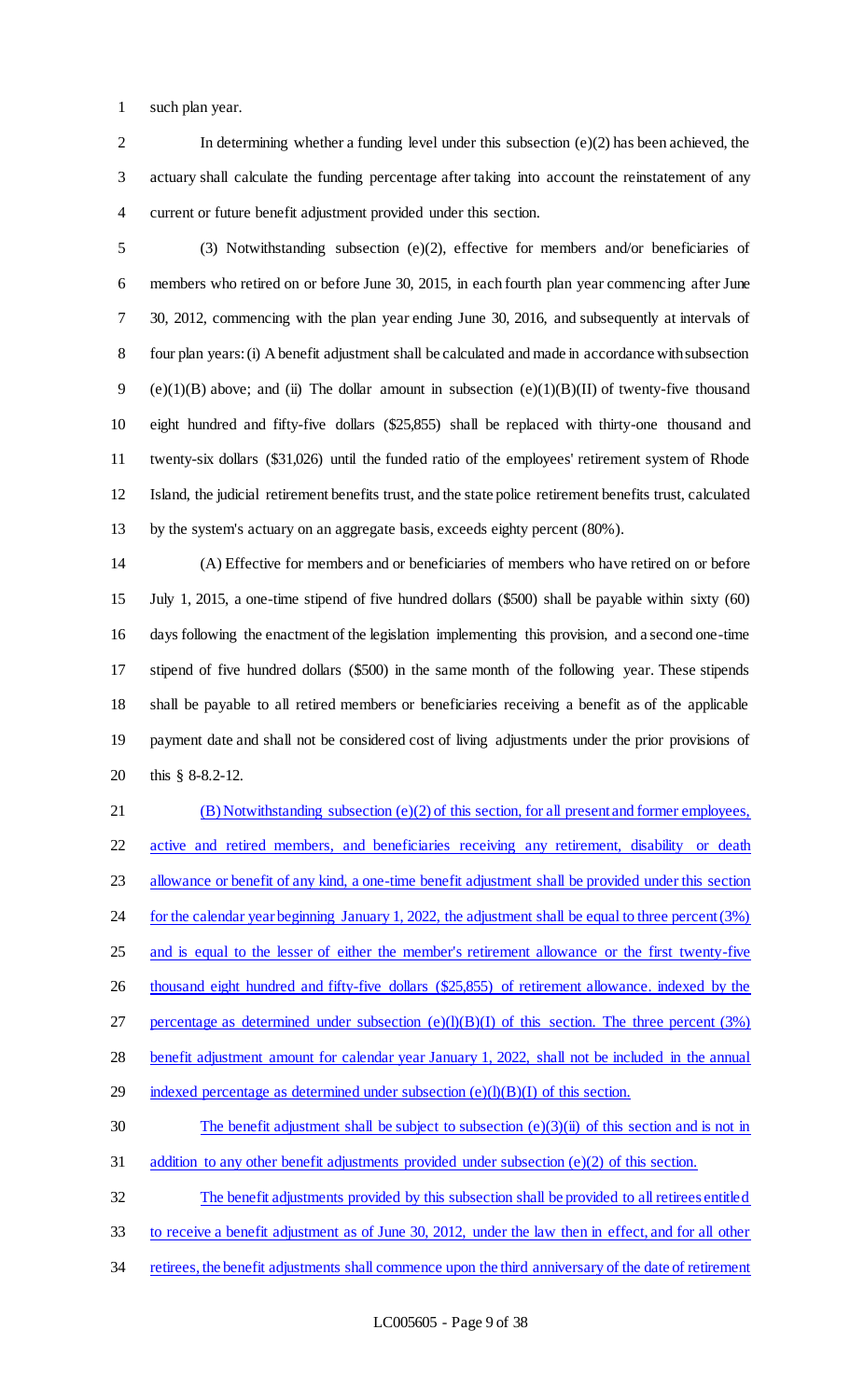or the date on which the retiree reaches his or her Social Security retirement age, whichever is later.

 SECTION 3. Section 16-16-40 of the General Laws in Chapter 16-16 entitled "Teachers' Retirement [See Title 16 Chapter 97 - The Rhode Island Board of Education Act]" is hereby amended to read as follows:

#### **16-16-40. Additional benefits payable to retired teachers.**

 (a) All teachers and all beneficiaries of teachers receiving any service retirement or ordinary or accidental disability retirement allowance pursuant to the provisions of this chapter and chapter 17 of this title, on or before December 31, 1967, shall receive a cost of living retirement adjustment equal to one and one-half percent (1.5%) per year of the original retirement allowance, not compounded, for each year the retirement allowance has been in effect. For purposes of computation credit shall be given for a full calendar year regardless of the effective date of the retirement allowance. This cost of living retirement adjustment shall be added to the amount of the service retirement allowance as of January 1, 1970, and payment shall begin as of July 1, 1970. An additional cost of living retirement adjustment shall be added to the original retirement allowance equal to three percent (3%) of the original retirement allowance on the first day of January, 1971, and each year thereafter through December 31, 1980.

 (b) All teachers and beneficiaries of teachers receiving any service retirement or ordinary disability retirement allowance pursuant to the provisions of this title who retired on or after January 1, 1968, shall, on the first day of January, next following the third (3rd) year on retirement, receive a cost of living adjustment, in addition to his or her retirement allowance, an amount equal to three percent (3%) of the original retirement allowance. In each succeeding year thereafter, on the first day of January, the retirement allowance shall be increased an additional three percent (3%) of the original retirement allowance, not compounded, to be continued through December 31, 1980.

 (c)(1) Beginning on January 1, 1981, for all teachers and beneficiaries of teachers receiving any service retirement and all teachers and all beneficiaries of teachers who have completed at least ten (10) years of contributory service on or before July 1, 2005, pursuant to the provisions of this chapter, and for all teachers and beneficiaries of teachers who receive a disability retirement allowance pursuant to §§ 16-16-14 -- 16-16-17, the cost of living adjustment shall be computed and paid at the rate of three percent (3%) of the original retirement allowance or the retirement allowance as computed in accordance with § 16-16-40.1, compounded annually from the year for which the cost of living adjustment was determined to be payable by the retirement board pursuant to the provisions of subsection (a) or (b) of this section. Such cost of living adjustments are available to teachers who retire before October 1, 2009, or are eligible to retire as of September 30, 2009.

(2) The provisions of this subsection shall be deemed to apply prospectively only and no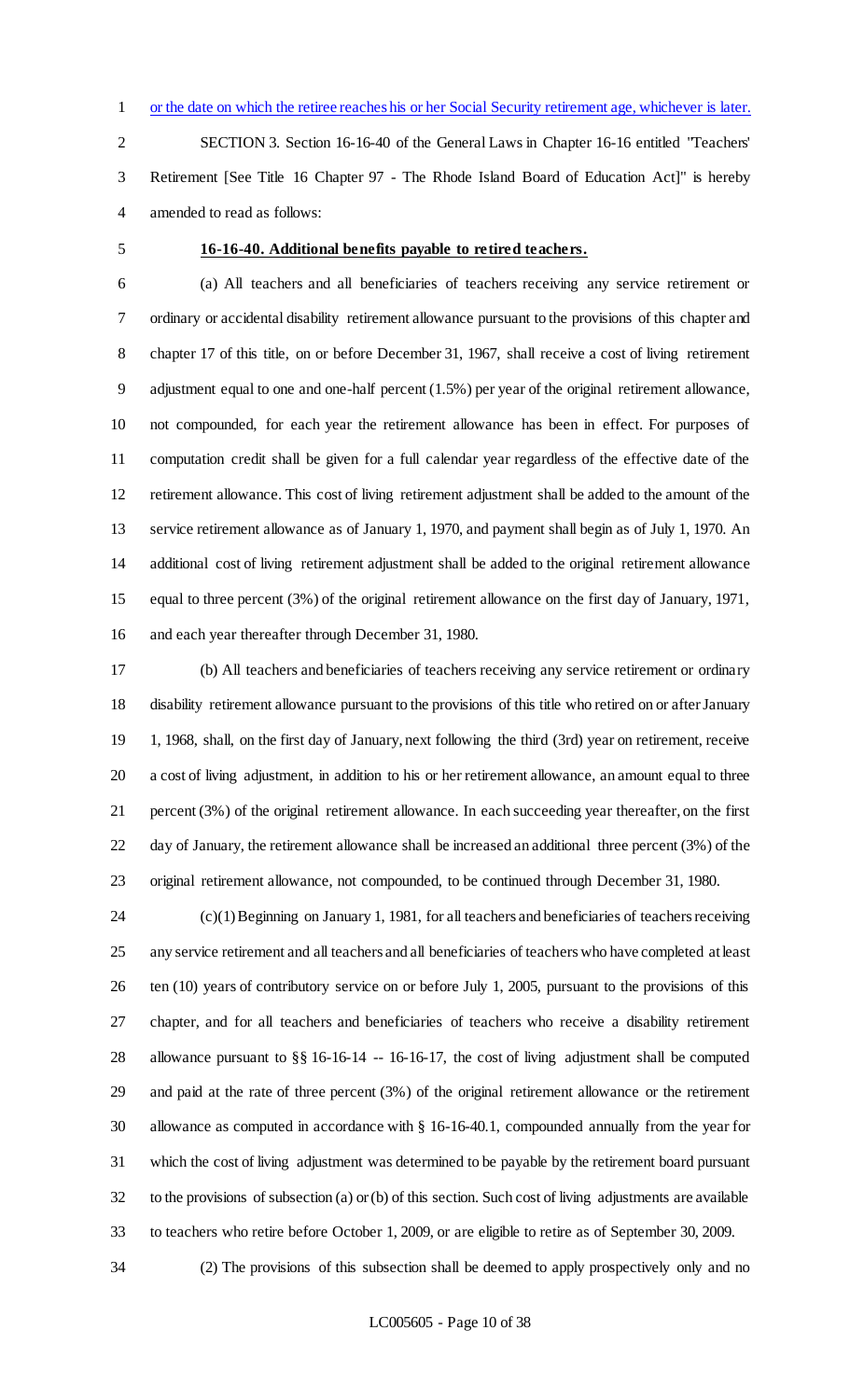retroactive payment shall be made.

 (3) The retirement allowance of all teachers and all beneficiaries of teachers who have not completed at least ten (10) years of contributory service on or before July 1, 2005, or were not eligible to retire as of September 30, 2009, shall, on the month following the third anniversary date of the retirement, and on the month following the anniversary date of each succeeding year be adjusted and computed by multiplying the retirement allowance by three percent (3%) or the percentage of increase in the Consumer Price Index for all Urban Consumers (CPI-U) as published by the United States Department of Labor Statistics, determined as of September 30 of the prior calendar year, whichever is less; the cost of living adjustment shall be compounded annually from the year for which the cost of living adjustment was determined payable by the retirement board; provided, that no adjustment shall cause any retirement allowance to be decreased from the retirement allowance provided immediately before such adjustment.

 (d) For teachers not eligible to retire in accordance with this chapter as of September 30, 2009, and not eligible upon passage of this article, and for their beneficiaries, the cost of living adjustment described in subsection (3) above shall only apply to the first thirty-five thousand dollars (\$35,000) of retirement allowance, indexed annually, and shall commence upon the third (3rd) anniversary of the date of retirement or when the retiree reaches age sixty-five (65), whichever is later. The thirty-five thousand dollar (\$35,000) limit shall increase annually by the percentage increase in the Consumer Price Index for all Urban Consumer (CPI-U) as published by the United States Department of Labor Statistics determined as of September 30 of the prior calendar year or three percent (3%), whichever is less. The first thirty-five thousand dollars (\$35,000), as indexed, of retirement allowance shall be multiplied by the percentage of increase in the Consumer Price Index for all Urban Consumers (CPI-U) as published by the United States Department of Labor Statistics determined as of September 30 of the prior calendar year or three percent (3%), whichever is less, on the month following the anniversary date of each succeeding year. For teachers eligible to retire as of September 30, 2009, or eligible upon passage of this article, and for their beneficiaries, the provisions of this subsection (d) shall not apply.

(e) The provisions of §§ 45-13-7 -- 45-13-10 shall not apply to this section.

 (f) This subsection (f) shall be effective for the period July 1, 2012, through June 30, 2015. (1) Notwithstanding the prior paragraphs of this section, and subject to paragraph (f)(2) below, for all present and former teachers, active and retired teachers, and beneficiaries receiving any retirement, disability or death allowance or benefit of any kind, the annual benefit adjustment provided in any calendar year under this section shall be equal to (A) multiplied by (B) where (A) is equal to the percentage determined by subtracting five and one-half percent (5.5%) (the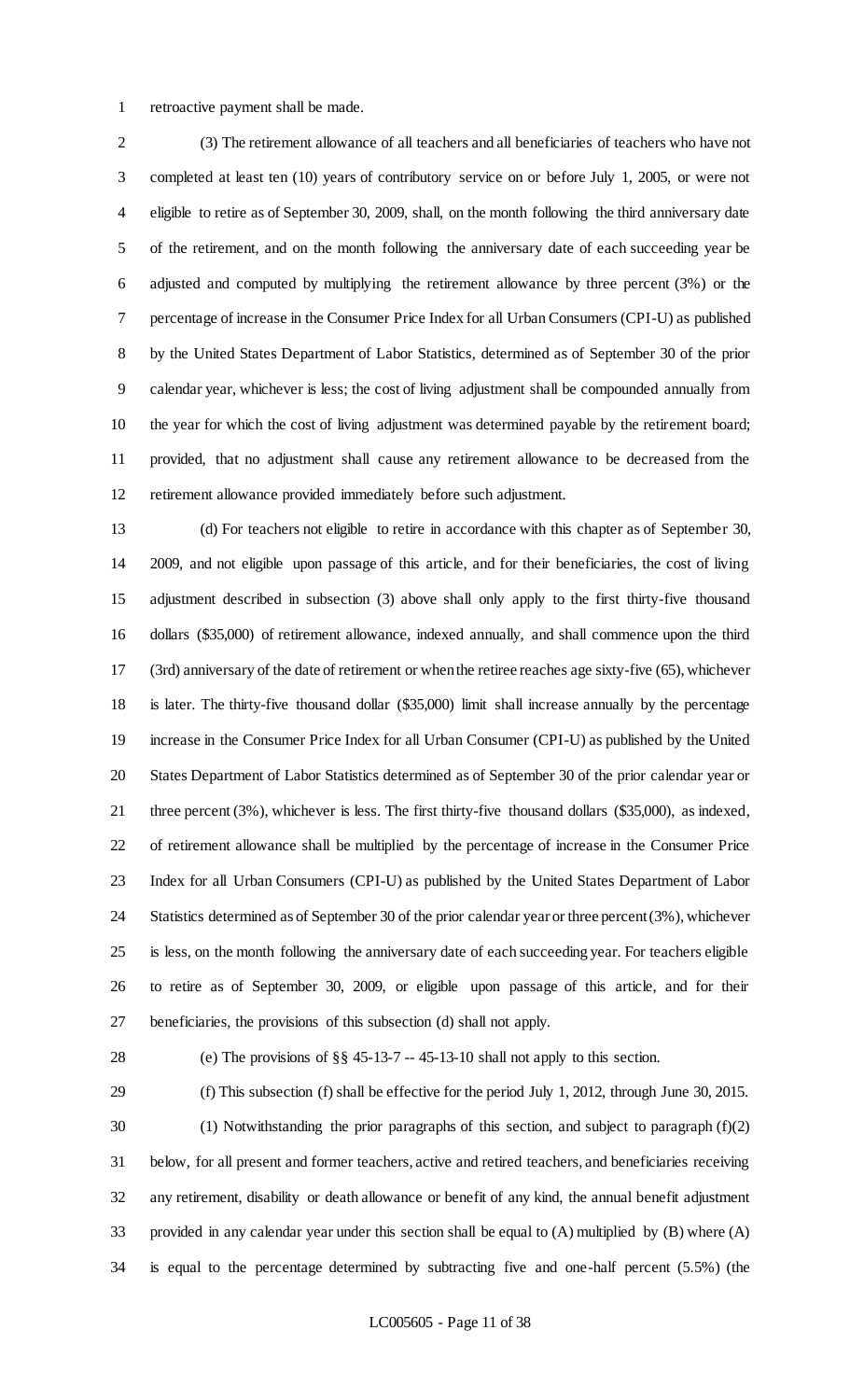"subtrahend") from the Five-Year Average Investment Return of the retirement system determined as of the last day of the plan year preceding the calendar year in which the adjustment is granted, said percentage not to exceed four percent (4%) and not to be less than zero percent (0%), and (B) is equal to the lesser of the teacher's retirement allowance or the first twenty-five thousand dollars (\$25,000) of retirement allowance, such twenty-five thousand dollars (\$25,000) amount to be 6 indexed annually in the same percentage as determined under paragraph  $(f)(1)(A)$  above. The "Five-Year Average Investment Return" shall mean the average of the investment returns of the 8 most recent five (5) plan years as determined by the retirement board. Subject to paragraph (f)(2) below, the benefit adjustment provided by this paragraph shall commence upon the third (3rd) anniversary of the date of retirement or the date on which the retiree reaches his or her Social Security retirement age, whichever is later. In the event the retirement board adjusts the actuarially assumed rate of return for the system, either upward or downward, the subtrahend shall be adjusted either upward or downward in the same amount.

 (2) Except as provided in paragraph (f)(3), the benefit adjustments under this section for any plan year shall be suspended in their entirety unless the Funded Ratio of the Employees' Retirement System of Rhode Island, the Judicial Retirement Benefits Trust and the State Police Retirement Benefits Trust, calculated by the system's actuary on an aggregate basis, exceeds eighty percent (80%) in which event the benefit adjustment will be reinstated for all teachers for such plan year.

 In determining whether a funding level under this paragraph (f)(2) has been achieved, the actuary shall calculate the funding percentage after taking into account the reinstatement of any current or future benefit adjustment provided under this section.

 (3) Notwithstanding paragraph (f)(2), in each fifth plan year commencing after June 30, 2012, commencing with the plan year ending June 30, 2017, and subsequently at intervals of five plan years, a benefit adjustment shall be calculated and made in accordance with paragraph  $(f)(l)$  above until the Funded Ratio of the Employees' Retirement System of Rhode Island, the Judicial Retirement Benefits Trust and the State Police Retirement Benefits Trust, calculated by the system's actuary on an aggregate basis, exceeds eighty percent (80%).

 (4) Notwithstanding any other provisions of this chapter, the provisions of this paragraph (f) of § 16-16-40 shall become effective July 1, 2012, and shall apply to any benefit adjustments not granted on or prior to June 30, 2012.

(g) This subsection (g) shall become effective July 1, 2015.

 (1)(A) As soon as administratively reasonable following the enactment into law of this subsection (g)(1)(A), a one-time benefit adjustment shall be provided to teachers and/or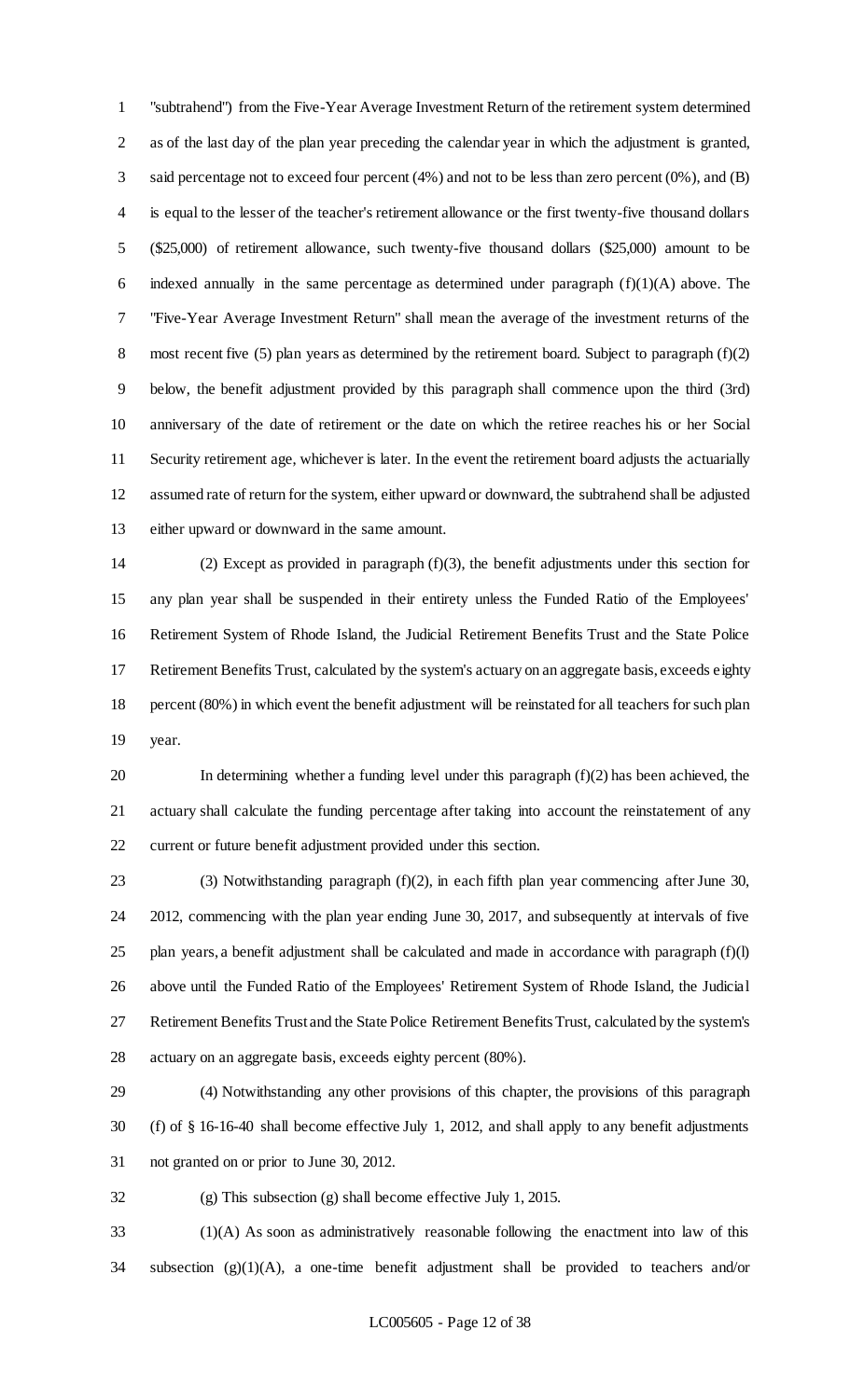beneficiaries of teachers who retired on or before June 30, 2012, in the amount of two percent (2%) of the lesser of either the teacher's retirement allowance or the first twenty-five thousand dollars (\$25,000) of the teacher's retirement allowance. This one-time benefit adjustment shall be provided without regard to the retiree's age or number of years since retirement.

 (B) Notwithstanding the prior subsections of this section, for all present and former teachers, active and retired teachers, and beneficiaries receiving any retirement, disability or death allowance or benefit of any kind, the annual benefit adjustment provided in any calendar year under 8 this section for adjustments on and after January 1, 2016, and subject to subsection (g)(2) below, 9 shall be equal to  $(I)$  multiplied by  $(II)$ :

 (I) Shall equal the sum of fifty percent (50%) of (i) plus fifty percent (50%) of (ii) where: (i) Is equal to the percentage determined by subtracting five and one-half percent (5.5%) (the "subtrahend") from the five-year average investment return of the retirement system determined as of the last day of the plan year preceding the calendar year in which the adjustment is granted, said percentage not to exceed four percent (4%) and not to be less than zero percent (0%). The "five-year average investment return" shall mean the average of the investment returns of the most recent five (5) plan years as determined by the retirement board. In the event the retirement board adjusts the actuarially assumed rate of return for the system, either upward or downward, the subtrahend shall be adjusted either upward or downward in the same amount.

 (ii) Is equal to the lesser of three percent (3%) or the percentage increase in the Consumer Price Index for all Urban Consumers (CPI-U) as published by the U.S. Department of Labor Statistics determined as of September 30 of the prior calendar year.

 In no event shall the sum of (i) plus (ii) exceed three and one-half percent (3.5%) or be less than (0%) percent.

 (II) is equal to the lesser of either the teacher's retirement allowance or the first twenty-five thousand eight hundred and fifty-five dollars (\$25,855) of retirement allowance, such amount to be 26 indexed annually in the same percentage as determined under subsection  $(g)(1)(B)(I)$  above.

 The benefit adjustments provided by this subsection (g)(1)(B) shall be provided to all retirees entitled to receive a benefit adjustment as of June 30, 2012, under the law then in effect, and for all other retirees the benefit adjustments shall commence upon the third anniversary of the date of retirement or the date on which the retiree reaches his or her Social Security retirement age, whichever is later.

 (2) Except as provided in subsection (g)(3), the benefit adjustments under subsection (g)(1)(B) for any plan year shall be suspended in their entirety unless the funded ratio of the employees' retirement system of Rhode Island, the judicial retirement benefits trust and the state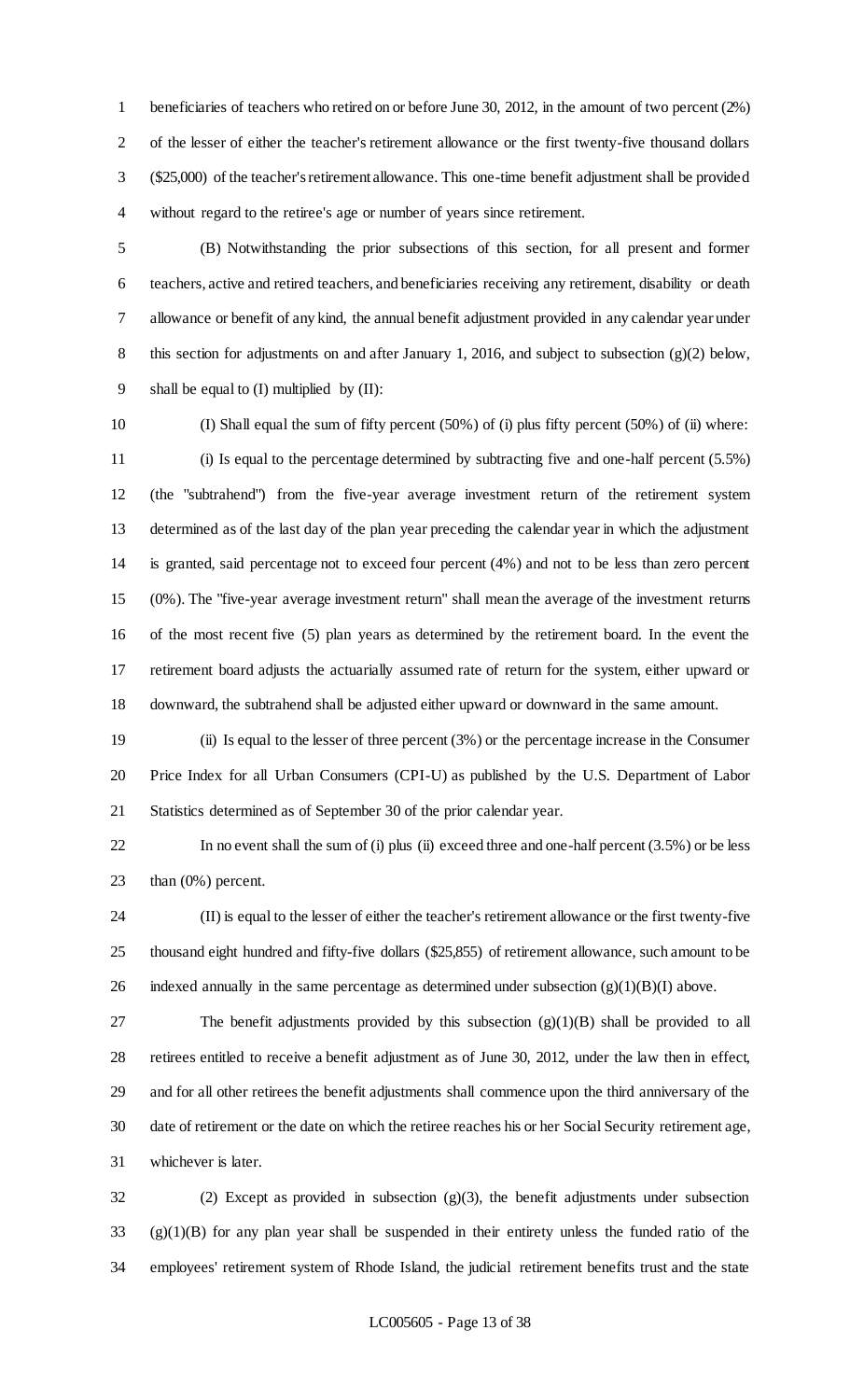police retirement benefits trust, calculated by the system's actuary on an aggregate basis, exceeds eighty percent (80%) in which event the benefit adjustment will be reinstated for all teachers for such plan year.

4 In determining whether a funding level under this subsection  $(g)(2)$  has been achieved, the actuary shall calculate the funding percentage after taking into account the reinstatement of any current or future benefit adjustment provided under this section.

 (3) Notwithstanding subsection (g)(2), in each fourth plan year commencing after June 30, 2012, commencing with the plan year ending June 30, 2016, and subsequently at intervals of four plan years: (i) A benefit adjustment shall be calculated and made in accordance with subsection (g)(1)(B) above; and (ii) Effective for teachers and/or beneficiaries of teachers who retired on or before June 30, 2015, the dollar amount in subsection (g)(1)(B)(II) of twenty-five thousand eight hundred and fifty-five dollars (\$25,855) shall be replaced with thirty-one thousand and twenty-six dollars (\$31,026)until the funded ratio of the employees' retirement system of Rhode Island, the judicial retirement benefits trust and the state police retirement benefits trust, calculated by the system's actuary on an aggregate basis, exceeds eighty percent (80%).

 (4) Effective for teachers and or beneficiaries of teachers who have retired on or before July 1, 2015, a one-time stipend of five hundred dollars (\$500) shall be payable within sixty (60) days following the enactment of the legislation implementing this provision, and a second one-time stipend of five hundred dollars (\$500) in the same month of the following year. These stipends shall be payable to all retired teachers or beneficiaries receiving a benefit as of the applicable payment date and shall not be considered cost of living adjustments under the prior provisions of this § 16-16-40.

23 (5) Notwithstanding subsection  $(g)(2)$  of this section, for all present and former employees, 24 active and retired members and beneficiaries receiving any retirement, disability or death allowance or benefit of any kind, a one-time benefit adjustment shall be provided under this section for the 26 calendar year beginning January 1. 2022, the adjustment shall be equal to three percent (3%) and is equal to the lesser of either the member's retirement allowance or the first twenty-five thousand eight hundred and fifty-five dollars (\$25,855) of retirement allowance, indexed by the percentage 29 as determined under subsection  $(g)(l)(B)(I)$  of this section. The three percent  $(3%)$  benefit adjustment amount for calendar year January 1, 2022, shall not be included in the annual indexed 31 percentage as determined under subsection  $(g)(1)(B)(I)$  of this section. 32 The benefit adjustment shall be subject to subsection  $(g)(3)(ii)$  of this section and is not in

addition to any other benefit adjustments provided under subsection (g)(2) of this section.

The benefit adjustments provided by this subsection shall be provided to all retirees entitled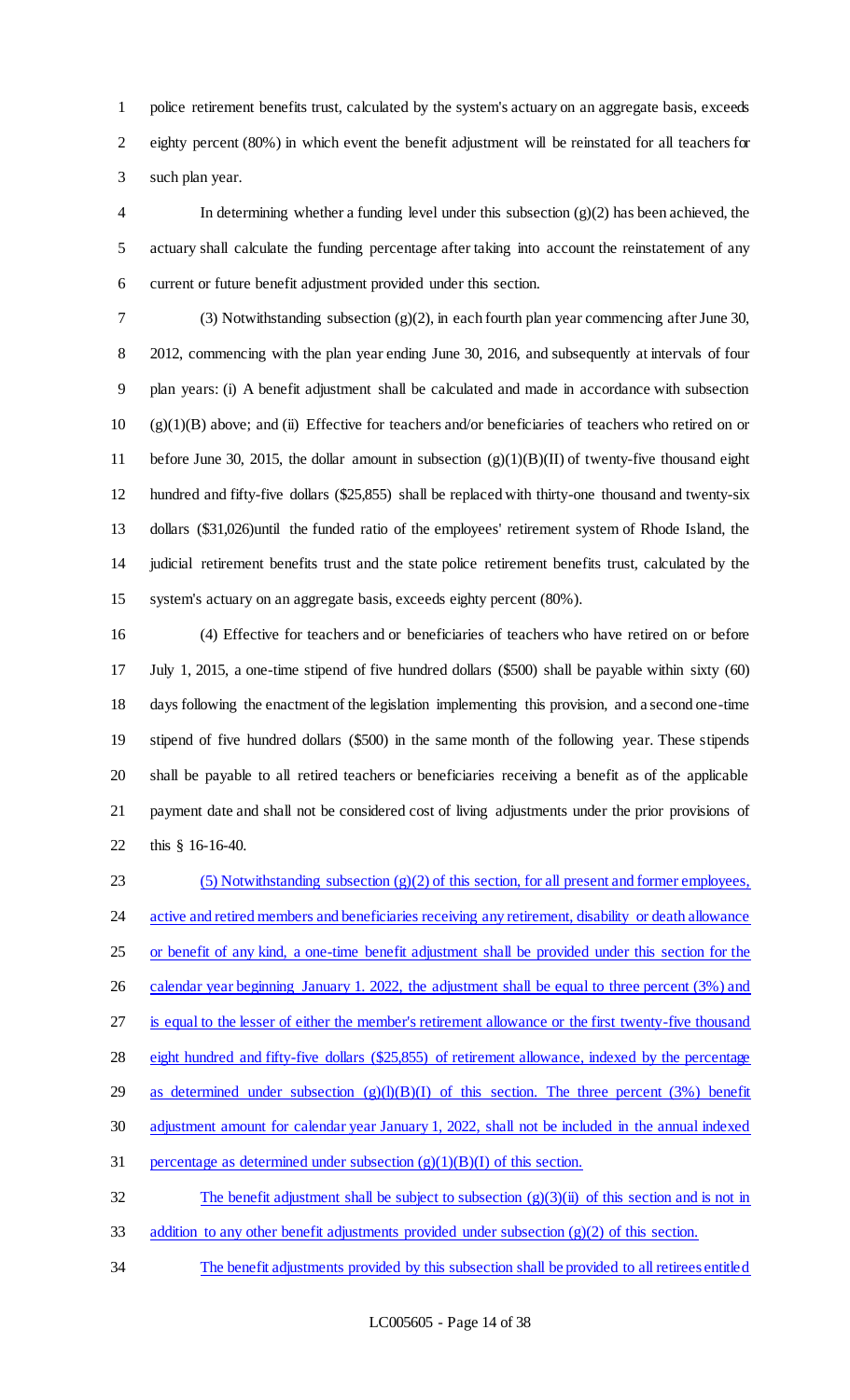- to receive a benefit adjustment as of June 30, 2012. under the law then in effect, and for all other
- retirees, the benefit adjustments shall commence upon the third anniversary of the date of retirement
- or the date on which the retiree reaches his or her Social Security retirement age, whichever is later.

 SECTION 4. Section 28-30-18 of the General Laws in Chapter 28-30 entitled "Workers' Compensation Court" is hereby amended to read as follows:

#### **28-30-18. Additional benefits payable to retired judges and their surviving spouses or**

# **domestic partners.**

 (a) All judges of the workers' compensation court, or their surviving spouses or domestic partners, who retire after January 1, 1970, and who receive a retirement allowance pursuant to the provisions of this title, shall, on the first day of January next following the third anniversary date of their retirement, receive a cost of living retirement adjustment in addition to his or her retirement allowance in an amount equal to three percent (3%) of the original retirement allowance. In each succeeding subsequent year during the month of January the retirement allowance shall be increased an additional three percent (3%) of the original allowance, compounded annually from the year the cost of living adjustment was first payable to be continued during the lifetime of that judge or his or her surviving spouse or domestic partner. For the purpose of that computation, credit shall be given for a full calendar year regardless of the effective date of the retirement allowance. (b) Any judge who retired prior to January 31, 1980, shall be deemed for the purpose of this section to have retired on January 1, 1980.

 (c) For judges not eligible to retire as of September 30, 2009, and not eligible upon passage of this article, and for their beneficiaries, the cost of living adjustment described in subsection (a) above shall only apply to the first thirty-five thousand dollars (\$35,000) of retirement allowance, indexed annually, and shall commence upon the third (3rd) anniversary of the date of retirement or when the retiree reaches age sixty-five (65), whichever is later. The thirty-five thousand dollar (\$35,000) limit shall increase annually by the percentage increase in the Consumer Price Index for all Urban Consumers (CPI-U) as published by the United States Department of Labor Statistics determined as of September 30 of the prior calendar year or three percent (3%), whichever is less. The first thirty-five thousand dollars (\$35,000), as indexed, of retirement allowance shall be multiplied by the percentage of increase in the Consumer Price Index for all Urban Consumers (CPI-U) as published by the United States Department of Labor Statistics determined as of September 30 of the prior calendar year or three percent (3%), whichever is less on the month following the anniversary date of each succeeding year. For judges eligible to retire as of September 30, 2009 or eligible upon passage of this article, and for their beneficiaries, the provisions of this subsection (c) shall not apply.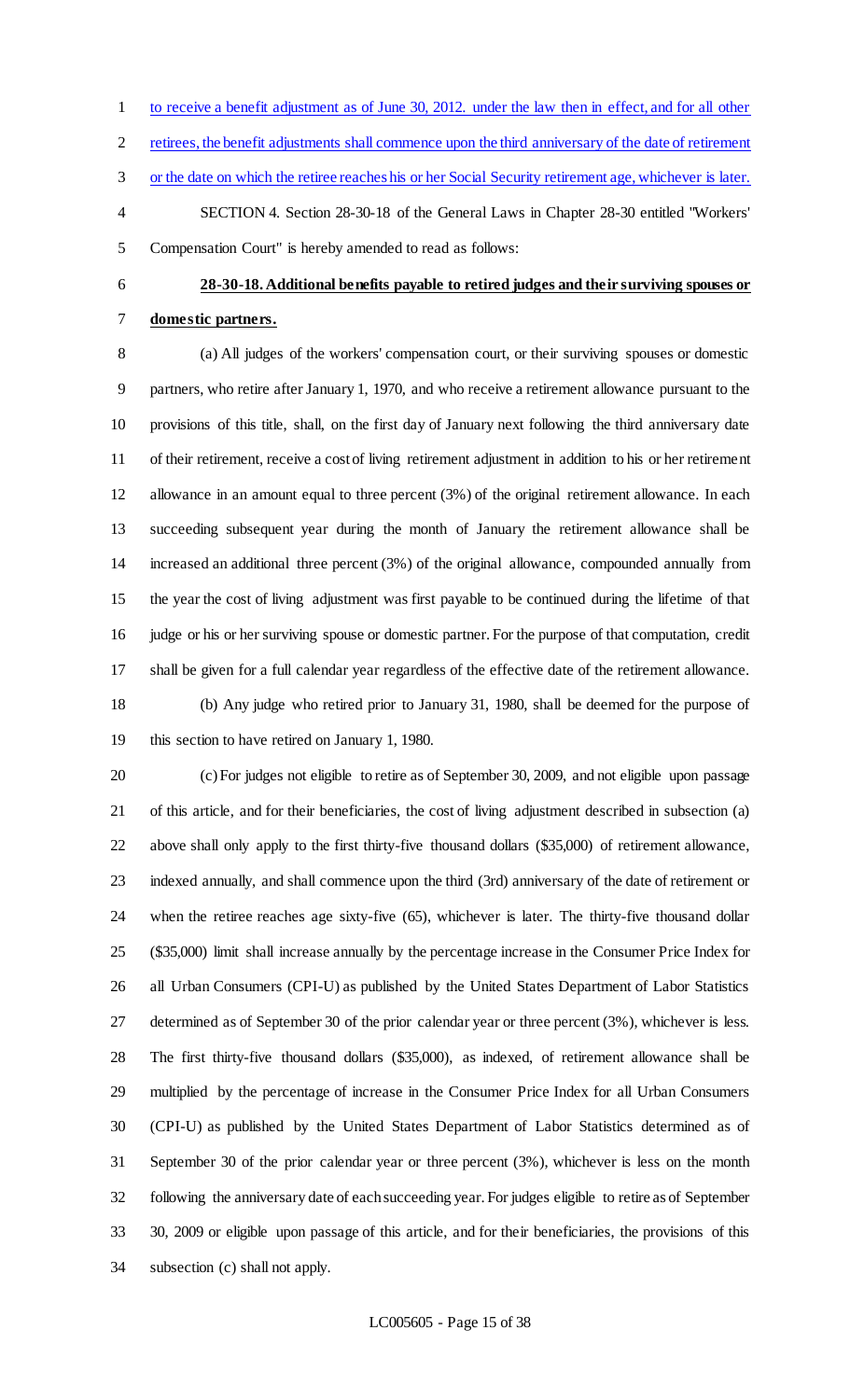(d) This subsection (d) shall be effective for the period July 1, 2012, through June 30, 2015. (1) Notwithstanding the prior paragraphs of this section, and subject to paragraph (d)(2) below, for all present and former justices, active and retired justices, and beneficiaries receiving any retirement, disability or death allowance or benefit of any kind, whether provided for or on behalf of justices engaged on or prior to December 31, 1989, as a non-contributory justice or engaged after December 31, 1989, as a contributory justice, the annual benefit adjustment provided in any calendar year under this section shall be equal to (A) multiplied by (B) where (A) is equal to the percentage determined by subtracting five and one-half percent (5.5%) (the "subtrahend") from the Five-Year Average Investment Return of the retirement system determined as of the last day of the plan year preceding the calendar year in which the adjustment is granted, said percentage not to exceed four percent (4%) and not to be less than zero percent (0%), and (B) is equal to the lesser of the justice's retirement allowance or the first twenty-five thousand dollars (\$25,000) of retirement allowance, such twenty-five thousand dollars (\$25,000) amount to be indexed annually 14 in the same percentage as determined under  $(d)(1)(A)$  above. The "Five-Year Average Investment" Return" shall mean the average of the investment return of the most recent five (5) plan years as determined by the retirement board. Subject to paragraph (d)(2) below, the benefit adjustment provided by this paragraph shall commence upon the third (3rd) anniversary of the date of retirement or the date on which the retiree reaches his or her Social Security retirement age, whichever is later. In the event the retirement board adjusts the actuarially assumed rate of return for the system, either upward or downward, the subtrahend shall be adjusted either upward or downward in the same amount.

 (2) Except as provided in paragraph (d)(3), the benefit adjustments under this section for any plan year shall be suspended in their entirely unless the Funded Ratio of the Employees' Retirement System of Rhode Island, the Judicial Retirement Benefits Trust and the State Police Retirement Benefits Trust, calculated by the system's actuary on an aggregate basis, exceeds eighty percent (80%) in which event the benefit adjustment will be reinstated for all justices for such plan year.

 In determining whether a funding level under this paragraph (d)(2) has been achieved, the actuary shall calculate the funding percentage after taking into account the reinstatement of any current or future benefit adjustment provided under this section.

 (3) Notwithstanding paragraph (d)(2), in each fifth plan year commencing after June 30, 2012, commencing with the plan year ending June 30, 2017, and subsequently at intervals of five (5) plan years, a benefit adjustment shall be calculated and made in accordance with paragraph (d)(1) above until the Funded Ratio of the Employees' Retirement System of Rhode Island, the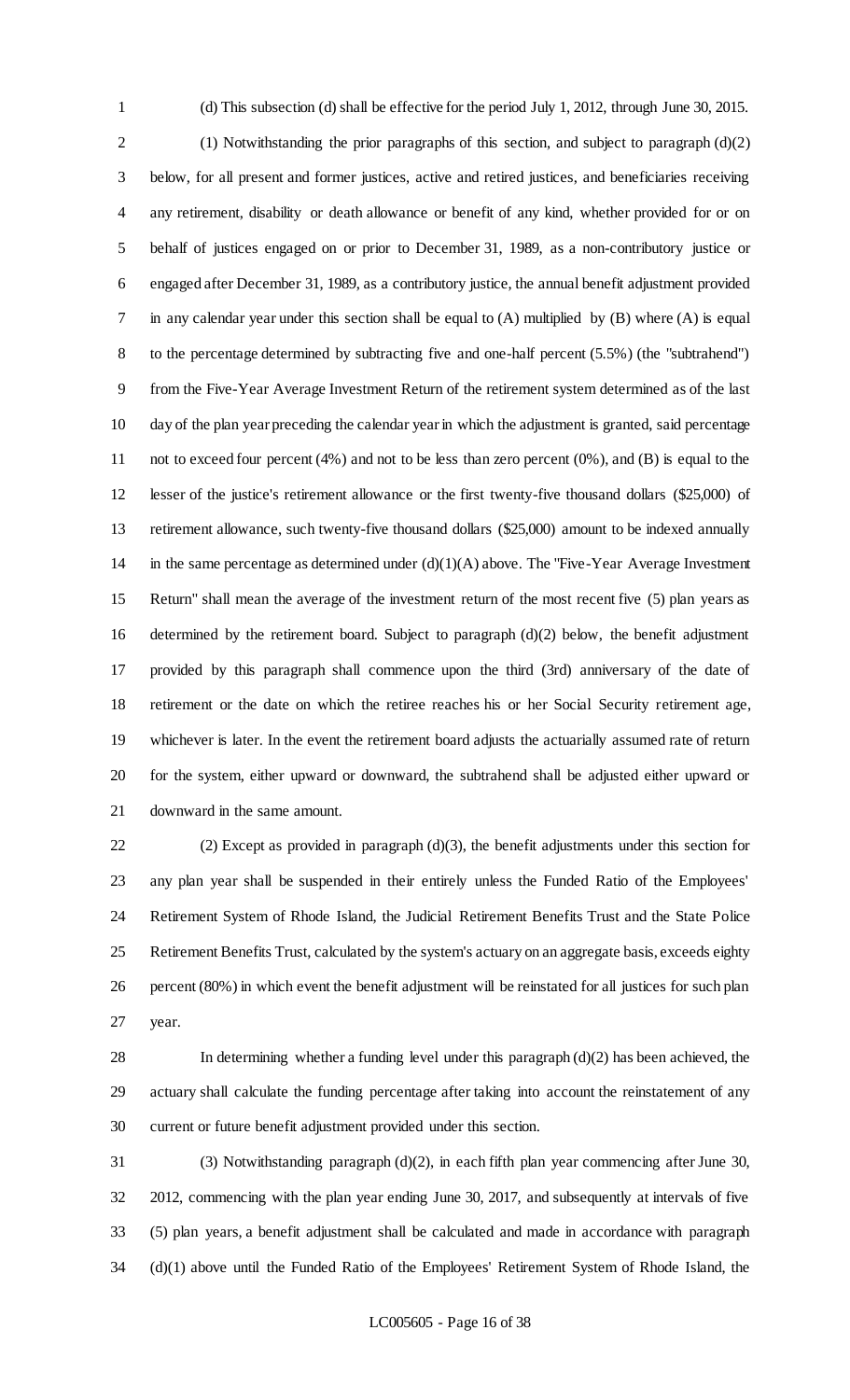Judicial Retirement Benefits Trust and the State Police Retirement Benefits Trust, calculated by the system's actuary on an aggregate basis, exceeds eighty percent (80%).

 (4) Notwithstanding any other provision of this chapter, the provisions of this paragraph (d) of § 28-30-18 shall become effective July 1, 2012, and shall apply to any benefit adjustment not granted on or prior to June 30, 2012.

(e) This subsection (e) shall become effective July 1, 2015.

 (1)(A) As soon as administratively reasonable following the enactment into law of this subsection (e)(1)(A), a one-time benefit adjustment shall be provided to justices and/or beneficiaries of justices who retired on or before June 30, 2012, in the amount of two percent (2%) of the lesser of either the justice's retirement allowance or the first twenty-five thousand dollars (\$25,000) of the justice's retirement allowance. This one-time benefit adjustment shall be provided without regard to the retiree's age or number of years since retirement.

 (B) Notwithstanding the prior subsections of this section, for all present and former justices, active and retired justices, and beneficiaries receiving any retirement, disability or death allowance or benefit of any kind, whether provided for or on behalf of justices engaged on or prior to December 31, 1989, as a non-contributory justice or engaged after December 31, 1989, as a contributory justice, the annual benefit adjustment provided in any calendar year under this section for adjustments on and after January 1, 2016, and subject to subsection (e)(2) below, shall be equal to (I) multiplied by (II):

(I) Shall equal the sum of fifty percent (50%) of (i) plus fifty percent (50%) of (ii) where:

 (i) Is equal to the percentage determined by subtracting five and one-half percent (5.5%) (the "subtrahend") from the five-year average investment return of the retirement system determined as of the last day of the plan year preceding the calendar year in which the adjustment is granted, said percentage not to exceed four percent (4%) and not to be less than zero percent (0%). The "five-year average investment return" shall mean the average of the investment returns of the most recent five (5) plan years as determined by the retirement board. In the event the retirement board adjusts the actuarially assumed rate of return for the system, either upward or downward, the subtrahend shall be adjusted either upward or downward in the same amount.

 (ii) Is equal to the lesser of three percent (3%) or the percentage increase in the Consumer Price Index for all Urban Consumers (CPI-U) as published by the U.S. Department of Labor Statistics determined as of September 30 of the prior calendar year. In no event shall the sum of (i) plus (ii) exceed three and one-half percent (3.5%) or be less than zero percent (0%).

 (II) Is equal to the lesser of either the justice's retirement allowance or the first twenty-five thousand eight hundred and fifty-five dollars (\$25,855) of retirement allowance, such amount to be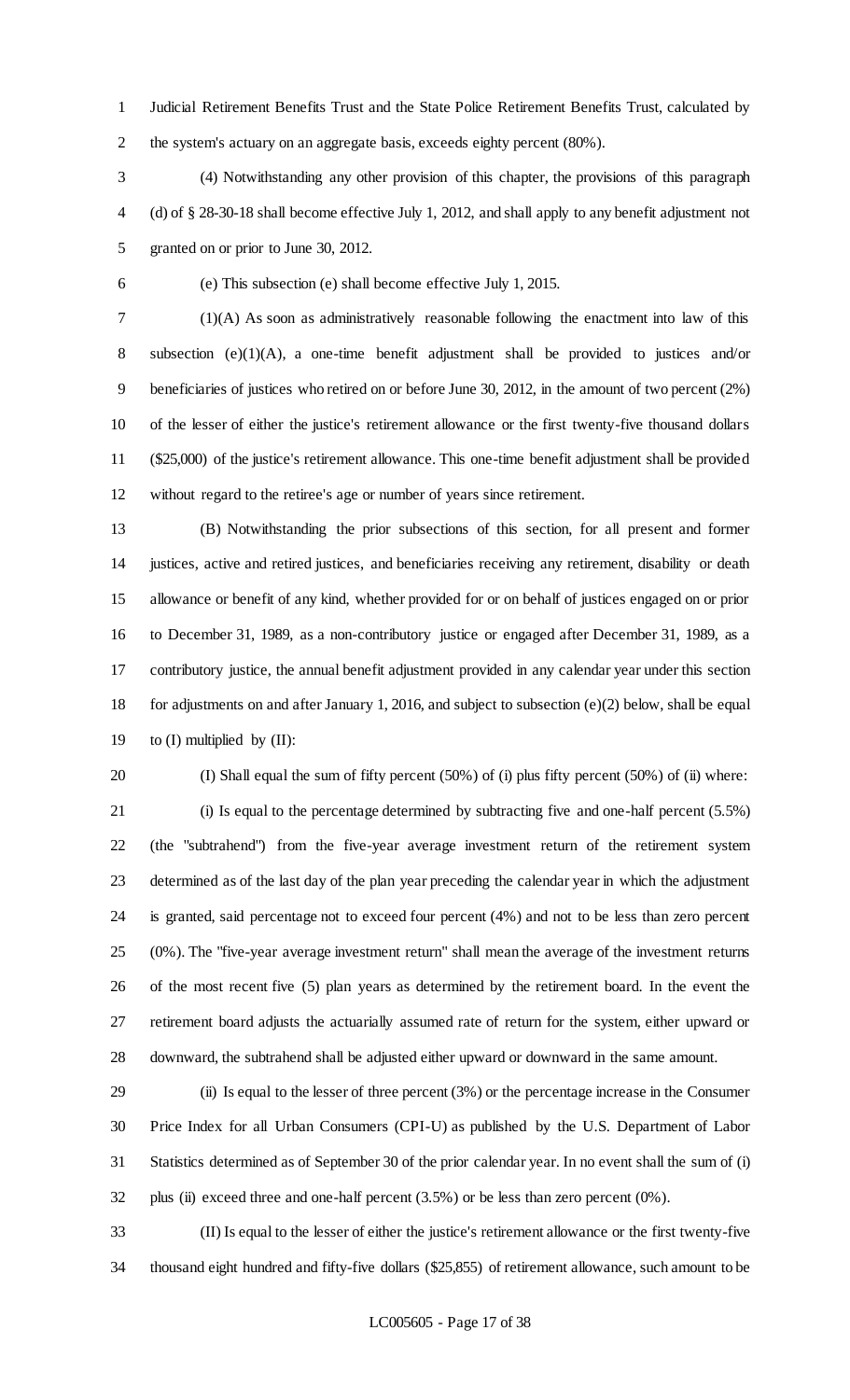1 indexed annually in the same percentage as determined under subsection  $(e)(1)(B)(I)$  above.

2 The benefit adjustments provided by this subsection (e)(1)(B) shall be provided to all retirees entitled to receive a benefit adjustment as of June 30, 2012, under the law then in effect, and for all other retirees the benefit adjustments shall commence upon the third anniversary of the date of retirement or the date on which the retiree reaches his or her Social Security retirement age, whichever is later.

 (2) Except as provided in subsection (e)(3), the benefit adjustments under subsection (e)(1)(B) for any plan year shall be suspended in their entirety unless the funded ratio of the employees' retirement system of Rhode Island, the judicial retirement benefits trust and the state police retirement benefits trust, calculated by the system's actuary on an aggregate basis, exceeds eighty percent (80%) in which event the benefit adjustment will be reinstated for all justices for such plan year.

 In determining whether a funding level under this subsection (e)(2) has been achieved, the actuary shall calculate the funding percentage after taking into account the reinstatement of any current or future benefit adjustment provided under this section.

 (3) Notwithstanding subsection (e)(2), in each fourth plan year commencing after June 30, 2012, commencing with the plan year ending June 30, 2016, and subsequently at intervals of four plan years: (i) A benefit adjustment shall be calculated and made in accordance with subsection (e)(1)(B) above; and (ii) Effective for members and/or beneficiaries of members who retired on or 20 before June 30, 2015, the dollar amount in subsection  $(e)(1)(B)(II)$  of twenty-five thousand eight hundred and fifty-five dollars (\$25,855) shall be replaced with thirty-one thousand and twenty-six dollars (\$31,026) until the funded ratio of the employees' retirement system of Rhode Island, the judicial retirement benefits trust and the state police retirement benefits trust, calculated by the system's actuary on an aggregate basis, exceeds eighty percent (80%).

 (4) Effective for members and/or beneficiaries of members who have retired on or before July 1, 2015, a one-time stipend of five hundred dollars (\$500) shall be payable within sixty (60) days following the enactment of the legislation implementing this provision, and a second one-time stipend of five hundred dollars (\$500) in the same month of the following year. These stipends shall be payable to all retired members or beneficiaries receiving a benefit as of the applicable payment date and shall not be considered cost of living adjustments under the prior provisions of this § 8-8.2-12.

 (5) Notwithstanding subsection (e)(2) of this section, for all present and former employees, active and retired members, and beneficiaries receiving any retirement, disability or death 34 allowance or benefit of any kind, a one-time benefit adjustment shall be provided under this section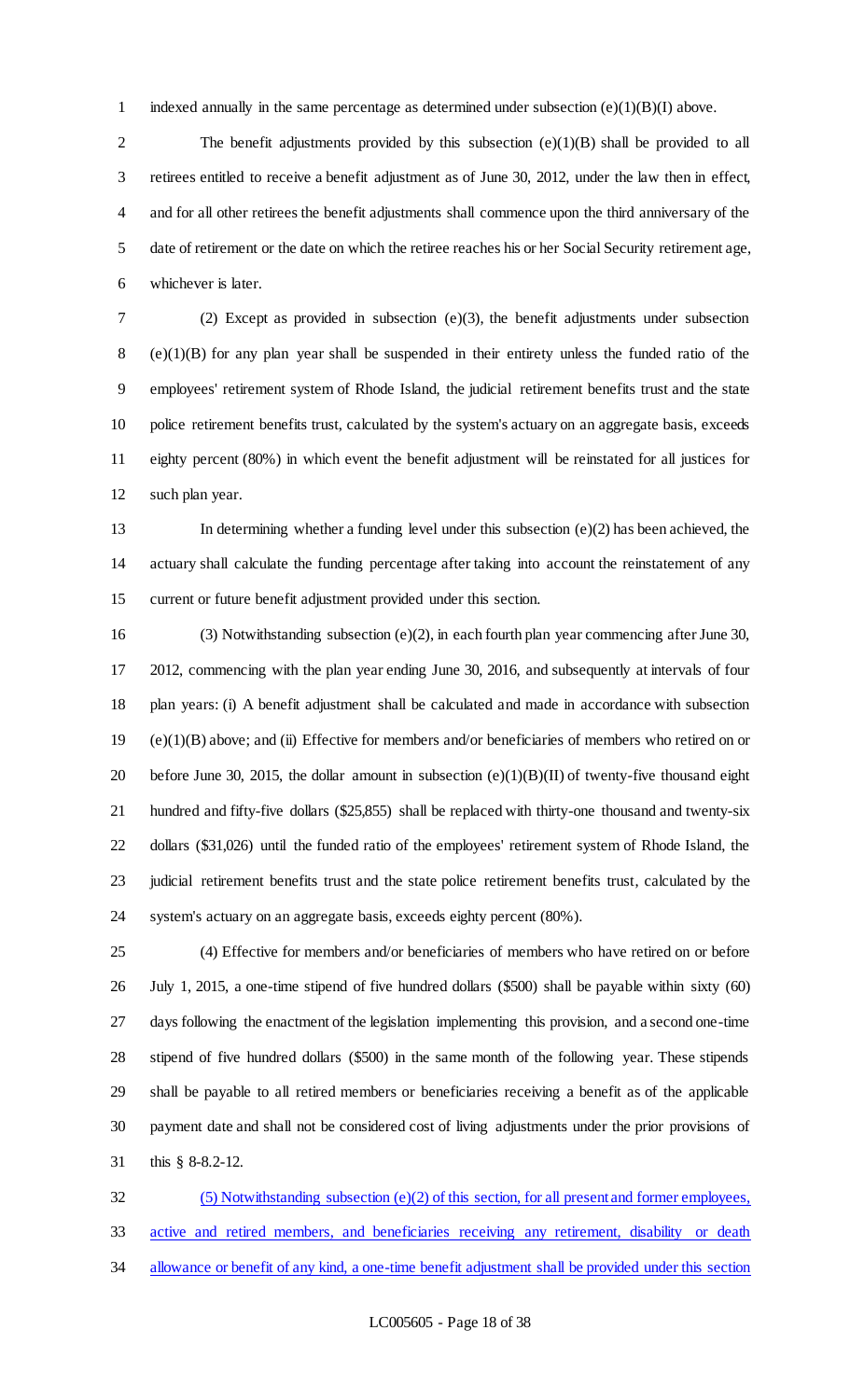for the calendar beginning January 1, 2022, the adjustment shall be equal to three percent (3%) 2 and is equal to the lesser of either the member's retirement allowance or the first twenty-five thousand eight hundred and fifty-five dollars (\$25,855) of retirement allowance, indexed by the 4 percentage as determined under subsection  $(e)(1)(B)(I)$  of this section. The three percent (3%) benefit adjustment amount for calendar year January 1, 2022, shall not be included in the annual 6 indexed percentage as determined under subsection  $(e)(1)(B)(I)$  of this section.

 The benefit adjustment shall be subject to subsection (e)(3)(ii) of this section and is not in 8 addition to any other benefit adjustments provided under subsection (e)(2) of this section.

 The benefit adjustments provided by this subsection shall be provided to all retirees entitled to receive a benefit adjustment as of June 30, 2012, under the law then in effect, and for all other 11 retirees, the benefit adjustments shall commence upon the third anniversary of the date of retirement or the date on which the retiree reaches his or her Social Security retirement age, whichever is later. SECTION 5. Section 36-10-35 of the General Laws in Chapter 36-10 entitled "Retirement

System - Contributions and Benefits" is hereby amended to read as follows:

#### **36-10-35. Additional benefits payable to retired employees.**

 (a) All state employees and all beneficiaries of state employees receiving any service retirement or ordinary or accidental disability retirement allowance pursuant to the provisions of this title on or before December 31, 1967, shall receive a cost of living retirement adjustment equal to one and one-half percent (1.5%) per year of the original retirement allowance, not compounded, for each calendar year the retirement allowance has been in effect. For the purposes of computation, credit shall be given for a full calendar year regardless of the effective date of the retirement allowance. This cost of living adjustment shall be added to the amount of the retirement allowance as of January 1, 1968, and an additional one and one-half percent (1.5%) shall be added to the original retirement allowance in each succeeding year during the month of January, and provided further, that this additional cost of living increase shall be three percent (3%) for the year beginning January 1, 1971, and each year thereafter, through December 31, 1980. Notwithstanding any of the above provisions, no employee receiving any service retirement allowance pursuant to the provisions of this title on or before December 31, 1967, or the employee's beneficiary, shall receive any additional benefit hereunder in an amount less than two hundred dollars (\$200) per year over the service retirement allowance where the employee retired prior to January 1, 1958.

 (b) All state employees and all beneficiaries of state employees retired on or after January 1, 1968, who are receiving any service retirement or ordinary or accidental disability retirement allowance pursuant to the provisions of this title shall, on the first day of January next following the third anniversary date of the retirement, receive a cost of living retirement adjustment, in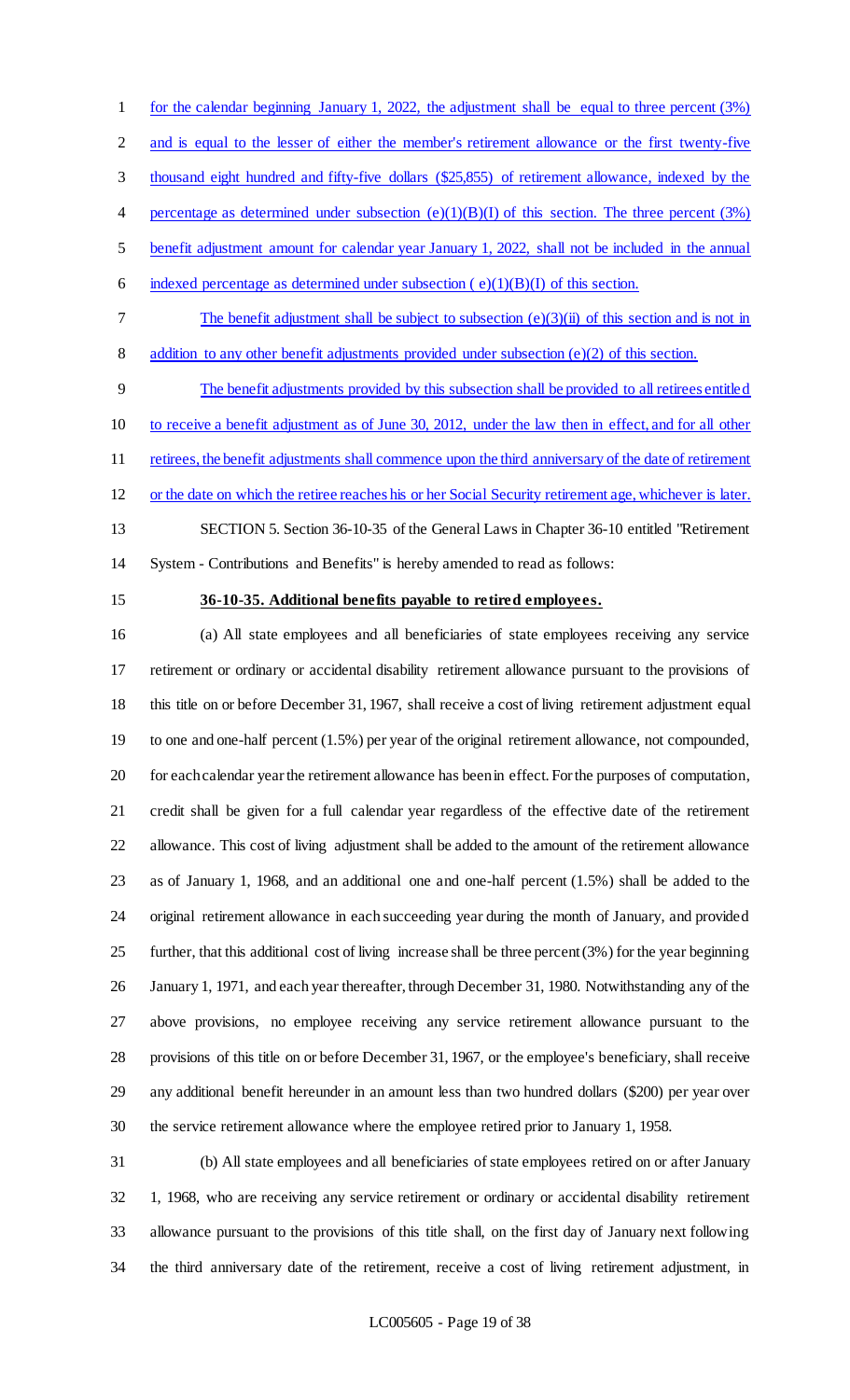addition to his or her retirement allowance, in an amount equal to three percent (3%) of the original retirement allowance. In each succeeding year thereafter through December 31, 1980, during the month of January, the retirement allowance shall be increased an additional three percent (3%) of the original retirement allowance, not compounded, to be continued during the lifetime of the employee or beneficiary. For the purposes of computation, credit shall be given for a full calendar year regardless of the effective date of the service retirement allowance.

 (c)(1) Beginning on January 1, 1981, for all state employees and beneficiaries of the state employees receiving any service retirement and all state employees, and all beneficiaries of state employees, who have completed at least ten (10) years of contributory service on or before July 1, 2005, pursuant to the provisions of this chapter, and for all state employees, and all beneficiaries of state employees who receive a disability retirement allowance pursuant to §§ 36-10-12 -- 36-10- 15, the cost of living adjustment shall be computed and paid at the rate of three percent (3%) of the original retirement allowance or the retirement allowance as computed in accordance with § 36- 10-35.1, compounded annually from the year for which the cost of living adjustment was determined to be payable by the retirement board pursuant to the provisions of subsection (a) or (b) of this section. Such cost of living adjustments are available to members who retire before October 1, 2009, or are eligible to retire as of September 30, 2009.

 (2) The provisions of this subsection shall be deemed to apply prospectively only and no retroactive payment shall be made.

 (3) The retirement allowance of all state employees and all beneficiaries of state employees who have not completed at least ten (10) years of contributory service on or before July 1, 2005, or were not eligible to retire as of September 30, 2009, shall, on the month following the third anniversary date of retirement, and on the month following the anniversary date of each succeeding year be adjusted and computed by multiplying the retirement allowance by three percent (3%) or the percentage of increase in the Consumer Price Index for all Urban Consumers (CPI-U) as published by the United States Department of Labor Statistics determined as of September 30 of the prior calendar year, whichever is less; the cost of living adjustment shall be compounded annually from the year for which the cost of living adjustment was determined payable by the retirement board; provided, that no adjustment shall cause any retirement allowance to be decreased from the retirement allowance provided immediately before such adjustment.

 (d) For state employees not eligible to retire in accordance with this chapter as of September 30, 2009, and not eligible upon passage of this article, and for their beneficiaries, the cost of living adjustment described in subsection (c)(3) of this section shall only apply to the first thirty-five thousand dollars (\$35,000) of retirement allowance, indexed annually, and shall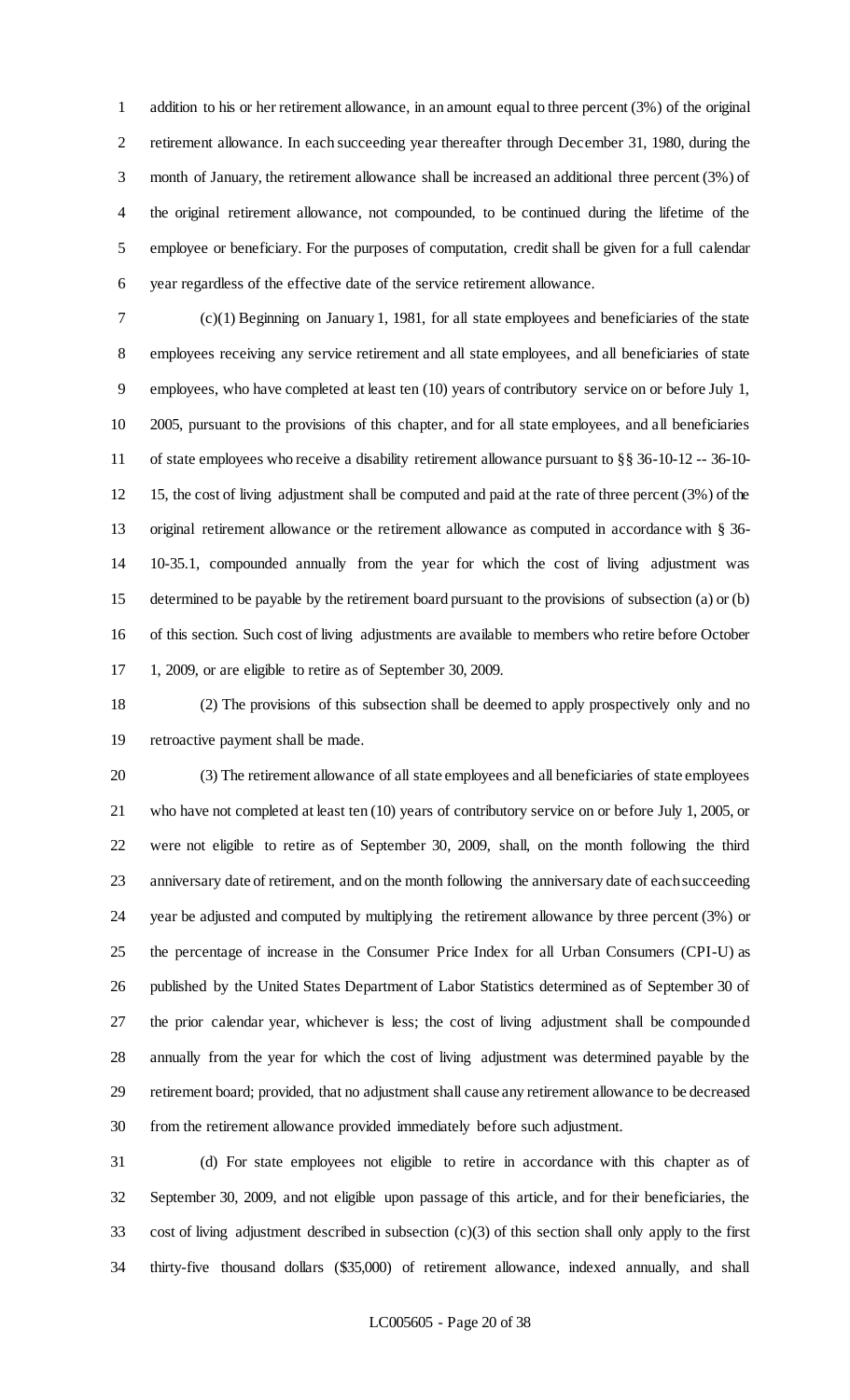commence upon the third (3rd) anniversary of the date of retirement or when the retiree reaches age sixty-five (65), whichever is later. The thirty-five thousand dollar (\$35,000) limit shall increase annually by the percentage increase in the Consumer Price Index for all Urban Consumers (CPI- U) as published by the United States Department of Labor Statistics determined as of September 30 of the prior calendar year or three percent (3%), whichever is less. The first thirty-five thousand dollars (\$35,000) of retirement allowance, as indexed, shall be multiplied by the percentage of increase in the Consumer Price Index for all Urban Consumers (CPI-U) as published by the United States Department of Labor Statistics determined as of September 30 of the prior calendar year or three percent (3%), whichever is less, on the month following the anniversary date of each succeeding year. For state employees eligible to retire as of September 30, 2009, or eligible upon passage of this article, and for their beneficiaries, the provisions of this subsection (d) shall not apply.

 (e) All legislators and all beneficiaries of legislators who are receiving a retirement allowance pursuant to the provisions of § 36-10-9.1 for a period of three (3) or more years, shall, commencing January 1, 1982, receive a cost of living retirement adjustment, in addition to a retirement allowance, in an amount equal to three percent (3%) of the original retirement allowance. In each succeeding year thereafter during the month of January, the retirement allowance shall be increased an additional three percent (3%) of the original retirement allowance, compounded annually, to be continued during the lifetime of the legislator or beneficiary. For the purposes of computation, credit shall be given for a full calendar year regardless of the effective date of the service retirement allowance.

(f) The provisions of §§ 45-13-7 -- 45-13-10 shall not apply to this section.

 (g) This subsection (g) shall be effective for the period July 1, 2012, through June 30, 2015. (1) Notwithstanding the prior paragraphs of this section, and subject to paragraph (g)(2) below, for all present and former employees, active and retired members, and beneficiaries receiving any retirement, disability or death allowance or benefit of any kind, the annual benefit adjustment provided in any calendar year under this section shall be equal to (A) multiplied by (B) where (A) is equal to the percentage determined by subtracting five and one-half percent (5.5%) (the "subtrahend") from the Five-Year Average Investment Return of the retirement system determined as of the last day of the plan year preceding the calendar year in which the adjustment is granted, said percentage not to exceed four percent (4%) and not to be less than zero percent (0%), and (B) is equal to the lesser of the member's retirement allowance or the first twenty-five thousand dollars (\$25,000) of retirement allowance, such twenty-five thousand dollars (\$25,000) amount to be indexed annually in the same percentage as determined under (g)(1)(A) above. The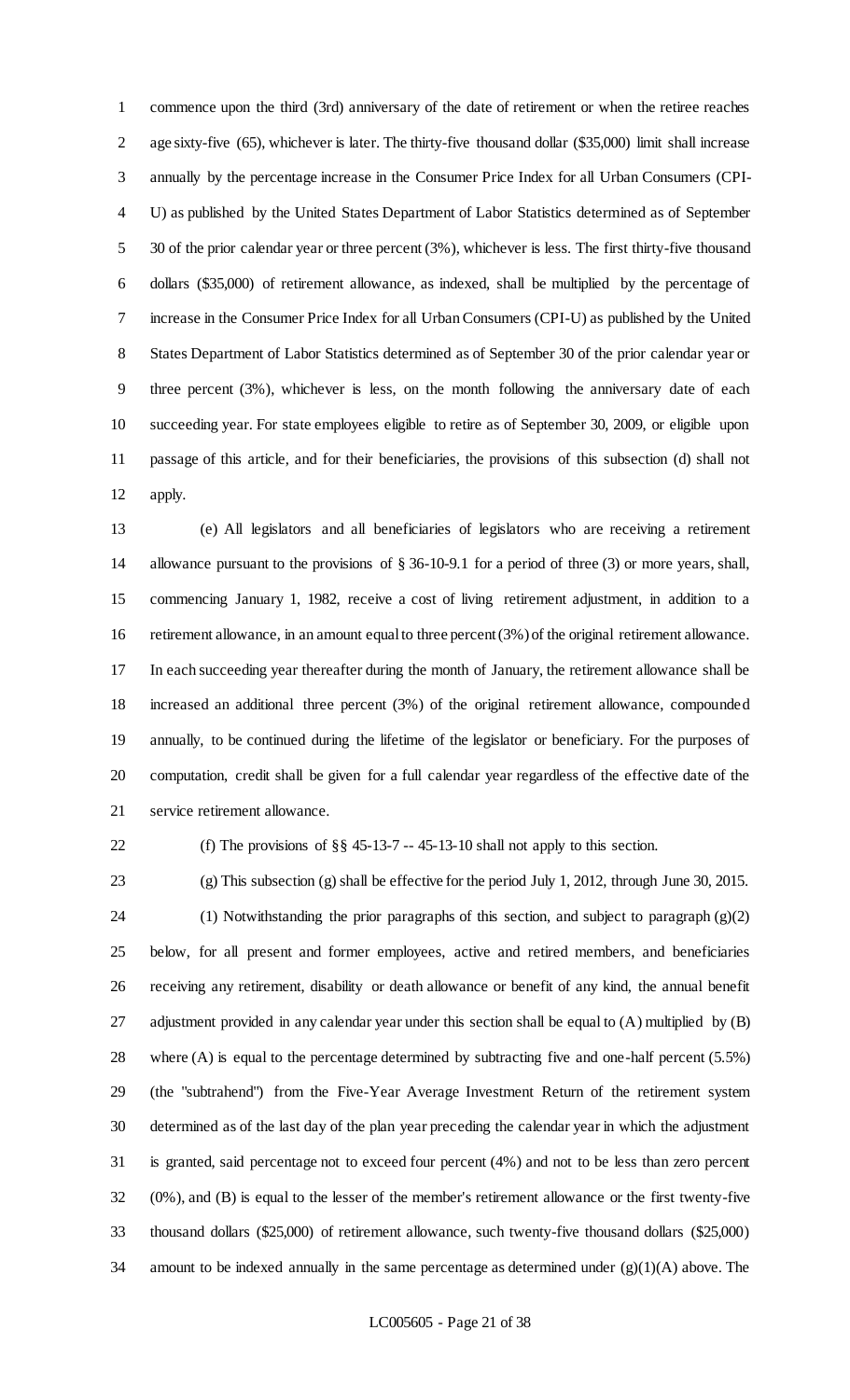"Five-Year Average Investment Return" shall mean the average of the investment returns of the 2 most recent five (5) plan years as determined by the retirement board. Subject to paragraph  $(g)(2)$  below, the benefit adjustment provided by this paragraph shall commence upon the third (3rd) anniversary of the date of retirement or the date on which the retiree reaches his or her Social Security retirement age, whichever is later. In the event the retirement board adjusts the actuarially assumed rate of return for the system, either upward or downward, the subtrahend shall be adjusted either upward or downward in the same amount.

 (2) Except as provided in paragraph (g)(3), the benefit adjustments under this section for any plan year shall be suspended in their entirety unless the Funded Ratio of the Employees' Retirement System of Rhode Island, the Judicial Retirement Benefits Trust and the State Police Retirement Benefits Trust, calculated by the system's actuary on an aggregate basis, exceeds eighty percent (80%) in which event the benefit adjustment will be reinstated for all members for such plan year.

14 In determining whether a funding level under this paragraph  $(g)(2)$  has been achieved, the actuary shall calculate the funding percentage after taking into account the reinstatement of any current or future benefit adjustment provided under this section.

 (3) Notwithstanding paragraph (g)(2), in each fifth plan year commencing after June 30, 2012, commencing with the plan year ending June 30, 2017, and subsequently at intervals of five plan years, a benefit adjustment shall be calculated and made in accordance with paragraph (g)(1) above until the Funded Ratio of the Employees' Retirement System of Rhode Island, the Judicial Retirement Benefits Trust and the State Police Retirement Benefits Trust, calculated by the system's actuary on an aggregate basis, exceeds eighty percent (80%).

 (4) Notwithstanding any other provision of this chapter, the provisions of this paragraph (g) shall become effective July 1, 2012, and shall apply to any benefit adjustment not granted on or prior to June 30, 2012.

(h) This subsection (h) shall become effective July 1, 2015.

 (1)(A) As soon as administratively reasonable following the enactment into law of this subsection (h)(1)(A), a one-time benefit adjustment shall be provided to members and/or beneficiaries of members who retired on or before June 30, 2012, in the amount of 2% of the lesser of either the member's retirement allowance or the first twenty-five thousand dollars (\$25,000) of the member's retirement allowance. This one-time benefit adjustment shall be provided without regard to the retiree's age or number of years since retirement.

 (B) Notwithstanding the prior subsections of this section, for all present and former employees, active and retired members, and beneficiaries receiving any retirement, disability or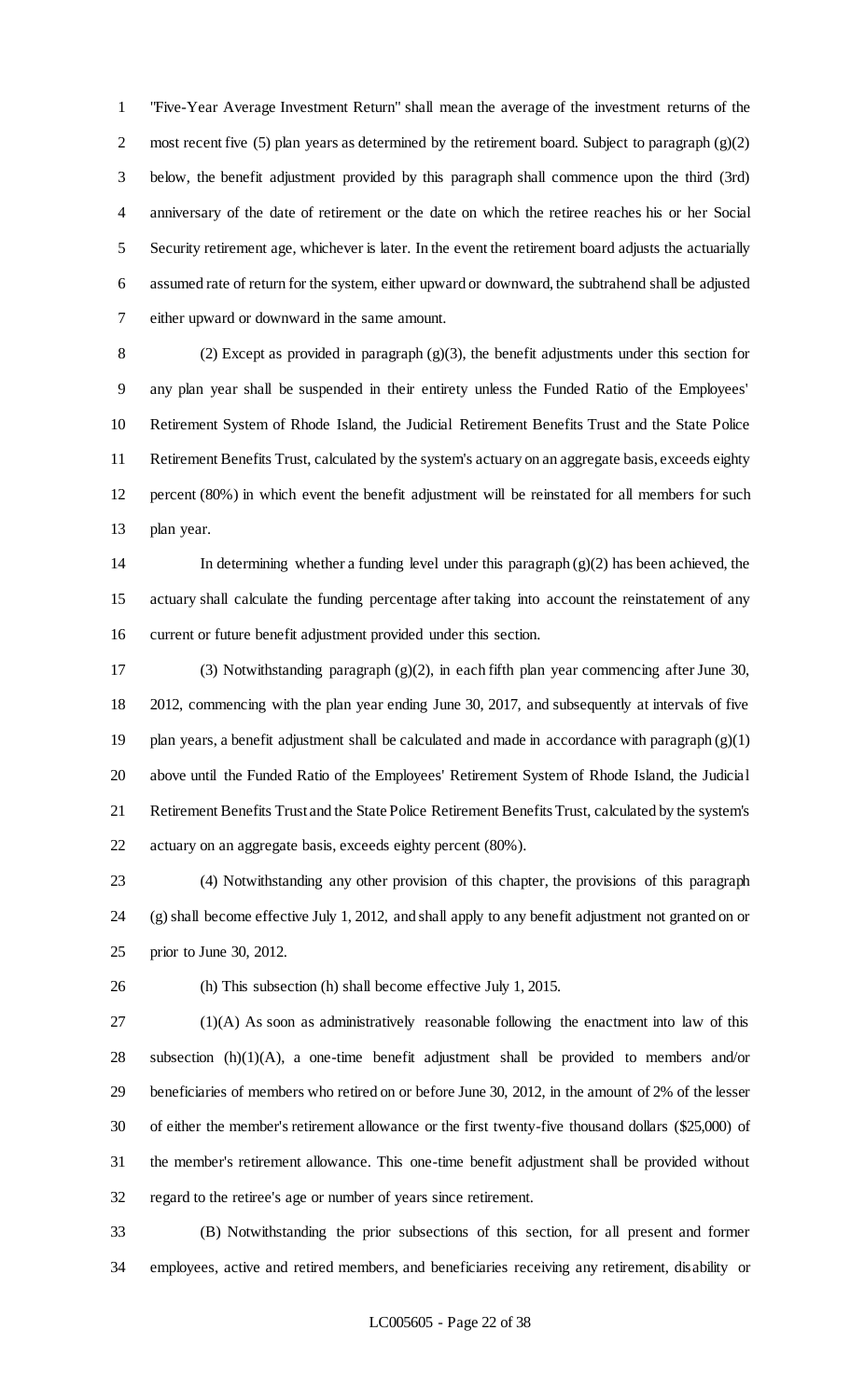death allowance or benefit of any kind, the annual benefit adjustment provided in any calendar year 2 under this section for adjustments on and after January 1, 2016, and subject to subsection (h)(2) 3 below, shall be equal to  $(I)$  multiplied by  $(II)$ :

 (I) Shall equal the sum of fifty percent (50%) of (i) plus fifty percent (50%) of (ii) where: (i) Is equal to the percentage determined by subtracting five and one-half percent (5.5%) (the "subtrahend") from the five-year average investment return of the retirement system determined as of the last day of the plan year preceding the calendar year in which the adjustment is granted, said percentage not to exceed four percent (4%) and not to be less than zero percent (0%). The "five-year average investment return" shall mean the average of the investment returns of the most recent five (5) plan years as determined by the retirement board. In the event the retirement board adjusts the actuarially assumed rate of return for the system, either upward or downward, the subtrahend shall be adjusted either upward or downward in the same amount.

 (ii) Is equal to the lesser of three percent (3%) or the percentage increase in the Consumer Price Index for all Urban Consumers (CPI-U) as published by the U.S. Department of Labor Statistics determined as of September 30 of the prior calendar year. In no event shall the sum of (i) plus (ii) exceed three and one-half percent (3.5%) or be less than zero percent (0%).

 (II) Is equal to the lesser of either the member's retirement allowance or the first twenty- five thousand eight hundred and fifty-five dollars (\$25,855) of retirement allowance, such amount to be indexed annually in the same percentage as determined under subsection (h)(1)(B)(I) above. The benefit adjustments provided by this subsection (h)(1)(B) shall be provided to all retirees entitled to receive a benefit adjustment as of June 30, 2012, under the law then in effect, and for all other retirees the benefit adjustments shall commence upon the third anniversary of the date of retirement or the date on which the retiree reaches his or her Social Security retirement age, whichever is later.

 (2) Except as provided in subsection (h)(3) of this section, the benefit adjustments under 26 subsection  $(h)(1)(B)$  for any plan year shall be suspended in their entirety unless the funded ratio of the employees' retirement system of Rhode Island, the judicial retirement benefits trust and the state police retirement benefits trust, calculated by the system's actuary on an aggregate basis, exceeds eighty percent (80%) in which event the benefit adjustment will be reinstated for all members for such plan year.

 In determining whether a funding level under this subsection (h)(2) has been achieved, the actuary shall calculate the funding percentage after taking into account the reinstatement of any current or future benefit adjustment provided under this section.

(3) Notwithstanding subsection (h)(2), in each fourth plan year commencing after June 30,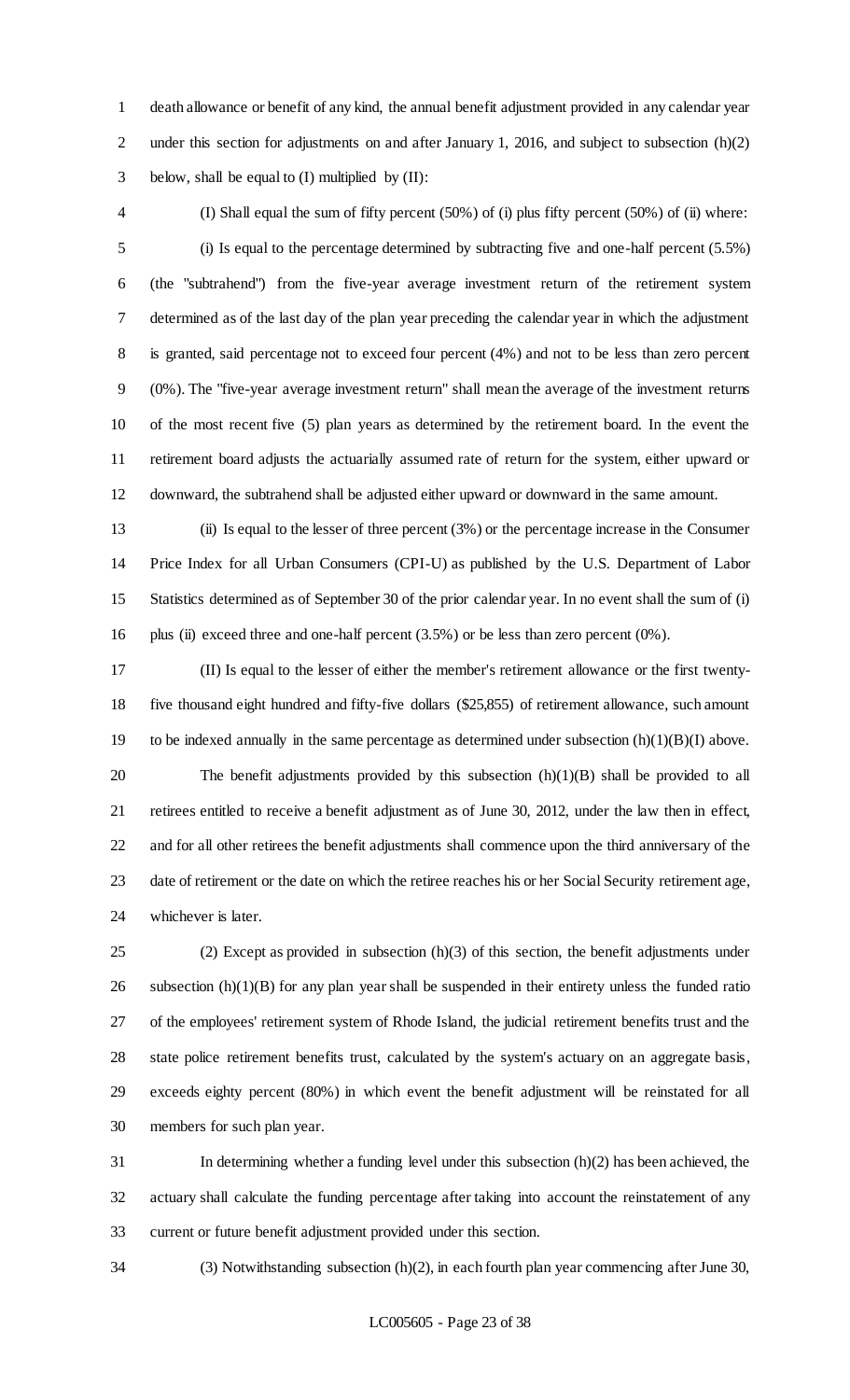2012, commencing with the plan year ending June 30, 2016, and subsequently at intervals of four plan years:

 (i) A benefit adjustment shall be calculated and made in accordance with subsection 4 (h) $(1)(B)$  above; and

 (ii) Effective for members and/or beneficiaries of members who retired on or before June 6 30, 2015, the dollar amount in subsection  $(h)(1)(B)(II)$  of twenty-five thousand eight hundred and fifty-five dollars (\$25,855) shall be replaced with thirty-one thousand and twenty-six dollars (\$31,026) until the funded ratio of the employees' retirement system of Rhode Island, the judicial retirement benefits trust and the state police retirement benefits trust, calculated by the system's actuary on an aggregate basis, exceeds eighty percent (80%).

 (i) Effective for members and/or beneficiaries of members who have retired on or before July 1, 2015, a one-time stipend of five hundred dollars (\$500) shall be payable within sixty (60) days following the enactment of the legislation implementing this provision, and a second one-time stipend of five hundred dollars (\$500) in the same month of the following year. These stipends shall be payable to all retired members or beneficiaries receiving a benefit as of the applicable payment date and shall not be considered cost of living adjustments under the prior provisions of this section.

 (4) Notwithstanding subsection (h)(2) of this section, for all present and former employees, 19 active and retired members, and beneficiaries receiving any retirement, disability or death allowance or benefit of any kind, a one-time benefit adjustment shall be provided under this section for the calendar beginning January 1, 2022, the adjustment shall be equal to three percent (3%) and is equal to the lesser of either the member's retirement allowance or the first twenty-five thousand eight hundred and fifty-five dollars (\$25,855) of retirement allowance, indexed by the 24 percentage as determined under subsection  $(h)(1)(B)(I)$  of this section. The three percent  $(3%)$  benefit adjustment amount for calendar year January 1, 2022, shall not be included in the annual 26 indexed percentage as determined under subsection  $(h)(1)(B)(I)$  of this section.

27 The benefit adjustment shall be subject to subsection  $(h)(3)(ii)$  of this section and is not in addition to any other benefit adjustments provided under subsection (h)(2) of this section.

 The benefit adjustments provided by this subsection shall be provided to all retirees entitled to receive a benefit adjustment as of June 30, 2012, under the law then in effect, and for all other retirees, the benefit adjustments shall commence upon the third anniversary of the date of retirement 32 or the date on which the retiree reaches his or her Social Security retirement age, whichever is later.

SECTION 6. Section 42-28-22 of the General Laws in Chapter 42-28 entitled "State

Police" is hereby amended to read as follows: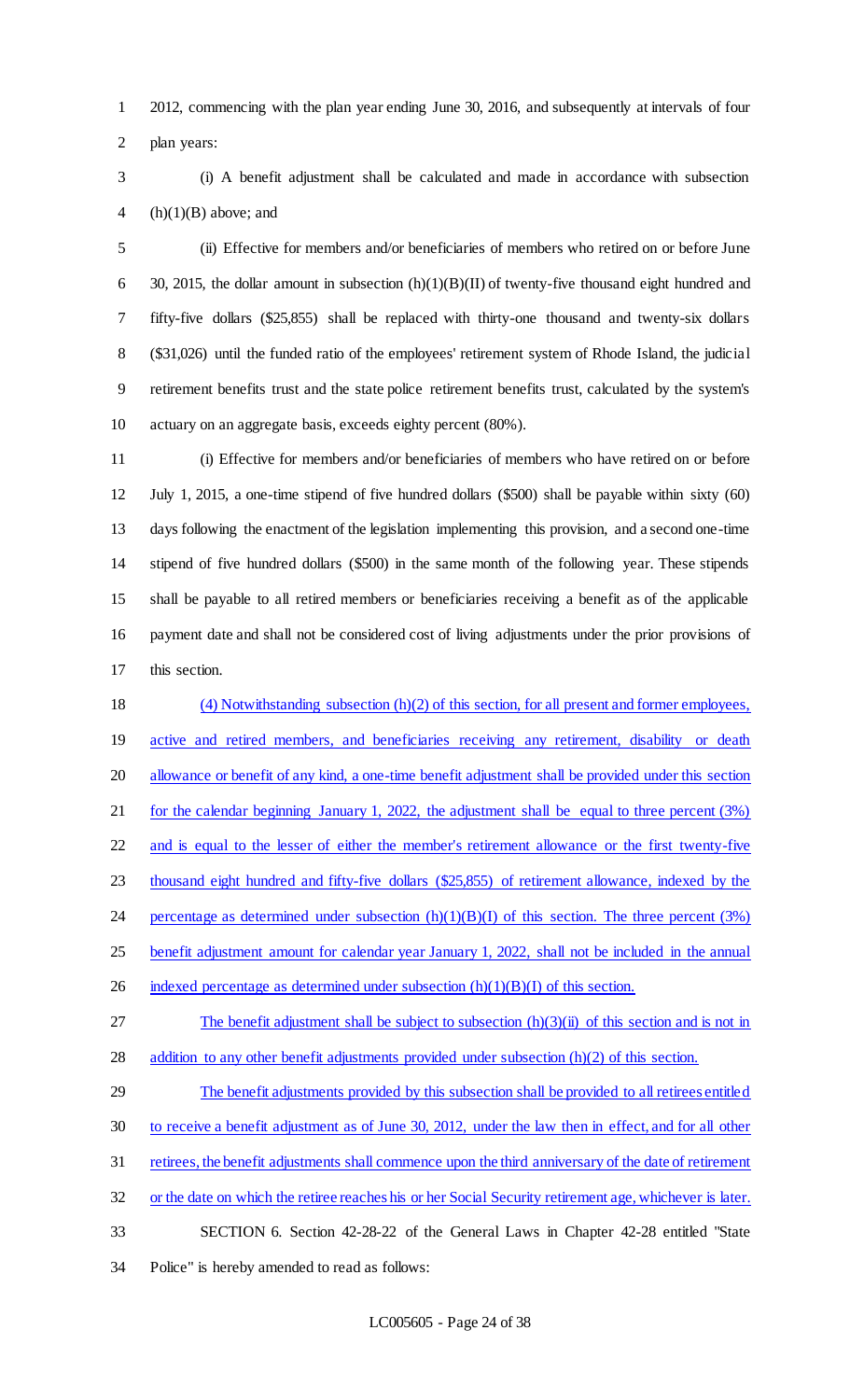#### **42-28-22. Retirement of members.**

 (a) Whenever any member of the state police hired prior to July 1, 2007, has served for twenty (20) years, he or she may retire therefrom or he or she may be retired by the superintendent with the approval of the governor, and in either event a sum equal to one-half (½) of the whole salary for the position from which he or she retired determined on the date he or she receives his or her first retirement payment shall be paid him or her during life.

(b) For purposes of this section, the term "whole salary" means:

 (1) For each member who retired prior to July 1, 1966, "whole salary" means the base salary for the position from which he or she retired as the base salary for that position was determined on July 31, 1972;

 (2) For each member who retired between July 1, 1966, and June 30, 1973, "whole salary" means the base salary for the position from which he or she retired as the base salary, implemented by the longevity increment, for that position was determined on July 31, 1972, or on the date of his or her retirement, whichever is greater;

 (3) For each member who retired or who retires after July 1, 1973, "whole salary" means the base salary, implemented by the longevity increment, holiday pay, and clothing allowance, for the position from which he or she retired or retires.

 (c)(1) Any member who retired prior to July 1, 1977, shall receive a benefits payment adjustment equal to three percent (3%) of his or her original retirement, as determined in subsection (b) of this section, in addition to his or her original retirement allowance. In each succeeding year thereafter during the month of January, the retirement allowance shall be increased an additional three percent (3%) of the original retirement allowance, not compounded, to be continued until January 1, 1991. For the purposes of the computation, credit shall be given for a full calendar year regardless of the effective date of the service retirement allowance. For purposes of this subsection, the benefits payment adjustment shall be computed from January 1, 1971, or the date of retirement, whichever is later in time.

 (2) Any member of the state police who retires pursuant to the provisions of this chapter on or after January 1, 1977, shall on the first day of January, next following the third anniversary date of the retirement receive a benefits payment adjustment, in addition to his or her retirement allowance, in an amount equal to three percent (3%) of the original retirement allowance. In each succeeding year thereafter during the month of January, the retirement allowance shall be increased an additional three percent (3%) of the original retirement allowance, not compounded, to be continued until January 1, 1991. For the purposes of the computation, credit shall be given for a full calendar year regardless of the effective date of the service retirement allowance.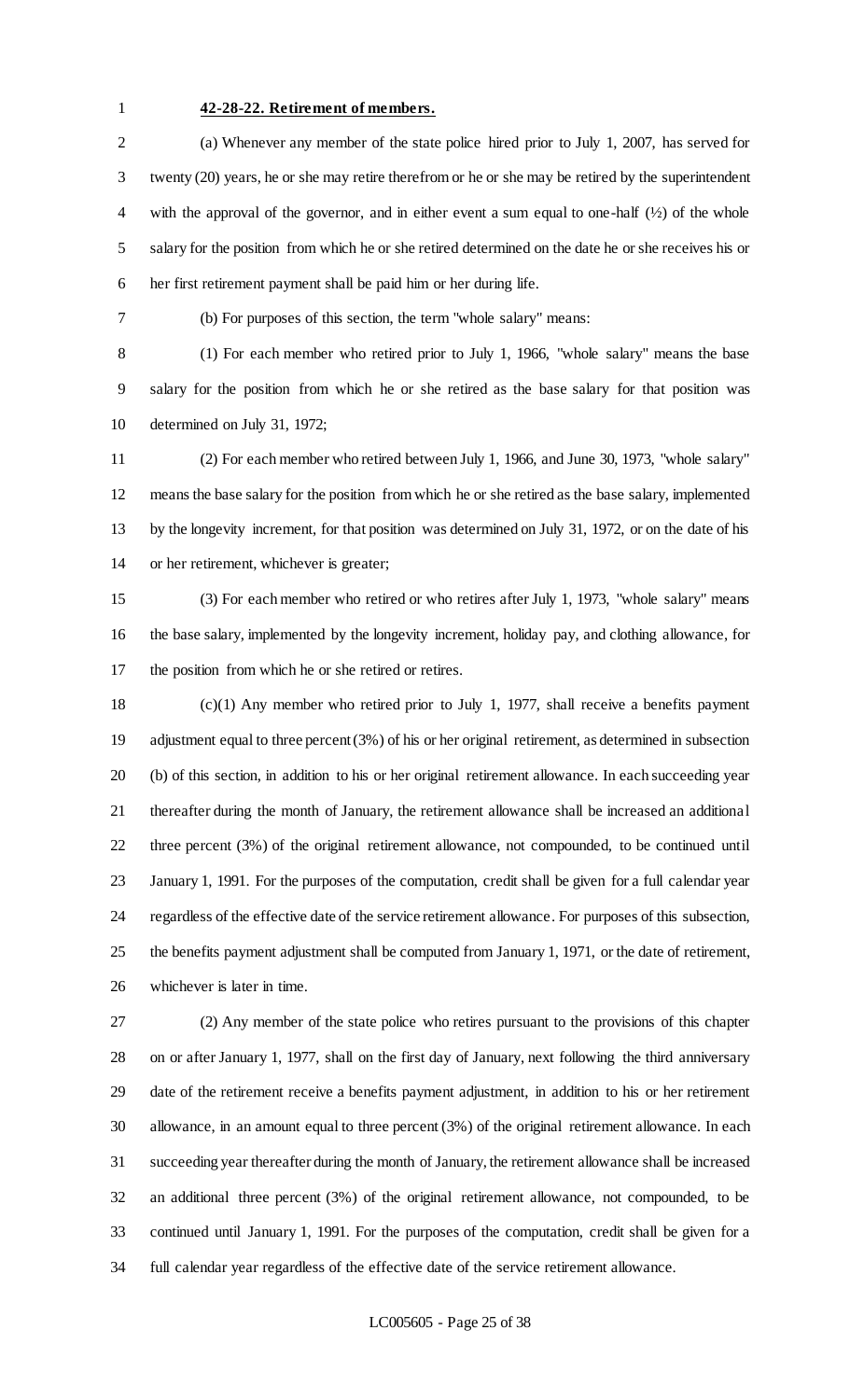(3) Any retired member of the state police who is receiving a benefit payment adjustment pursuant to subdivisions (1) and (2) of this section shall beginning January 1, 1991, and ending June 30, 2012, receive a benefits payment adjustment equal to fifteen hundred dollars (\$1,500).

 (d) The benefits payment adjustment as provided in this section shall apply to and be in addition to the retirement benefits under the provisions of § 42-28-5, and to the injury and death benefits under the provisions of § 42-28-21.

 (e)(1) Any member who retires after July 1, 1972, and is eligible to retire prior to July 1, 2012, and who has served beyond twenty (20) years shall be allowed an additional amount equal to three percent (3%) for each completed year served after twenty (20) years, but in no event shall the original retirement allowance exceed sixty-five percent (65%) of his or her whole salary as defined in subsection (b) hereof or sixty-five percent (65%) of his or her salary as defined in subsection (b) hereof in his or her twenty-fifth (25th) year whichever is less.

 (2) Each member who retired prior to July 1, 1975, shall be entitled to all retirement benefits as set forth above or shall be paid benefits as set forth in subdivision (b)(1) with "whole salary" meaning the base salary for the position from which he or she retired as the base salary for the position was determined on July 1, 1975, whichever is greater.

 (f)(1) Any member who retires, has served as a member for twenty (20) years or more, and who served for a period of six (6) months or more of active duty in the armed service of the United States or in the merchant marine service of the United States as defined in § 2 of chapter 1721 of the Public Laws, 1946, may purchase credit for such service up to a maximum of two (2) years; provided that any member who has served at least six (6) months or more in any one year shall be allowed to purchase one year for such service and any member who has served a fraction of less than six (6) months in his or her total service shall be allowed to purchase six (6) months' credit for such service.

 (2) The cost to purchase these credits shall be ten percent (10%) of the member's first year salary as a state policeman multiplied by the number of years and/or fraction thereof of such armed service up to a maximum of two (2) years. The purchase price shall be paid into the general fund. For members hired on or after July 1, 1989, the purchase price shall be paid into a restricted revenue account entitled "state police retirement benefits" and shall be held in trust.

 (3) There will be no interest charge provided the member makes such purchase during his or her twentieth (20th) year or within five (5) years from May 18, 1981, whichever is later, but will be charged regular rate of interest as defined in § 36-8-1 as amended to date of purchase from the date of his or her twentieth (20th) year of state service or five (5) years from May 18, 1981, whichever is later.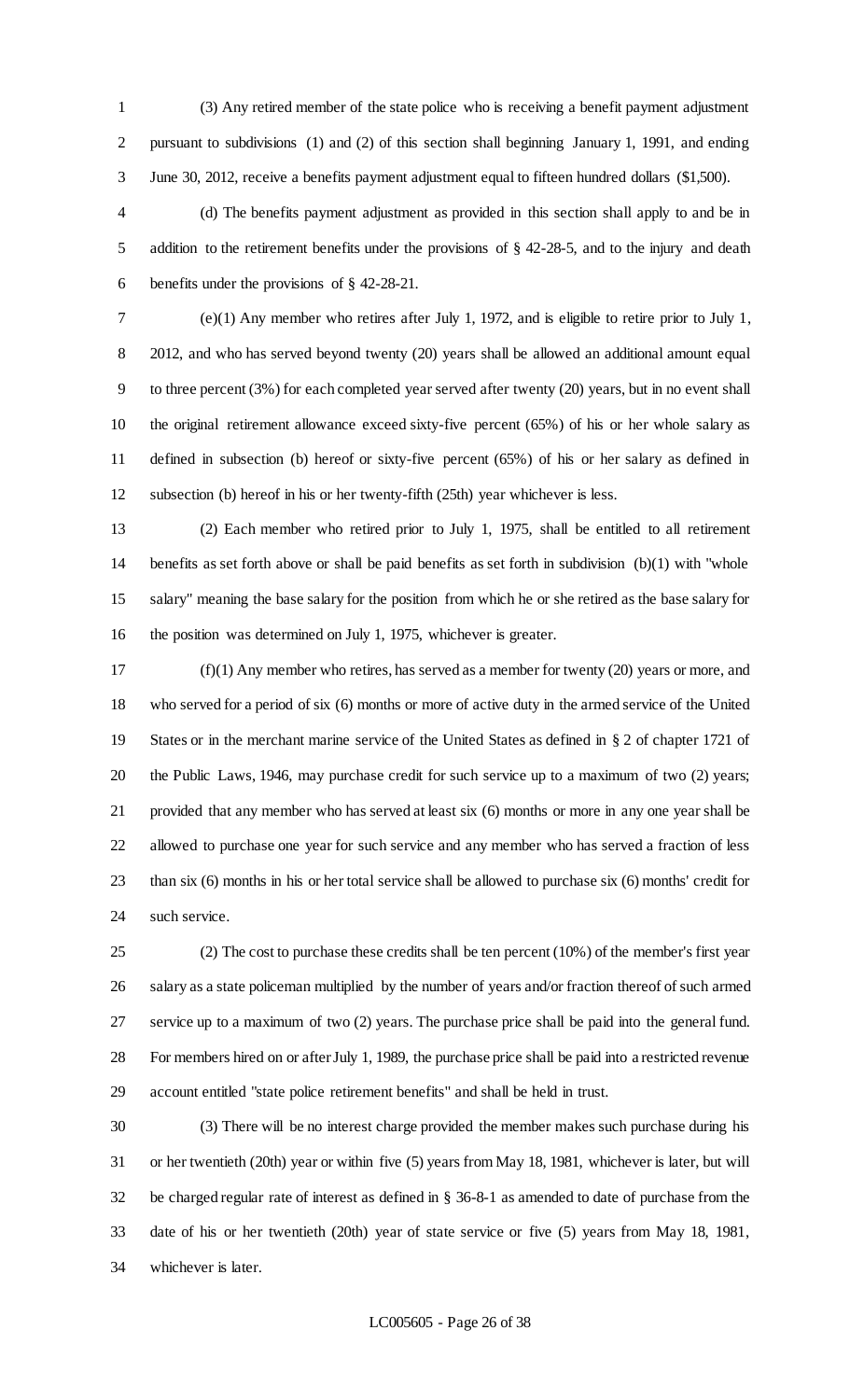(4) Any member who is granted a leave of absence without pay for illness, injury or any other reason may receive credit therefor by making the full actuarial cost as defined in subdivision 36-8-1(10); provided the employee returns to state service for at least one year upon completion of the leave.

 (5) In no event shall the original retirement allowance exceed sixty-five percent (65%) of his or her whole salary as defined in subsection (b) hereof or sixty-five percent (65%) of his or her salary as defined in subsection (b) hereof in his or her twenty-fifth (25th) year, whichever is less.

 (6) Notwithstanding any other provision of law, no more than five (5) years of service credit may be purchased by a member of the system. The five (5) year limit shall not apply to any purchases made prior to January 1, 1995. A member who has purchased more than five (5) years of service credits before January 1, 1995, shall be permitted to apply those purchases towards the member's service retirement. However, no further purchase will be permitted. Repayment in accordance with applicable law and regulation of any contribution previously withdrawn from the system shall not be deemed a purchase of service credit.

 (g) The provisions of this section shall not apply to civilian employees in the Rhode Island state police; and, further, from and after April 28, 1937, chapters 8 -- 10, inclusive, of title 36 shall not be construed to apply to the members of the Rhode Island state police, except as provided by §§ 36-8-3, 36-10-1.1, 42-28-22.1, and 42-28-22.2, and § 36-8-1(5) and (8)(a) effective July 1, 2012.

 (h) Any member of the state police other than the superintendent of state police, who is hired prior to July 1, 2007, and who has served for twenty-five (25) years or who has attained the age of sixty-two (62) years, whichever shall first occur, shall retire therefrom.

 (i)(1) Any member of the state police, other than the superintendent, who is hired on or after July 1, 2007, and who has served for twenty-five (25) years, may retire therefrom or he or she may be retired by the superintendent with the approval of the governor, and shall be entitled to a retirement allowance of fifty percent (50%) of his or her "whole salary" as defined in subsection (b) hereof.

 (2) Any member of the state police who is hired on or after July 1, 2007, may serve up to a maximum of thirty (30) years, and shall be allowed an additional amount equal to three percent (3.0%) for each completed year served after twenty-five (25) years, but in no event shall the original retirement allowance exceed sixty-five percent (65%) of his or her "whole salary" as defined in subsection (b) hereof.

(j) Effective July 1, 2012, any other provision of this section notwithstanding:

 (j)(1) Any member of the state police, other than the superintendent of state police, who is not eligible to retire on or prior to June 30, 2012, may retire at any time subsequent to the date the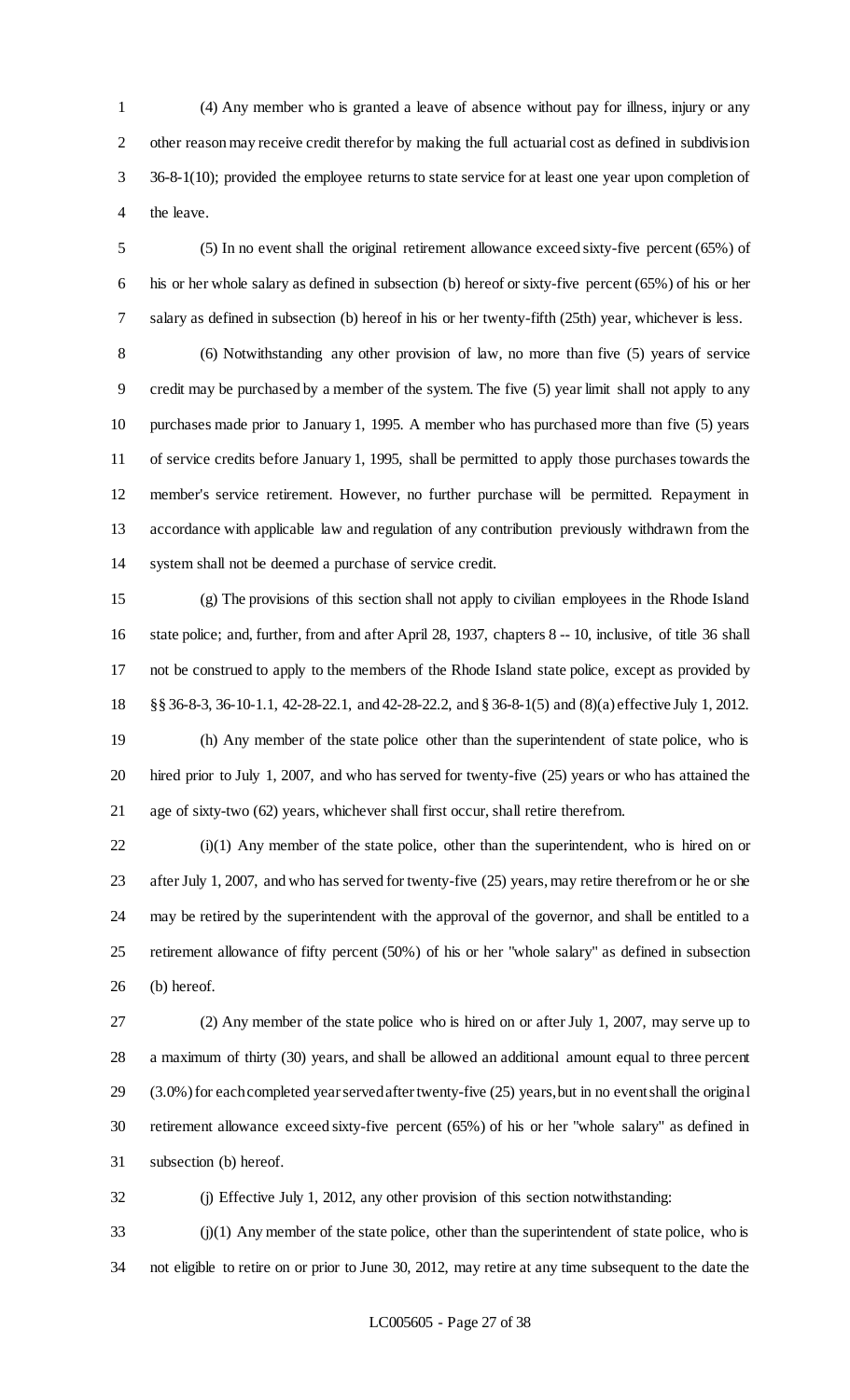member's retirement allowance equals or exceeds fifty percent (50%) of average compensation as defined in § 36-8-1(5)(a), provided that a member shall retire upon the first to occur of: (i) The date the member's retirement allowance equals sixty-five percent (65%); or (ii) The later of the attainment of age sixty-two (62) or completion of five (5) years of service; provided however, any current member as of June 30, 2012, who has not accrued fifty percent (50%) upon attaining the age of sixty-two (62) shall retire upon accruing fifty percent (50%); and upon retirement a member shall receive a retirement allowance which shall equal: (A) For members hired prior to July 1, 2007, the sum of (i), (ii) and (iii) where (i) Is calculated as the member's years of total service before July 1, 2012, multiplied by two and one-half percent (2.5%) of average compensation for a member's first twenty (20) total years, (ii) Is calculated as the member's years of total service before July 1, 2012, in excess of twenty (20) years not to exceed twenty-five (25) years multiplied by three percent (3%) of average compensation, and (iii) Is the member's years of total service on or after July 1, 2012, multiplied by two percent 16 (2%) of average compensation as defined in  $\S$  36-8-1(5)(a). (B) For members hired on or after July 1, 2007, the member's retirement allowance shall be calculated as the member's years of total contributory service multiplied by two percent (2%) of average compensation. (C) Any member of the state police who is eligible to retire on or prior to June 30, 2012, shall retire with a retirement allowance calculated in accordance with paragraph (a) and (e) above except that whole salary shall be defined as final compensation where compensation for purposes of this section and § 42-28-22.1 includes base salary, longevity and holiday pay. (D) Notwithstanding the preceding provisions, in no event shall a member's final compensation be lower than his or her final compensation determined as of June 30, 2012. (2) In no event shall a member's original retirement allowance under any provisions of this section exceed sixty-five percent (65%) of his or her average compensation. (3) For each member who retires on or after July 1, 2012, except as provided in paragraph 29 (j)(1)(C) above, compensation and average compensation shall be defined in accordance with  $\S 36$ - 8-1(5)(a) and (8), provided that for a member whose regular work period exceeds one hundred forty-seven (147) hours over a twenty-four (24) day period at any time during the four (4) year period immediately prior to his/her retirement that member shall have up to four hundred (400) hours of his/her pay for regularly scheduled work earned during this period shall be included as "compensation" and/or "average compensation" for purposes of this section and § 42-28-22.1.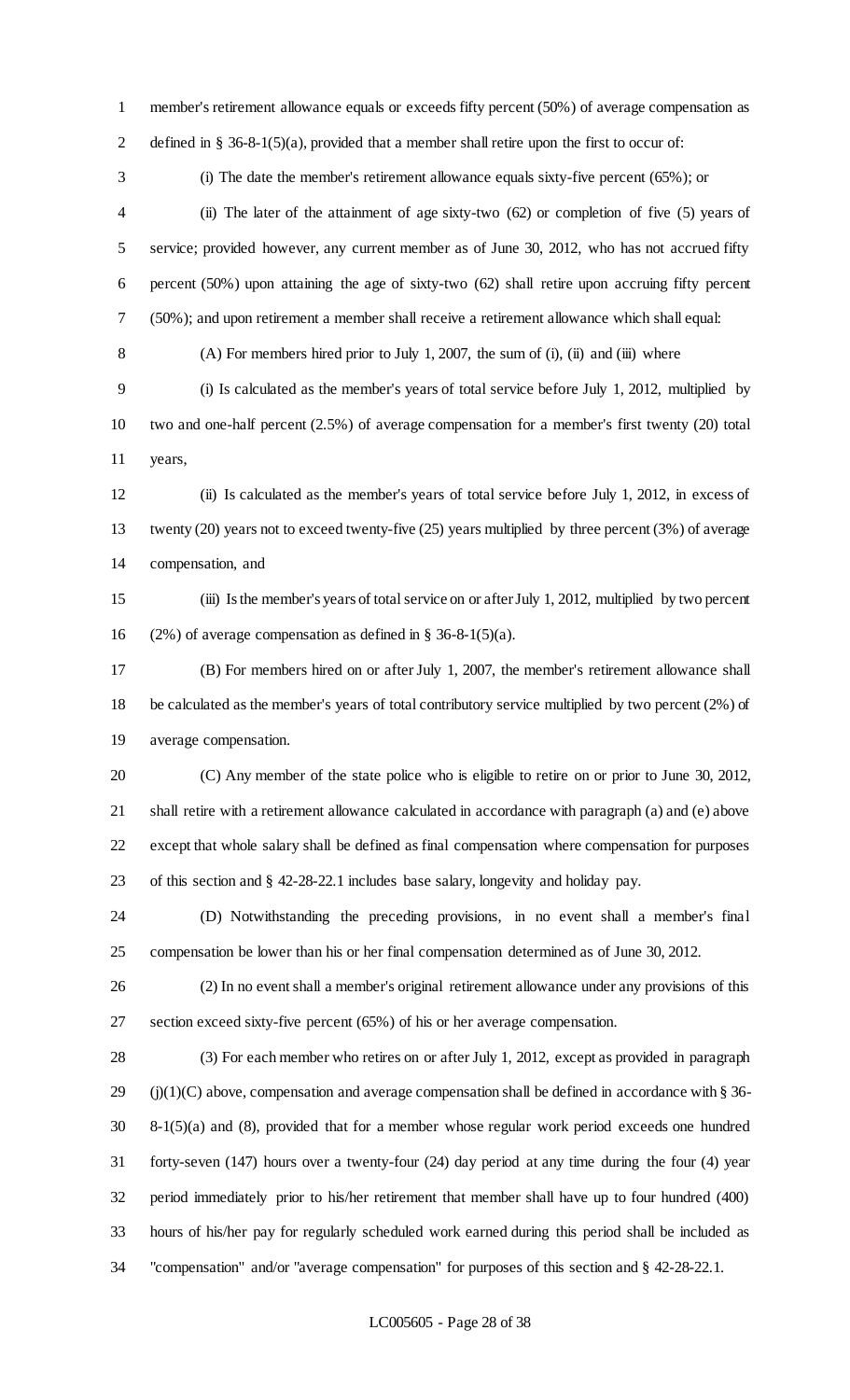(4) This subsection (4) shall be effective for the period July 1, 2012, through June 30, 2015. (i) Notwithstanding the prior paragraphs of this section, and subject to paragraph (4)(ii) below, for all present and former members, active and retired members, and beneficiaries receiving any retirement, disability or death allowance or benefit of any kind, whether for or on behalf of a non-contributory member or contributory member, the annual benefit adjustment provided in any calendar year under this section shall be equal to (A) multiplied by (B) where (A) is equal to the percentage determined by subtracting five and one-half percent (5.5%) (the "subtrahend") from the Five-Year Average Investment Return of the retirement system determined as of the last day of the plan year preceding the calendar year in which the adjustment is granted, said percentage not to exceed four percent (4%) and not to be less than zero percent (0%), and (B) is equal to the lesser of the member's retirement allowance or the first twenty-five thousand dollars (\$25,000) of retirement allowance, such twenty-five thousand dollars (\$25,000) amount to be indexed annually in the same percentage as determined under (4)(i)(A) above. The "Five-Year Average Investment Return" shall mean the average of the investment returns for the most recent five (5) plan years as determined by the retirement board. Subject to paragraph (4)(ii) below, the benefit adjustment provided by this paragraph shall commence upon the third (3rd) anniversary of the date of retirement or the date on which the retiree reaches age fifty-five (55), whichever is later. In the event the retirement board adjusts the actuarially assumed rate of return for the system, either upward or downward, the subtrahend shall be adjusted either upward or downward in the same amount.

 (ii) Except as provided in paragraph (4)(iii), the benefit adjustments under this section for any plan year shall be suspended in their entirety unless the Funded Ratio of the Employees' Retirement System of Rhode Island, the Judicial Retirement Benefits Trust and the State Police Retirement Benefits Trust, calculated by the system's actuary on an aggregate basis, exceeds eighty percent (80%) in which event the benefit adjustment will be reinstated for all members for such plan year.

 In determining whether a funding level under this paragraph (4)(ii) has been achieved, the actuary shall calculate the funding percentage after taking into account the reinstatement of any current or future benefit adjustment provided under this section.

 (iii) Notwithstanding paragraph (4)(ii), in each fifth plan year commencing after June 30, 2012, commencing with the plan year ending June 30, 2017, and subsequently at intervals of five (5) plan years, a benefit adjustment shall be calculated and made in accordance with paragraph (4)(i) above until the Funded Ratio of the Employees' Retirement System of Rhode Island, the Judicial Retirement Benefits Trust and the State Police Retirement Benefits Trust, calculated by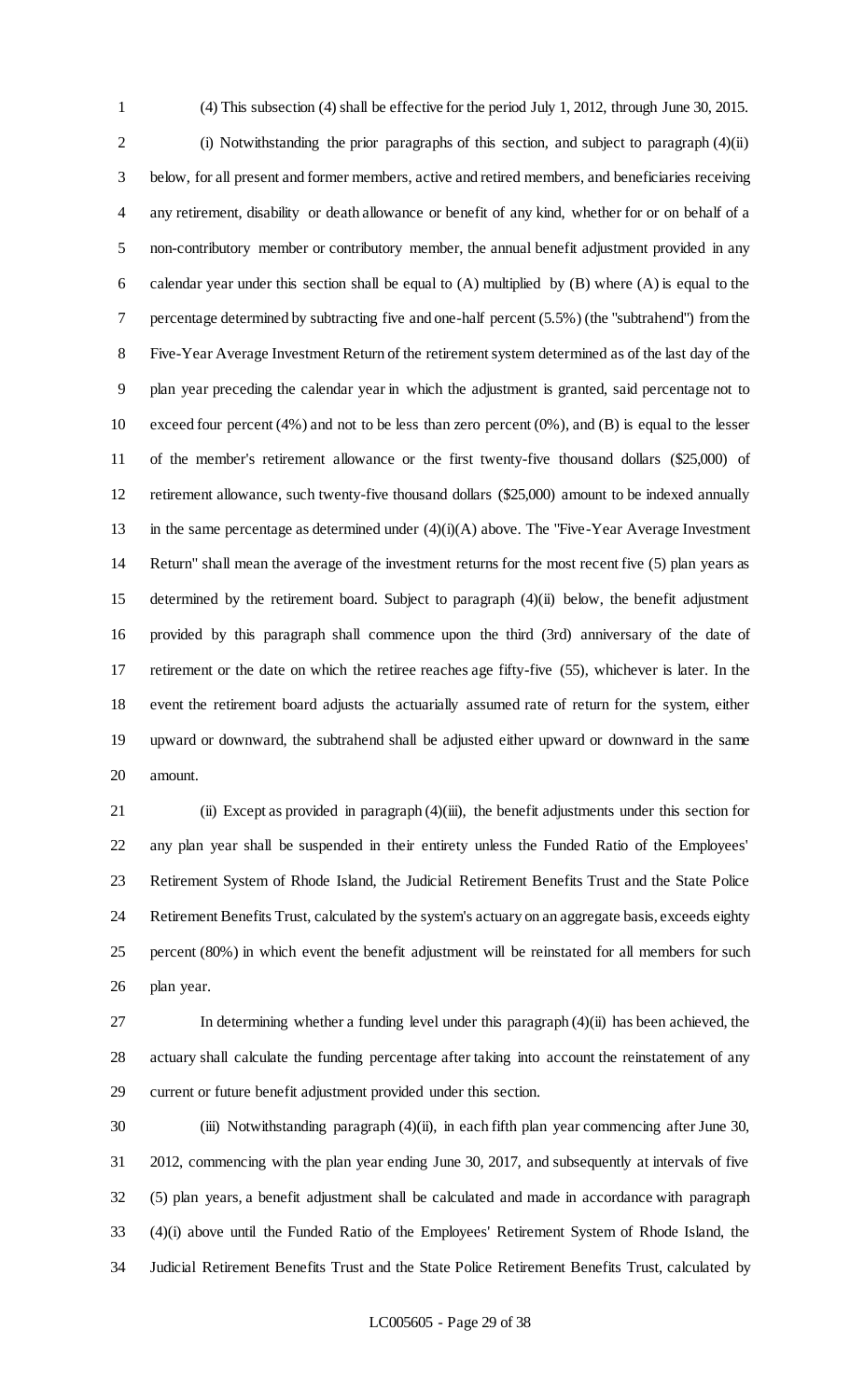the system's actuary on an aggregate basis, exceeds eighty percent (80%).

 (iv) The provisions of this paragraph (j)(4) shall become effective July 1, 2012, and shall apply to any benefit adjustment not granted on or prior to June 30, 2012.

 (v) The cost-of-living adjustment as provided in this paragraph (j)(4) shall apply to and be in addition to the retirement benefits under the provisions of § 42-28-5 and to the injury and death benefits under the provisions of § 42-28-21.

(5) This subsection (5) shall become effective July 1, 2015.

 (i)(A) As soon as administratively reasonable following the enactment into law of this paragraph (5)(i)(A), a one-time benefit adjustment shall be provided to members and/or beneficiaries of members who retired on or before June 30, 2012, in the amount of two percent (2%) of the lesser of either the member's retirement allowance or the first twenty-five thousand dollars (\$25,000) of the member's retirement allowance. This one-time benefit adjustment shall be provided without regard to the retiree's age or number of years since retirement.

 (B) Notwithstanding the prior subsections of this section, for all present and former members, active and retired members, and beneficiaries receiving any retirement, disability or death allowance or benefit of any kind, the annual benefit adjustment provided in any calendar year under this section for adjustments on and after January 1, 2016, and subject to subsection (5)(ii) 18 below, shall be equal to  $(I)$  multiplied by  $(II)$ :

 (I) Shall equal the sum of fifty percent (50%) of (1) plus fifty percent (50%) of (2) where: (1) Is equal to the percentage determined by subtracting five and one-half percent (5.5%) (the "subtrahend") from the five-year average investment return of the retirement system determined as of the last day of the plan year preceding the calendar year in which the adjustment is granted, said percentage not to exceed four percent (4%) and not to be less than zero percent (0%). The "five-year average investment return" shall mean the average of the investment returns of the most recent five (5) plan years as determined by the retirement board. In the event the retirement board adjusts the actuarially assumed rate of return for the system, either upward or downward, the subtrahend shall be adjusted either upward or downward in the same amount.

 (2) Is equal to the lesser of three percent (3%) or the percentage increase in the Consumer Price Index for all Urban Consumers (CPI-U) as published by the U.S. Department of Labor Statistics determined as of September 30 of the prior calendar year.

 In no event shall the sum of (1) plus (2) exceed three and one-half percent (3.5%) or be less than zero percent (0%).

 (II) Is equal to the lesser of either the member's retirement allowance or the first twenty-five thousand eight hundred and fifty-five dollars (\$25,855) of retirement allowance, such amount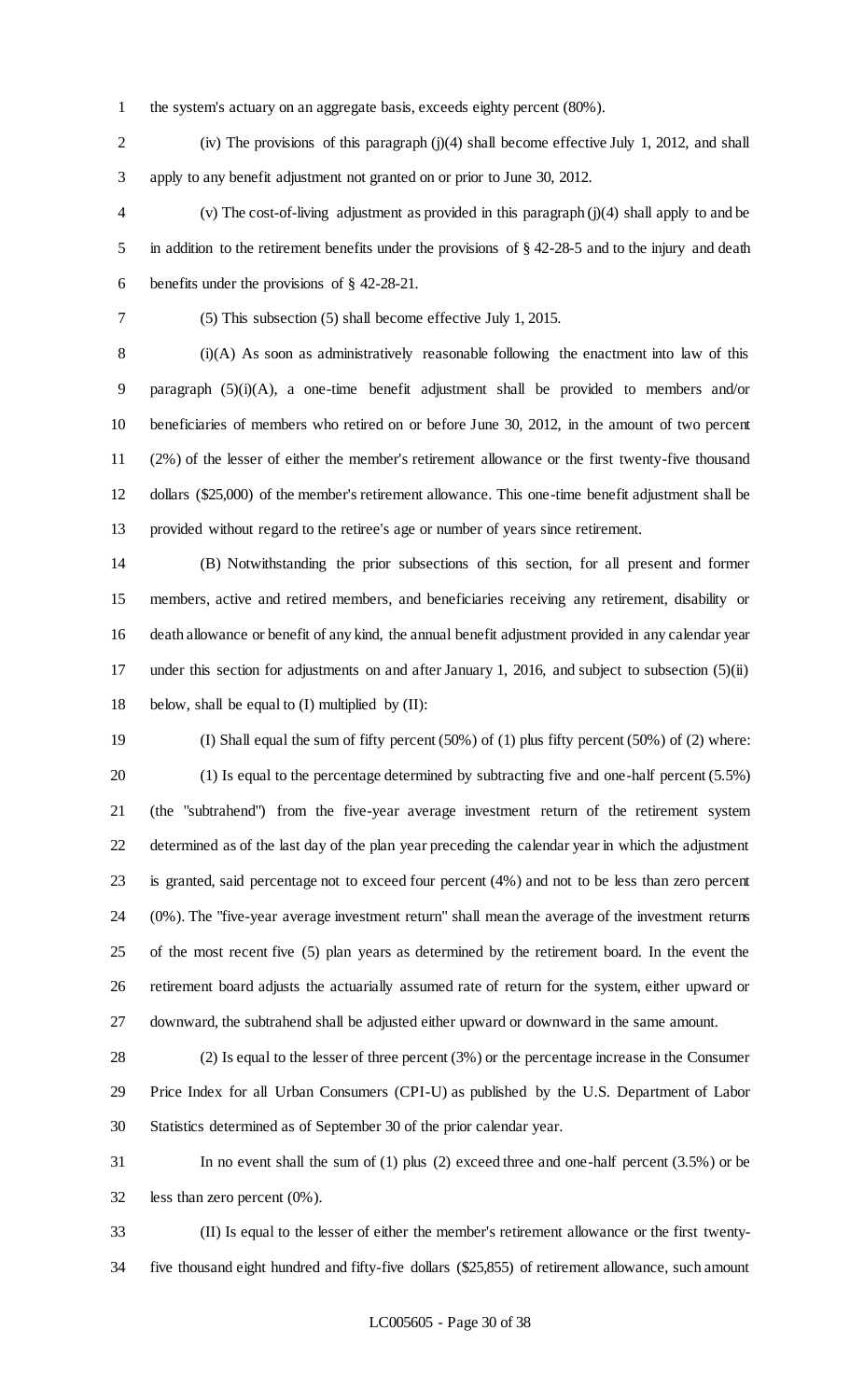to be indexed annually in the same percentage as determined under subsection (5)(i)(B)(I) above. The benefit adjustments provided by this subsection (5)(i)(B) shall be provided to all retirees entitled to receive a benefit adjustment as of June 30, 2012, under the law then in effect, and for all other retirees the benefit adjustments shall commence upon the third anniversary of the date of retirement or the date on which the retiree reaches his or her Social Security retirement age, whichever is later.

 (ii) Except as provided in subsection (5)(iii), the benefit adjustments under subsection (5)(i)(B) for any plan year shall be suspended in their entirety unless the funded ratio of the employees' retirement system of Rhode Island, the Judicial retirement benefits trust and the state police retirement benefits trust, calculated by the system's actuary on an aggregate basis, exceeds eighty percent (80%) in which event the benefit adjustment will be reinstated for all members for such plan year.

 In determining whether a funding level under this subsection (5)(ii) has been achieved, the actuary shall calculate the funding percentage after taking into account the reinstatement of any current or future benefit adjustment provided under this section.

 (iii) Notwithstanding subsection (5)(ii), in each fourth plan year commencing after June 30, 2012, commencing with the plan year ending June 30, 2016, and subsequently at intervals of four plan years: (i) A benefit adjustment shall be calculated and made in accordance with paragraph (5)(i)(B) above; and (ii) Effective for members and/or beneficiaries of members who retired on or 20 before June 30, 2015, the dollar amount in subsection  $(5)(i)(B)(II)$  of twenty-five thousand eight hundred and fifty-five dollars (\$25,855) shall be replaced with thirty-one thousand and twenty-six dollars (\$31,026) until the funded ratio of the employees' retirement system of Rhode Island, the judicial retirement benefits trust and the state police retirement benefits trust, calculated by the system's actuary on an aggregate basis, exceeds eighty percent (80%).

 (iv) Effective for members and or beneficiaries of members who have retired on or before July 1, 2015, a one-time stipend of five hundred dollars (\$500) shall be payable within sixty (60) days following the enactment of the legislation implementing this provision, and a second one-time stipend of five hundred dollars (\$500) in the same month of the following year. These stipends shall be payable to all retired members or beneficiaries receiving a benefit as of the applicable payment date and shall not be considered cost of living adjustments under the prior provisions of this section.

32 (v) Notwithstanding subsection (j)(5)(ii) of this section, for all present and former employees, active and retired members, and beneficiaries receiving any retirement, disability or death allowance or benefit of any kind, a one-time benefit adjustment shall be provided under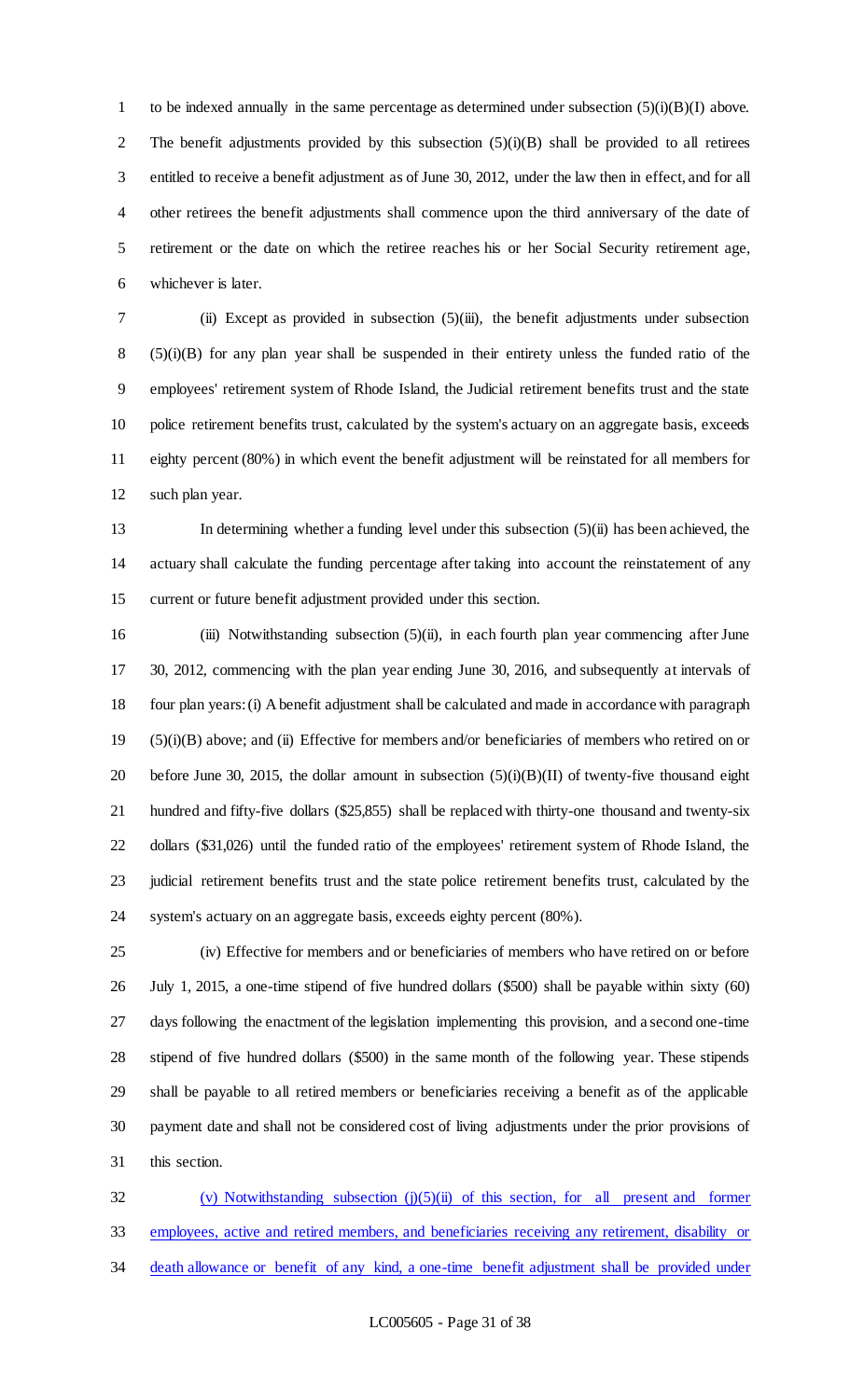this section for the calendar year beginning January 1. 2022. The adjustment shall be equal to 2 three percent (3%) and is equal to the lesser of either the member's retirement allowance or the first twenty-five thousand eight hundred and fifty-five dollars (\$25,855) of retirement allowance, 4 indexed by the percentage as determined under subsection  $(j)(5)(i)(B)(I)$  of this section. The three percent (3.0%) benefit adjustment amount for calendar year January 1. 2022, shall not be included 6 in the annual indexed percentage as determined under subsection  $(j)(5)(i)(B)(I)$  of this section. 7 The benefit adjustment shall be subject to  $(j)(5)(iii)(ii)$  of this section and is not in addition 8 to any other benefit adjustments provided under subsection  $(j)(5)(ii)$  of this section. The benefit adjustments provided by this subsection shall be provided to all retirees entitled to receive a benefit adjustment as of June 30, 2012, under the law then effect, and for all other 11 retirees, the benefit adjustments shall commence upon the third anniversary of the date of retirement or the date on which the retiree reaches his or her Social Security retirement age, whichever is later. (6) Any member with contributory service on or after July 1, 2012, who has completed at least five (5) years of contributory service but who has not retired in accordance with (j)(1) above,

 shall be eligible to retire upon the attainment of member's Social Security retirement age as defined in § 36-8-1(20).

 (7) In no event shall a member's retirement allowance be less than the member's retirement allowance calculated as of June 30, 2012, based on the member's years of total service and whole salary as of June 30, 2012.

 (k) In calculating the retirement benefit for any member, the term base salary as used in subdivision (b)(3) or average compensation as used in paragraph (j) shall not be affected by a deferral of salary plan or a reduced salary plan implemented to avoid shutdowns or layoffs or to effect cost savings. Basic salary shall remain for retirement calculation that which it would have been but for the salary deferral or salary reduction due to a plan implemented to avoid shutdowns or layoffs or to effect cost savings.

 SECTION 7. Section 45-21-52 of the General Laws in Chapter 45-21 entitled "Retirement of Municipal Employees" is hereby amended to read as follows:

#### **45-21-52. Automatic increase in service retirement allowance.**

 (a) The local legislative bodies of the cities and towns may extend to their respective employees automatic adjustment increases in their service retirement allowances, by a resolution accepting any of the plans described in this section:

 (1) Plan A. All employees and beneficiaries of those employees receiving a service retirement or disability retirement allowance under the provisions of this chapter on December 31 of the year their city or town accepts this section, receive a cost of living adjustment equal to one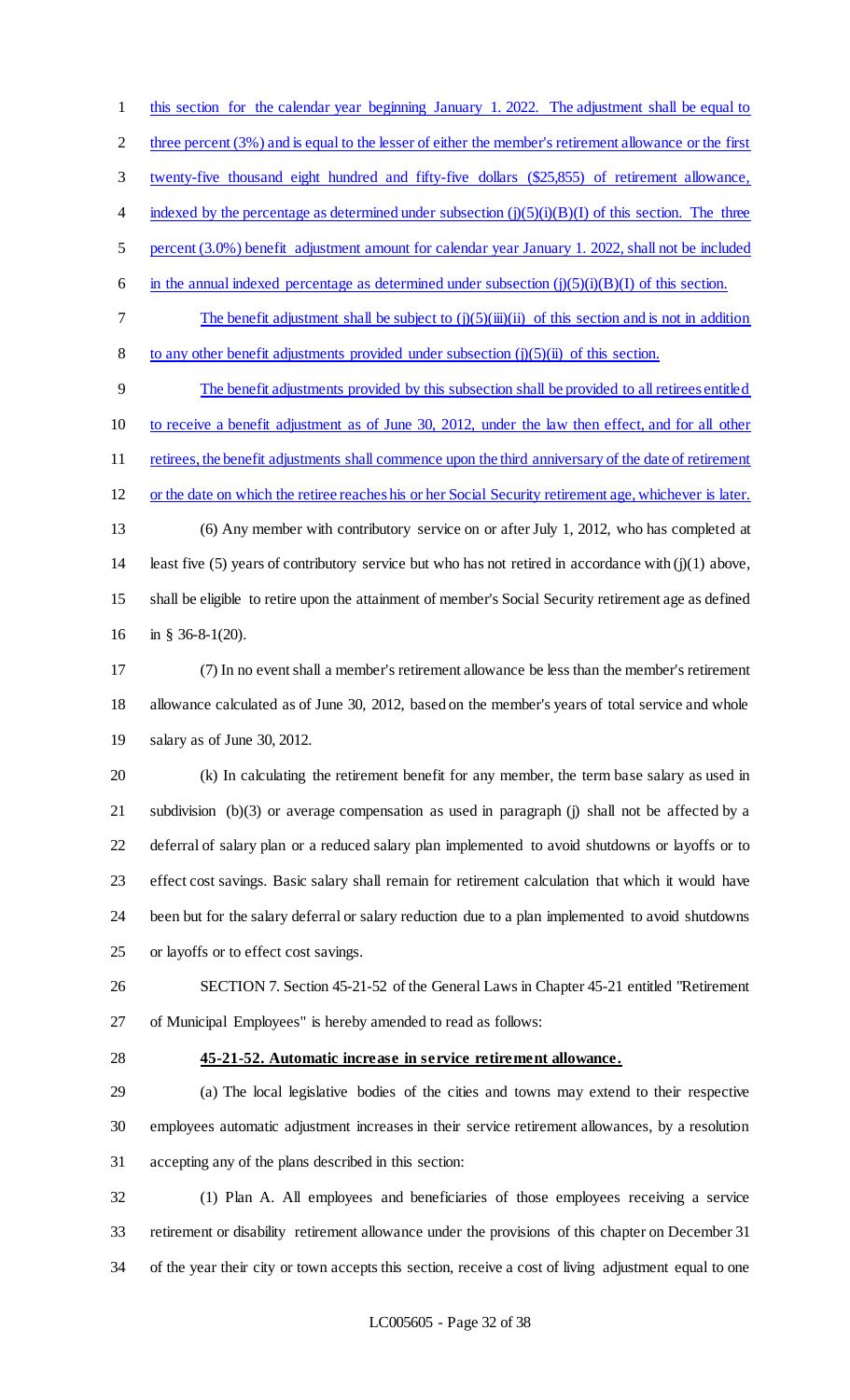and one-half percent (1 1/2%) per year of the original retirement allowance, not compounded, for each calendar year the retirement allowance has been in effect. This cost of living adjustment is added to the amount of the retirement allowance as of January 1 following acceptance of this provision, and an additional one and one-half percent (1 1/2%) is added to the original retirement allowance in each succeeding year during the month of January, and provided, further, that this additional cost of living increase is three percent (3%) for the year beginning January 1 of the year the plan is accepted and each succeeding year.

 (2) Plan B. All employees and beneficiaries of those employees receiving a retirement allowance under the provisions of this chapter on December 31 of the year their municipality accepts this section, receive a cost of living adjustment equal to three percent (3%) of their original retirement allowance. This adjustment is added to the amount of the retirement allowance as of January 1 following acceptance of this provision, and an additional three percent (3%) of the original retirement allowance, not compounded, is payable in each succeeding year in the month of January.

 (3) Plan C. All employees and beneficiaries of those employees who retire on or after January 1 of the year following acceptance of this section, on the first day of January next following the date of the retirement, receive a cost of living adjustment in an amount equal to three percent (3%) of the original retirement allowance.

 (b) In each succeeding year in the month of January, the retirement allowance is increased an additional three percent (3%) of the original retirement allowance, not compounded.

(c) This subsection (c) shall be effective for the period July 1, 2012, through June 30, 2015.

 (1) Notwithstanding any other paragraphs of this section, and subject to paragraph (c)(2) below, for all present and former employees, active and retired members, and beneficiaries receiving any retirement, disability or death allowance or benefit of any kind by reason of adoption of this section by their employer, the annual benefit adjustment provided in any calendar year under this section shall be equal to (A) multiplied by (B) where (A) is equal to the percentage determined by subtracting five and one-half percent (5.5%) (the "subtrahend") from the Five-Year Average Investment Return of the retirement system determined as of the last day of the plan year preceding the calendar year in which the adjustment is granted, said percentage not to exceed four percent (4%) and not to be less than zero percent (0%), and (B) is equal to the lesser of the member's retirement allowance or the first twenty-five thousand dollars (\$25,000) of retirement allowance, such twenty-five thousand dollars (\$25,000) amount to be indexed annually in the same percentage as determined under (c)(1)(A) above. The "Five-Year Average Investment Return" shall mean the average of the investment returns of the most recent five (5) plan years as determined by the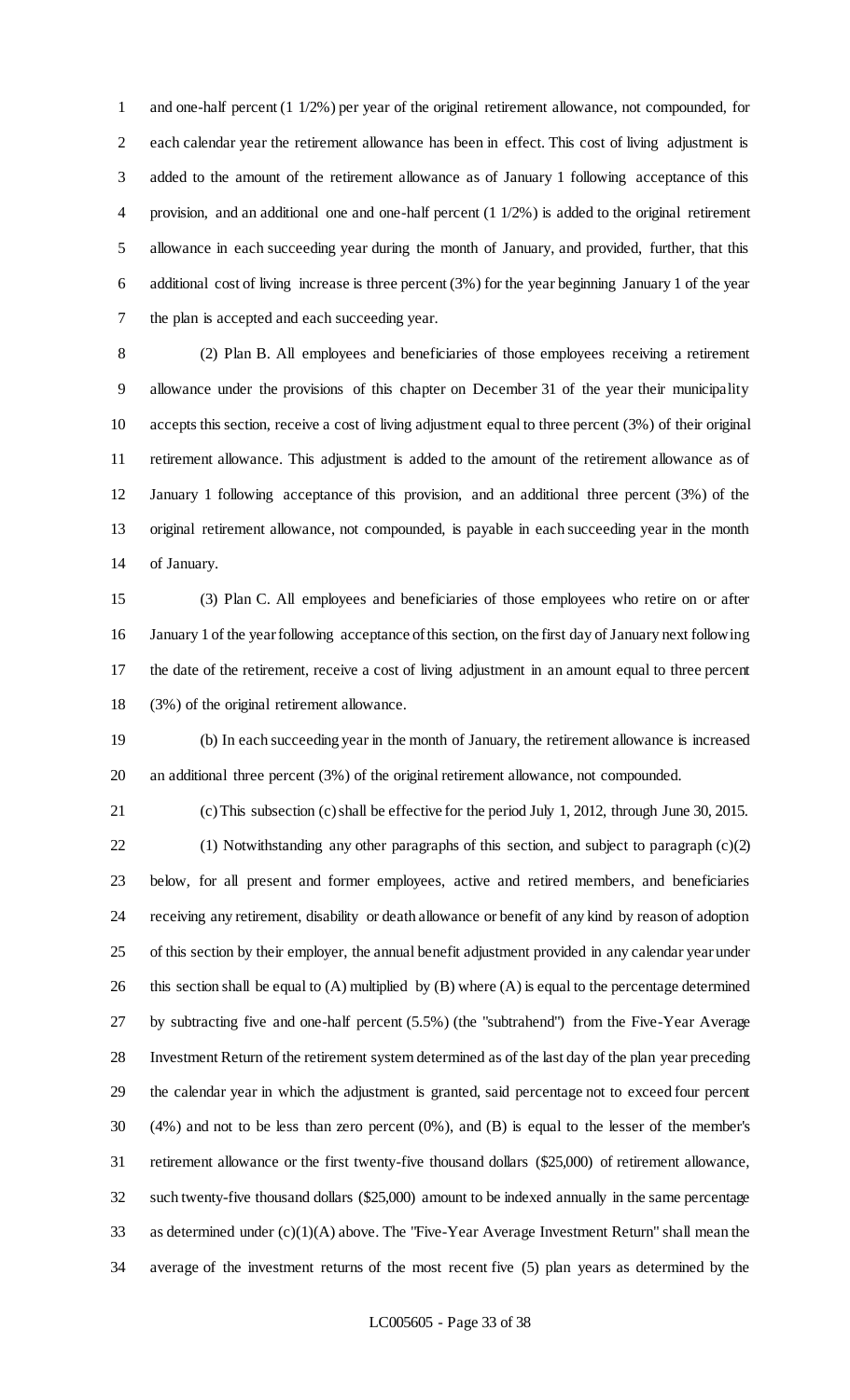retirement board. Subject to paragraph (c)(2) below, the benefit adjustment provided by this paragraph shall commence upon the third (3rd) anniversary of the date of retirement or the date on which the retiree reaches his or her Social Security retirement age, whichever is later; or for municipal police and fire retiring under the provisions of chapter 45-21.2, the benefit adjustment provided by this paragraph shall commence on the later of the third (3rd) anniversary of the date of retirement or the date on which the retiree reaches age fifty-five (55). In the event the retirement board adjusts the actuarially assumed rate of return for the system, either upward or downward, the subtrahend shall be adjusted either upward or downward in the same amount.

 (2) Except as provided in paragraph (c)(3) the benefit adjustments provided under this section for any plan year shall be suspended in their entirety for each municipal plan within the municipal employees retirement system unless the municipal plan is determined to be funded at a Funded Ratio equal to or greater than eighty percent (80%) as of the end of the immediately preceding plan year in accordance with the retirement system's actuarial valuation report as prepared by the system's actuary, in which event the benefit adjustment will be reinstated for all members for such plan year.

 In determining whether a funding level under this paragraph (c)(2) has been achieved, the actuary shall calculate the funding percentage after taking into account the reinstatement of any current or future benefit adjustment provided under this section.

 (3) Notwithstanding paragraph (c)(2), for each municipal plan that has a Funded Ratio of less than eighty percent (80%) as of June 30, 2012, in each fifth plan year commencing after June 30, 2012, commencing with the plan year ending June 30, 2017, and subsequently at intervals of five (5) plan years, a benefit adjustment shall be calculated and made in accordance with paragraph (c)(1) above until the municipal plan's Funded Ratio exceeds eighty percent (80%).

(d) This subsection (d) shall become effective July 1, 2015.

 (1)(A) As soon as administratively reasonable following the enactment into law of this subsection (d)(1)(A), a one-time benefit adjustment shall be provided to members and/or beneficiaries of members who retired on or before June 30, 2012, in the amount of two percent (2%) of the lesser of either the employee's retirement allowance or the first twenty-five thousand dollars (\$25,000) of the member's retirement allowance. This one-time benefit adjustment shall be provided without regard to the retiree's age or number of years since retirement.

 (B) Notwithstanding the prior subsections of this section, for all present and former employees, active and retired employees, and beneficiaries receiving any retirement, disability or death allowance or benefit of any kind by reason of adoption of this section by their employer, the annual benefit adjustment provided in any calendar year under this section for adjustments on and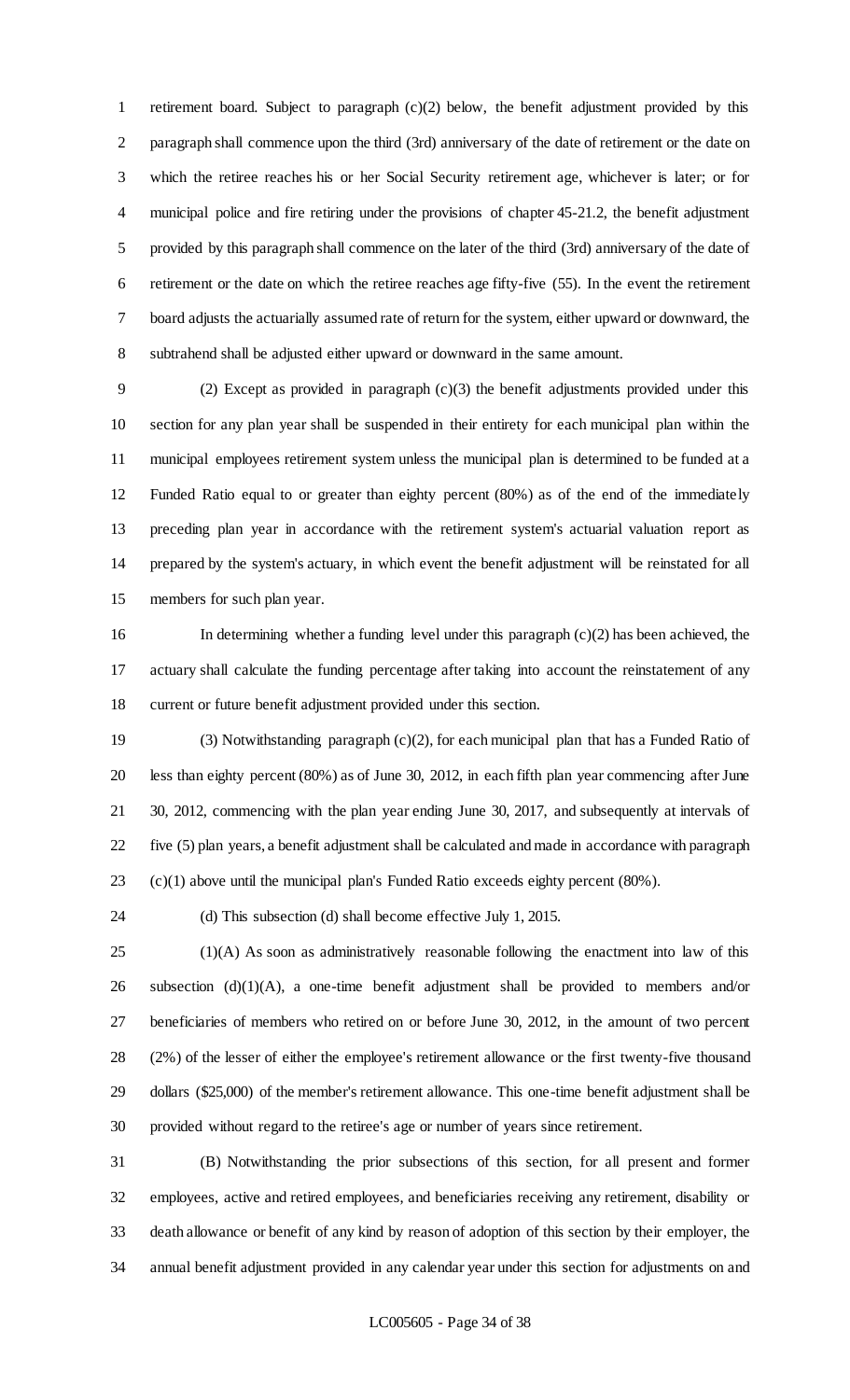after January 1, 2016, and subject to paragraph (d)(2) below, shall be equal to (I) multiplied by (II): (I) Shall equal the sum of fifty percent (50%) of (i) plus fifty percent (50%) of (ii) where: (i) Is equal to the percentage determined by subtracting five and one-half percent (5.5%) (the "subtrahend") from the five-year average investment return of the retirement system determined as of the last day of the plan year preceding the calendar year in which the adjustment is granted, said percentage not to exceed four percent (4%) and not to be less than zero percent (0%). The "five-year average investment return" shall mean the average of the investment returns of the most recent five (5) plan years as determined by the retirement board. In the event the retirement board adjusts the actuarially assumed rate of return for the system, either upward or downward, the subtrahend shall be adjusted either upward or downward in the same amount.

 (ii) Is equal to the lesser of three percent (3%) or the percentage increase in the Consumer Price Index for all Urban Consumers (CPI-U) as published by the U.S. Department of Labor Statistics determined as of September 30 of the prior calendar year.

 In no event shall the sum of (i) plus (ii) exceed three and one-half percent (3.5%) or be less than zero percent (0%).

 (II) Is equal to the lesser of either the member's retirement allowance or the first twenty- five thousand eight hundred and fifty-five dollars (\$25,855) of retirement allowance, such amount 18 to be indexed annually in the same percentage as determined under subsection  $(d)(1)(B)(I)$  above. 19 The benefit adjustments provided by this subsection (d)(1)(B) shall be provided to all retirees entitled to receive a benefit adjustment as of June 30, 2012, under the law then in effect, and for all other retirees the benefit adjustments shall commence upon the third anniversary of the date of retirement or the date on which the retiree reaches his or her Social Security retirement age, whichever is later; or for municipal police and fire retiring under the provisions of § 45-21.2- 5(b)(1)(A), the benefit adjustment provided by this paragraph shall commence on the later of the third anniversary of the date of retirement or the date on which the retiree reaches age fifty-five 26 (55); or for municipal police and fire retiring under the provisions of  $\S$  45-21.2-5(b)(1)(B), the benefit adjustment provided by this paragraph shall commence on the later of the third anniversary of the date of retirement or the date on which the retiree reaches age fifty (50).

 (2) Except as provided in subsection (d)(3), the benefit adjustments under subsection (d)(1)(B) for any plan year shall be suspended in their entirety for each municipal plan within the municipal employees retirement system unless the municipal plan is determined to be funded at a funded ratio equal to or greater than eighty percent (80%) as of the end of the immediately preceding plan year in accordance with the retirement system's actuarial valuation report as prepared by the system's actuary, in which event the benefit adjustment will be reinstated for all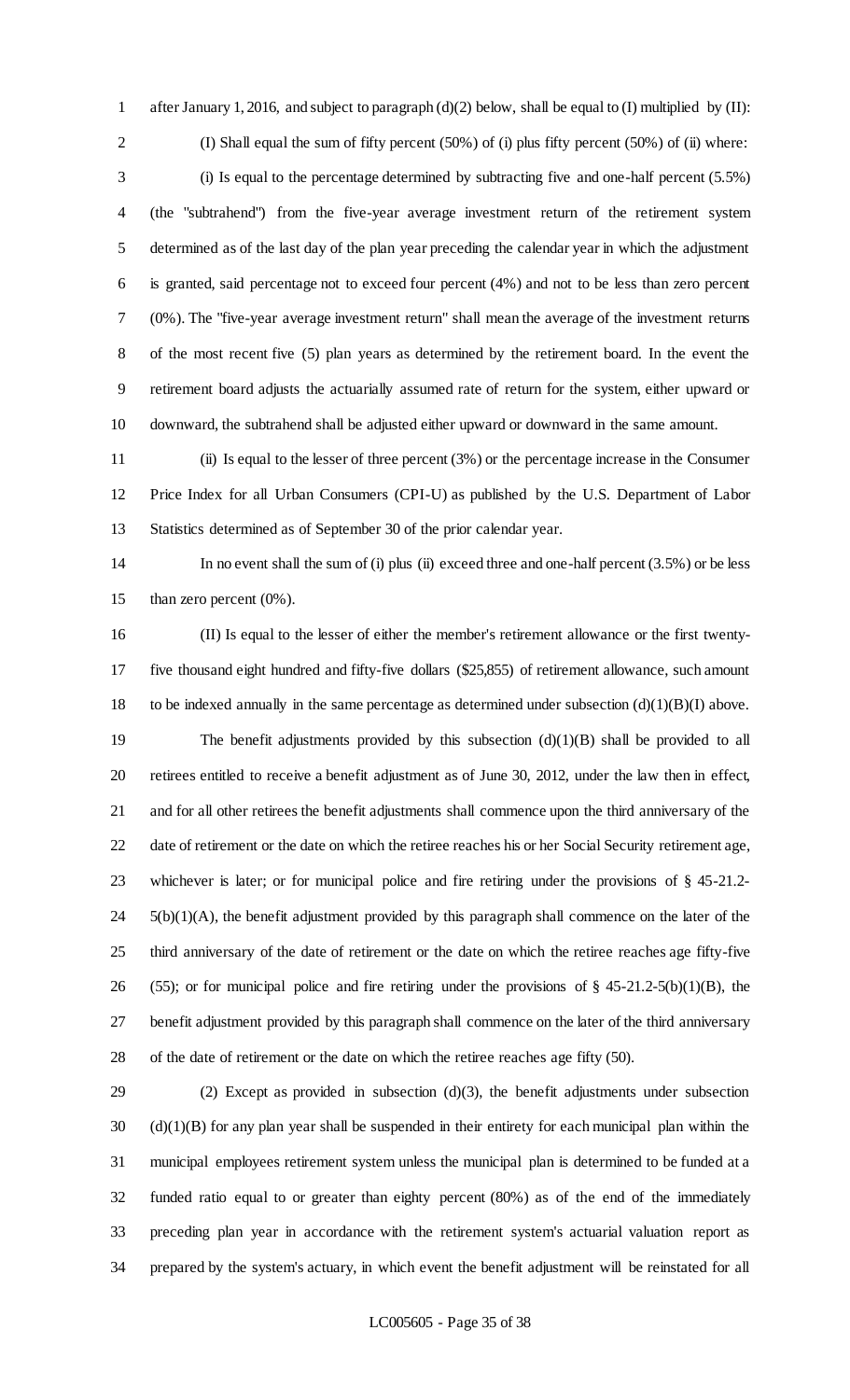1 members for such plan year.

2 In determining whether a funding level under this subsection (d)(2) has been achieved, the 3 actuary shall calculate the funding percentage after taking into account the reinstatement of any 4 current or future benefit adjustment provided under this section.

 (3) Notwithstanding subsection (d)(2), in each fourth plan year commencing after June 30, 2012, commencing with the plan year ending June 30, 2016, and subsequently at intervals of four plan years: (i) A benefit adjustment shall be calculated and made in accordance with subsection (d)(1)(B) above; and (ii) Effective for members and/or beneficiaries of members who retired on or 9 before June 30, 2015, the dollar amount in subsection  $(d)(1)(B)(II)$  of twenty-five thousand eight hundred and fifty-five dollars (\$25,855) shall be replaced with thirty-one thousand and twenty-six dollars (\$31,026) until the municipal plan's funded ratio exceeds eighty percent (80%).

 (4) Notwithstanding subsection (d)(2) of this section, for all present and former employees, active and retired members, and beneficiaries receiving any retirement, disability or death allowance or benefit of any kind, a one-time benefit adjustment shall be provided under this section for the calendar beginning January 1, 2022, the adjustment shall be equal to three percent (3%) and is equal to the lesser of either the member's retirement allowance or the first twenty-five thousand eight hundred and fifty-five dollars (\$25,855) of retirement allowance, indexed by the percentage 18 as determined under subsection  $(d)(l)(B)(I)$  of this section. The three percent (3%) benefit 19 adjustment amount for calendar year January 1, 2022, shall not be included in the annual indexed 20 percentage as determined under subsection  $(d)(l)(B)(l)$  of this section.

21 The benefit adjustment shall be subject to subsection  $(d)(3)(ii)$  of this section and is not in 22 addition to any other benefit adjustments provided under subsection  $(d)(2)$  of this section. If a plan 23 is receiving benefit adjustments as a result of the funded ratio exceeding the amount in section 24  $(d)(3)(ii)$ , and the calculated benefit adjustment as determined by subsection (d)(l)(B) of this section 25 is less than three percent (3%), then the annual benefit adjustment will be replaced with three 26 percent (3%) for calendar year January 1, 2022 only. If a plan is receiving a benefit adjustments as 27 a result of the funded ratio exceeding the amount in subsection  $(d)(3)(ii)$  of this section, and the 28 calculated benefit adjustment as determined by subsection  $(d)(l)(B)$  of this section is greater than 29 three percent (3%), then the annual benefit adjustment shall be the greater amount. 30 The benefit adjustments provided by this subsection shall be provided to all retirees entitled

31 to receive a benefit adjustment as of June 30, 2012. under the law then in effect, and for all other 32 retirees, the benefit adjustments shall commence upon the third anniversary of the date of retirement 33 or the date on which the retiree reaches his or her Social Security retirement age, whichever is later;

34 or for municipal police and fire retiring under the provisions of  $\S 45-21.2-S(b)(l)(A)$ , the benefit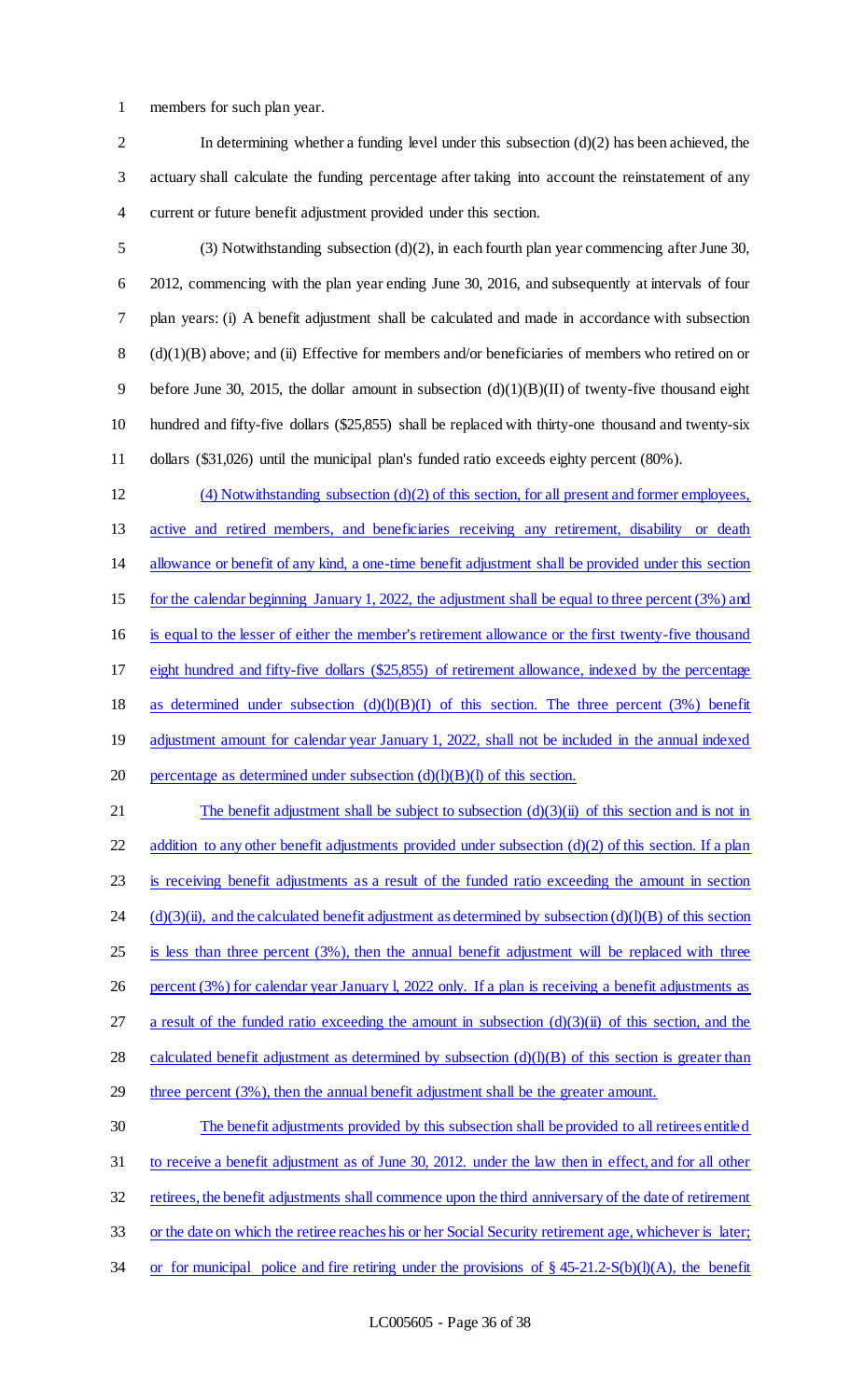adjustment provided by this subsection shall commence on the later of the third anniversary of the

2 date of retirement or the date on which the retiree reaches age fifty-five (55); or for municipal police

3 and fire retiring under the provisions of § 45-21.2-5(b)(1)(B), the benefit adjustment provided by

- 4 this subsection shall commence on the later of the third anniversary of the date of retirement or the
- date on which the retiree reaches age fifty (50).
- The benefit adjustments provided by this subsection shall not be applicable to those plans
- that have accepted the provisions of chapters 21.4 and 21.5 of this title.

 (e) Upon acceptance of any of the plans in this section, each employee shall on January 1 next succeeding the acceptance, contribute by means of salary deductions, pursuant to § 45-21-41, one percent (1%) of the employee's compensation concurrently with and in addition to contributions otherwise being made to the retirement system.

 (f) The city or town shall make any additional contributions to the system, pursuant to the terms of § 45-21-42, for the payment of any benefits provided by this section.

 (g) The East Greenwich town council shall be allowed to accept Plan C of subsection (a)(3) of this section for all employees of the town of East Greenwich who either, pursuant to contract negotiations, bargain for Plan C, or who are non-union employees who are provided with Plan C and who shall all collectively be referred to as the "Municipal-COLA Group" and shall be separate from all other employees of the town and school department, union or non-union, who are in the same pension group but have not been granted Plan C benefits. Upon acceptance by the town council, benefits in accordance with this section shall be available to all such employees who retire on or after January 1, 2003.

 (h) Effective for members and/or beneficiaries of members who have retired on or before July 1, 2015, and without regard to whether the retired member or beneficiary is receiving a benefit adjustment under this section, a one-time stipend of five hundred dollars (\$500) shall be payable within sixty (60) days following the enactment of the legislation implementing this provision, and a second one-time stipend of five hundred dollars (\$500) in the same month of the following year. These stipends shall not be considered cost of living adjustments under the prior provisions of this section.

SECTION 8. This act shall take effect upon passage.

#### ======== LC005605 ========